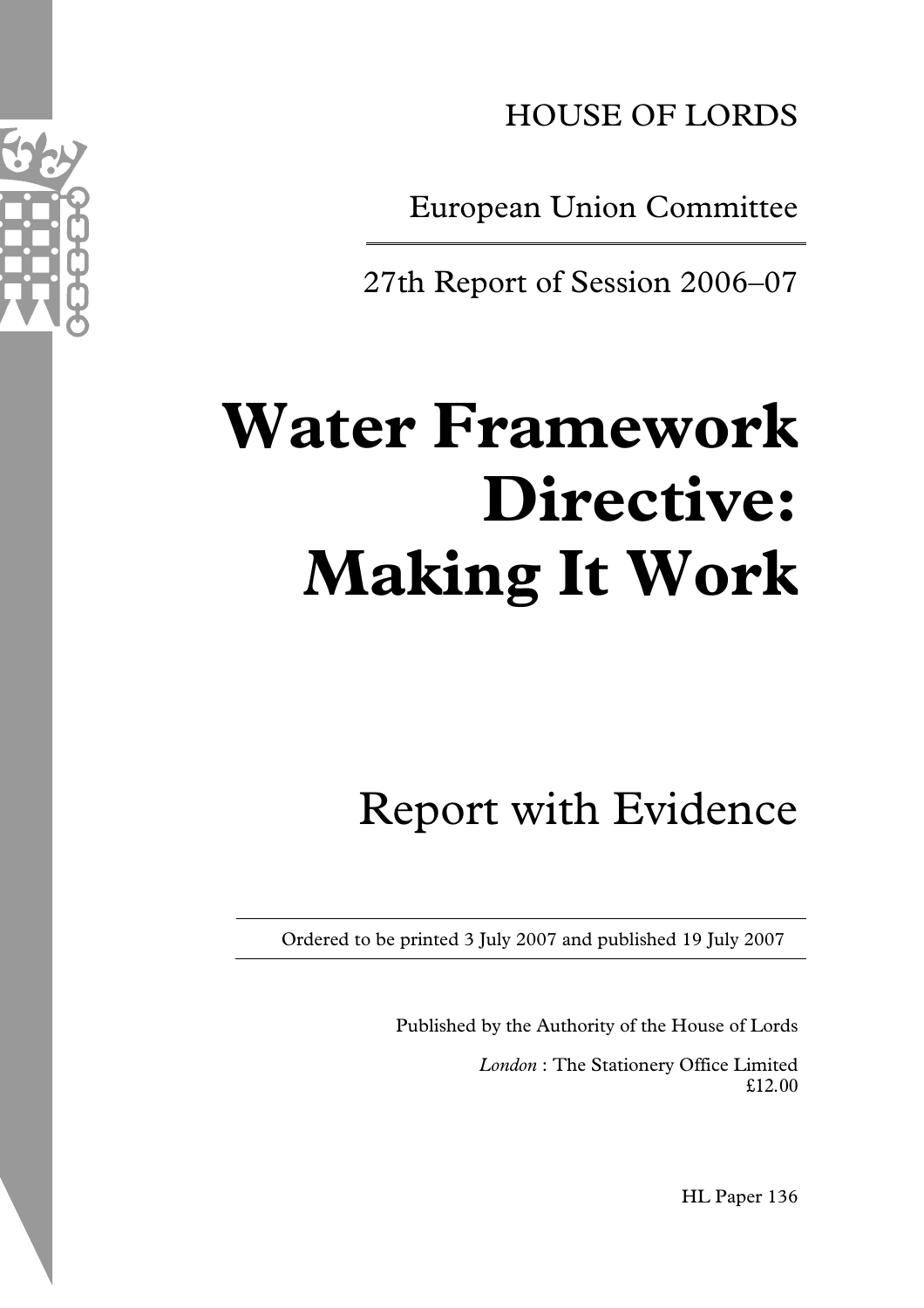#### *The European Union Committee*

The European Union Committee is appointed by the House of Lords "to consider European Union documents and other matters relating to the European Union". The Committee has seven Sub-Committees which are: Economic and Financial Affairs, and International Trade (Sub-Committee A) Internal Market (Sub-Committee B) Foreign Affairs, Defence and Development Policy (Sub-Committee C) Environment and Agriculture (Sub-Committee D) Law and Institutions (Sub-Committee E) Home Affairs (Sub-Committee F) Social and Consumer Affairs (Sub-Committee G)

#### *Our Membership*

The Members of the European Union Committee are: Lord Maclennan of Rogart Lord Bowness Lord Marlesford Lord Brown of Eaton-under-Heywood Lord Powell of Bayswater Baroness Cohen of Pimlico Lord Roper<br>
Lord Freeman Lord Sewel Lord Freeman<br>Lord Geddes Baroness Symons of Vernham Dean<br>Baroness Thomas of Walliswood Lord Grenfell (Chairman) Lord Harrison Lord Tomlinson Lord Wright of Richmond

The Members of Sub-Committee D (Environment and Agriculture) who participated in this inquiry are:

Lord Bach<br>
Viscount Brookeborough<br>
Lord Palmer<br>
Lord Palmer Viscount Brookeborough Lord Palmer<br>
Lord Cameron of Dillington Lord Plumb Lord Cameron of Dillington Lord Plumb<br>
Lord Greaves Lord Sewel Lord Greaves<br>
Baroness Iones of Whitchurch<br>
Viscount Ullswater Baroness Jones of Whitchurch Baroness Miller of Chilthorne Domer

#### *Information about the Committee*

The reports and evidence of the Committee are published by and available from The Stationery Office. For information freely available on the web, our homepage is: http://www.parliament.uk/parliamentary\_committees/lords\_eu\_select\_committee.cfm There you will find many of our publications, along with press notices, details of membership and forthcoming meetings, and other information about the ongoing work of the Committee and its Sub-Committees, each of which has its own homepage.

#### *General Information*

General information about the House of Lords and its Committees, including guidance to witnesses, details of current inquiries and forthcoming meetings is on the internet at http://www.parliament.uk/about\_lords/about\_lords.cfm

#### *Contacts for the European Union Committee*

Contact details for individual Sub-Committees are given on the website. General correspondence should be addressed to the Clerk of the European Union Committee, Committee Office, House of Lords, London, SW1A OPW The telephone number for general enquiries is 020 7219 5791. The Committee's email address is euclords@parliament.uk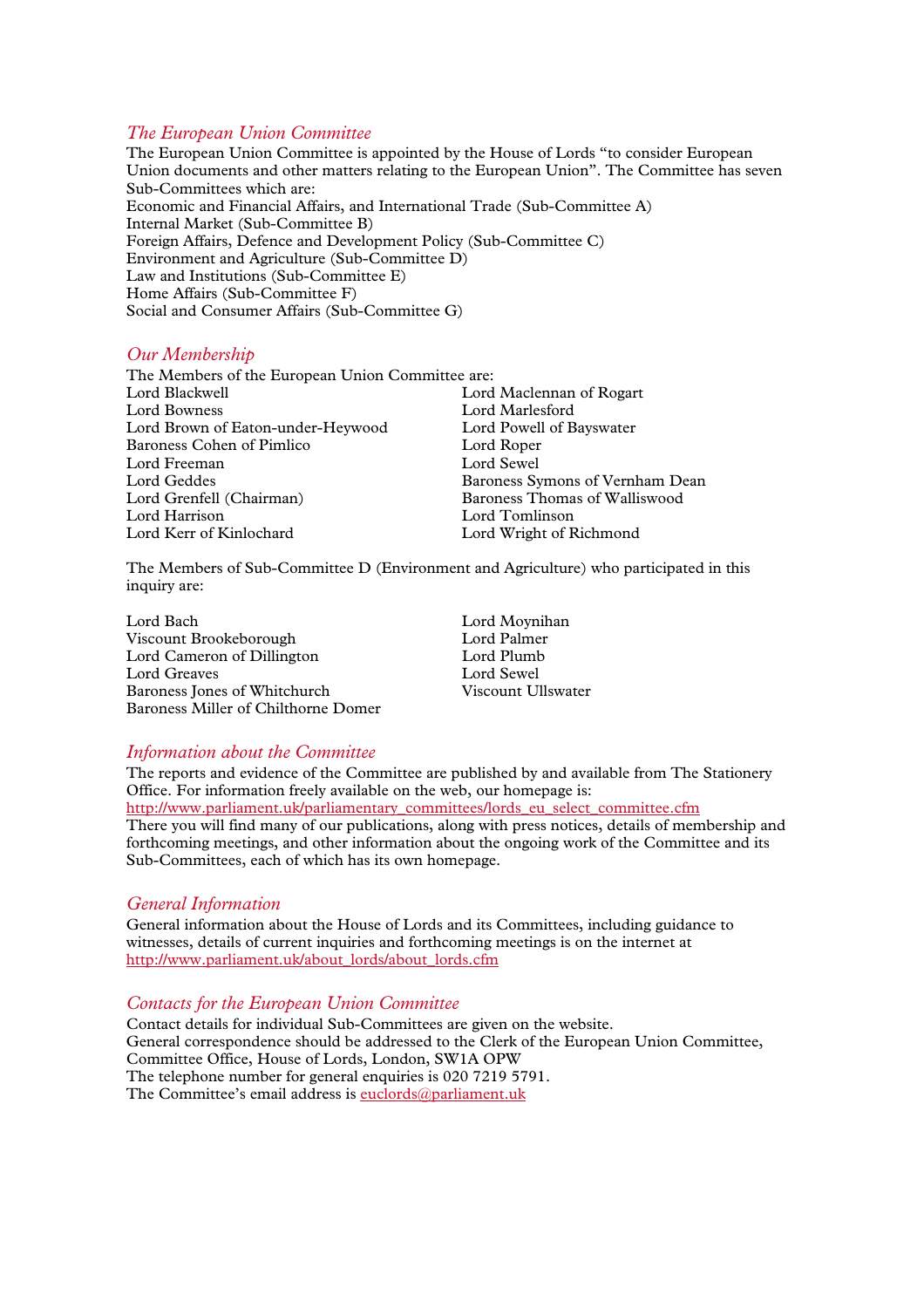|                                                            | Paragraph      | Page           |
|------------------------------------------------------------|----------------|----------------|
| <b>FOREWORD—What this Report is about</b>                  |                | 5              |
| <b>Chapter 1: Factual Background</b>                       | $\mathbf{1}$   | 7              |
| The Water Framework Directive                              | $\mathbf{1}$   | 7              |
| <b>Flexibility within the Water Framework Directive</b>    | $\overline{2}$ | $\overline{7}$ |
| "Daughter Directives"                                      | $\overline{3}$ | 7              |
| <b>Our Inquiry</b>                                         | $\overline{4}$ | 8              |
| Shared responsibilities: Defra, the Environment Agency and |                |                |
| Devolution                                                 | 5              | 8              |
| <b>European Commission Report on Implementation</b>        | 9              | 9              |
| <b>Chapter 2: The Issues</b>                               | 14             | 10             |
| Implementation                                             | 14             | 10             |
| Co-operation with the Devolved Administrations             | 17             | 10             |
| Definition of "Good Status"                                | 20             | 10             |
| <b>Flexibility and Achieving "Good Status"</b>             | 23             | 11             |
| <b>New Testing Methods</b>                                 | 27             | 12             |
| <b>Local Authorities</b>                                   | 28             | 12             |
| <b>Agriculture, Diffuse Pollution and Hydromorphology</b>  | 32             | 12             |
| <b>Public Participation</b>                                | 38             | 13             |
| The Marine Bill                                            | 43             | 14             |
| <b>Stakeholder Consultation</b>                            | 44             | 14             |
| The Daughter Directives                                    | 45             | 15             |
| <b>Chapter 3: Conclusions and Recommendations</b>          | 53             | 17             |
| Appendix 1: Sub-Committee D (Environment and Agriculture)  |                | 19             |
| <b>Appendix 2: List of Witnesses</b>                       |                | 20             |
| <b>Appendix 3: Recent Reports</b>                          |                | 21             |

#### **Oral Evidence**

*The Baroness Young of Old Scone, Chief Executive, Environment Agency Ms. Tricia Henton, Director of Environmental Protection, Environment Agency Ms. Aileen Kirmond, WFD Programme Manager, Environment Agency*  Oral Evidence, 17 January 2007 1

*Mr. Ian Pearson MP, Minister of State for Climate Change and the Environment, Department of Environment, Food and Rural Affairs Mr. Ian Macdonald, Water Quality Division, Department of Environment, Food and Rural Affairs Mr. Rob Hitchen, Water Quality Division, Department of Environment, Food and Rural Affairs*  Oral Evidence, 24 January 2007 16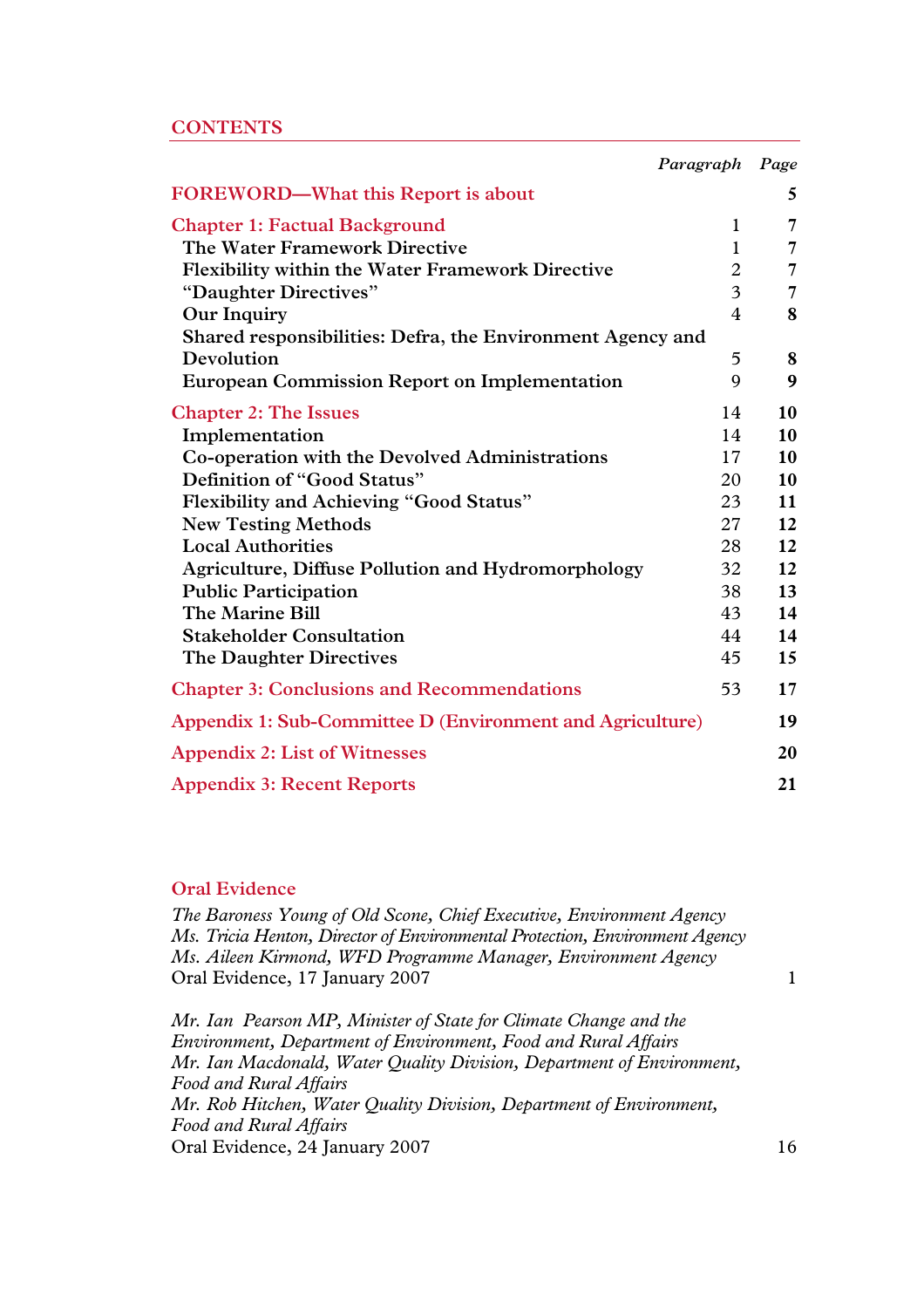#### **Written Evidence**

| Mr. David R. Woods, Chairman of the Foundation for Water |    |
|----------------------------------------------------------|----|
| Research                                                 | 26 |
| Letter from Baroness Young of Old Scone, 16 April 2007   | 29 |
| Letter from Mr. Rob Hitchen, 20 April 2007               | 29 |

NOTE: References in the text of the report are as follows:

- (Q) refers to a question in oral evidence
- (p) refers to a page of written evidence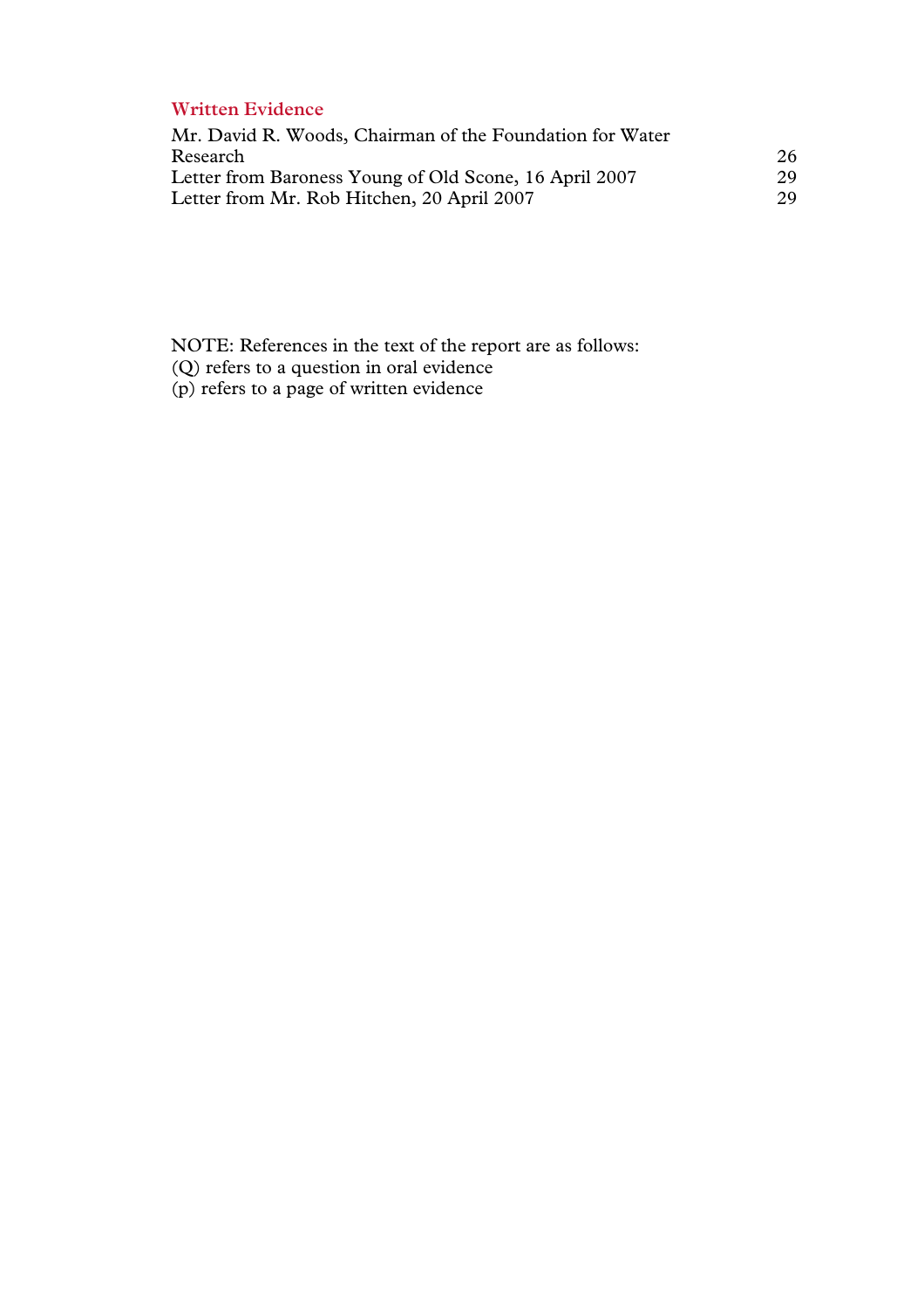#### **FOREWORD—What this Report is about**

The European Union adopted ambitious new legislation in 2000 designed to protect and restore clean water in sufficient quantity across Europe. Making it work, however, creates many challenges for all those involved, including not only public authorities but many other organisations whose duties and activities are linked to water or nearby land.

Putting the Water Framework Directive into practice also requires some of its aspirations to be quantified in the form of binding standards. The importance of making sure that these standards are set at an appropriate level led us to take evidence from the UK Government and from the Environment Agency.

Implementation seems to be proceeding relatively well throughout the United Kingdom, although it is still very early days. If its success so far is to continue, partnership is key. Local authorities, planners, government and farmers, to name but a few, must work together.

In some instances, it may prove disproportionately costly or technically impractical to achieve in the short term the ambitious targets that are demanded. That is why some flexibility is built into the Water Framework Directive, but it is crucial that this flexibility is not abused.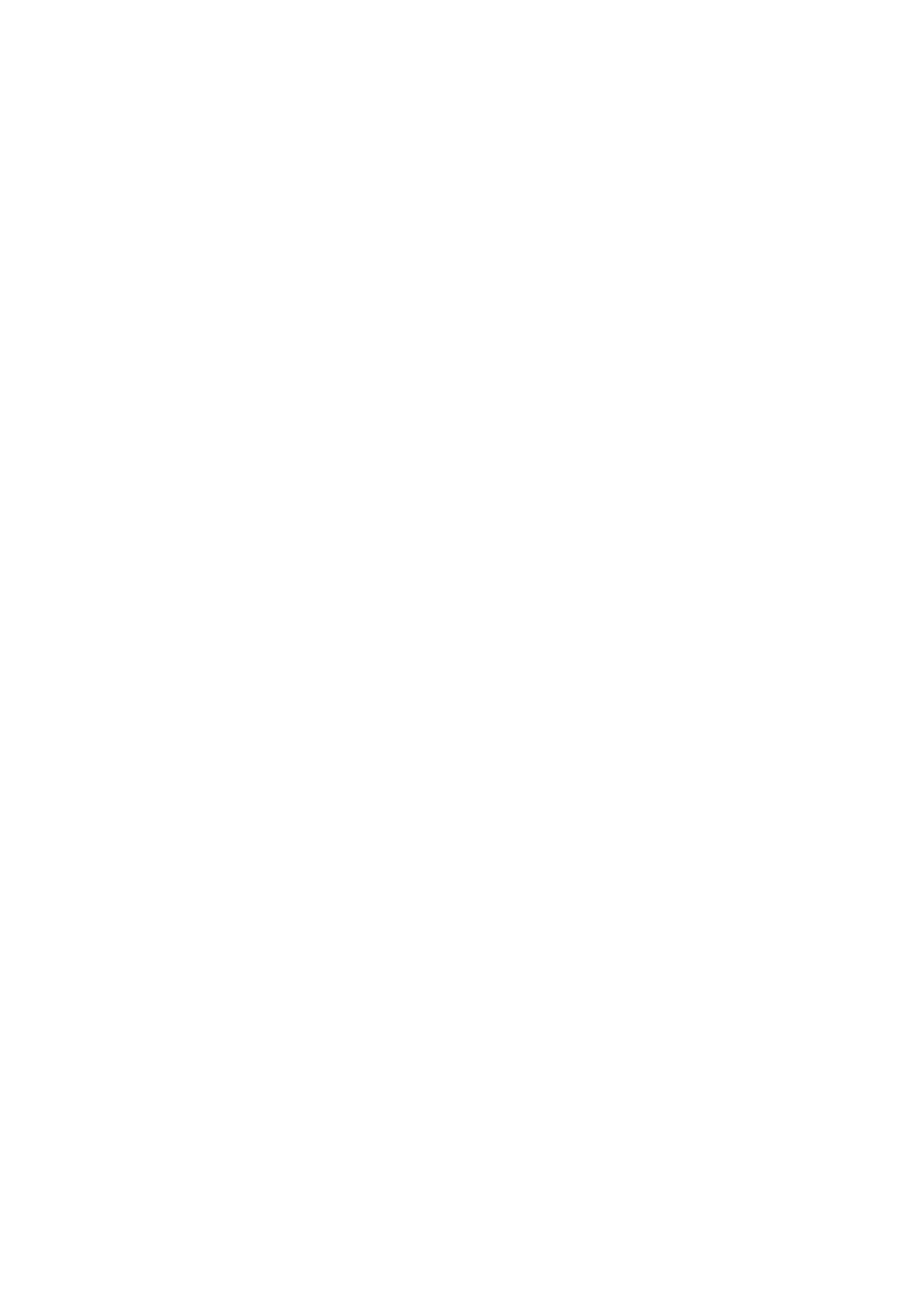## **Water Framework Directive**

#### **CHAPTER 1: FACTUAL BACKGROUND**

#### *The Water Framework Directive*

1. The Water Framework Directive<sup>1</sup> (WFD) represents a new, innovative and coherent approach to water protection in the EU. It establishes a framework for the protection of inland surface waters, transitional waters (partly saline waters close to river mouths), coastal waters and groundwater. All such waters should reach "good status" by 2015. Once standards have been adopted by the Member States, the main tool used to achieve them is to establish a "River Basin District" structure within which environmental objectives should be set. The integrated River Basin District approach dealing with all relevant types of water was a step forward, replacing the previous fragmented approach to water protection. Another innovation of the WFD is to add biological standards to the existing focus on chemical standards as a method of assessing water quality. The challenge of the WFD lies in setting ambitious targets for each River Basin District, ensuring at the same time that the timetable laid down in the WFD is respected.

#### *Flexibility within the Water Framework Directive*

2. An important feature of the WFD is the level of flexibility built into it. Article 4 permits a maximum 12-year extension of the 2015 deadline for reasons such as technical feasibility, disproportionate cost and the impact of natural conditions. Where the extension is applied, however, a timetable for meeting the standards must be laid down. Temporary deterioration in the status of water in cases of *force majeure* is not regarded as a breach of the WFD.

#### *"Daughter Directives"*

3. Under the WFD, the European Parliament and Council are required to adopt "Daughter Directives". The first, the Groundwater Directive<sup>2</sup>, was agreed in 2006. It lays down specific measures with the aim of achieving "good groundwater chemical status". The second, the proposed Priority Substances Directive<sup>3</sup>, is still under negotiation. Once adopted, it will lay down environmental quality standards in surface waters for certain priority substances identified in  $2001<sup>4</sup>$ .

 <sup>1</sup> Directive 2000/60/EC of the European Parliament and of the Council of 23 October 2000 establishing a framework of Community action in the field of water policy. OJ L237 22.12.2000 p. 1–73

<sup>2</sup> Directive 2006/118/EC of the European Parliament and of the Council of 12 December 2006 on the protection of groundwater against pollution and deterioration. OJ L372 27.12.2006 p.19–31

<sup>3</sup> COM(2006)397, 17 July 2006.Proposal for a Directive of the European Parliament and the Council on environmental quality standards in the field of water policy and amending Directive 2000/60/EC.

<sup>4</sup> Decision 2455/2001/EC of the European Parliament and of the Council of 20 November 2001 establishing the list of priority substances in the field of water policy and amending Directive 2000/60/EC. OJ L331 15.12.2001 p.1–5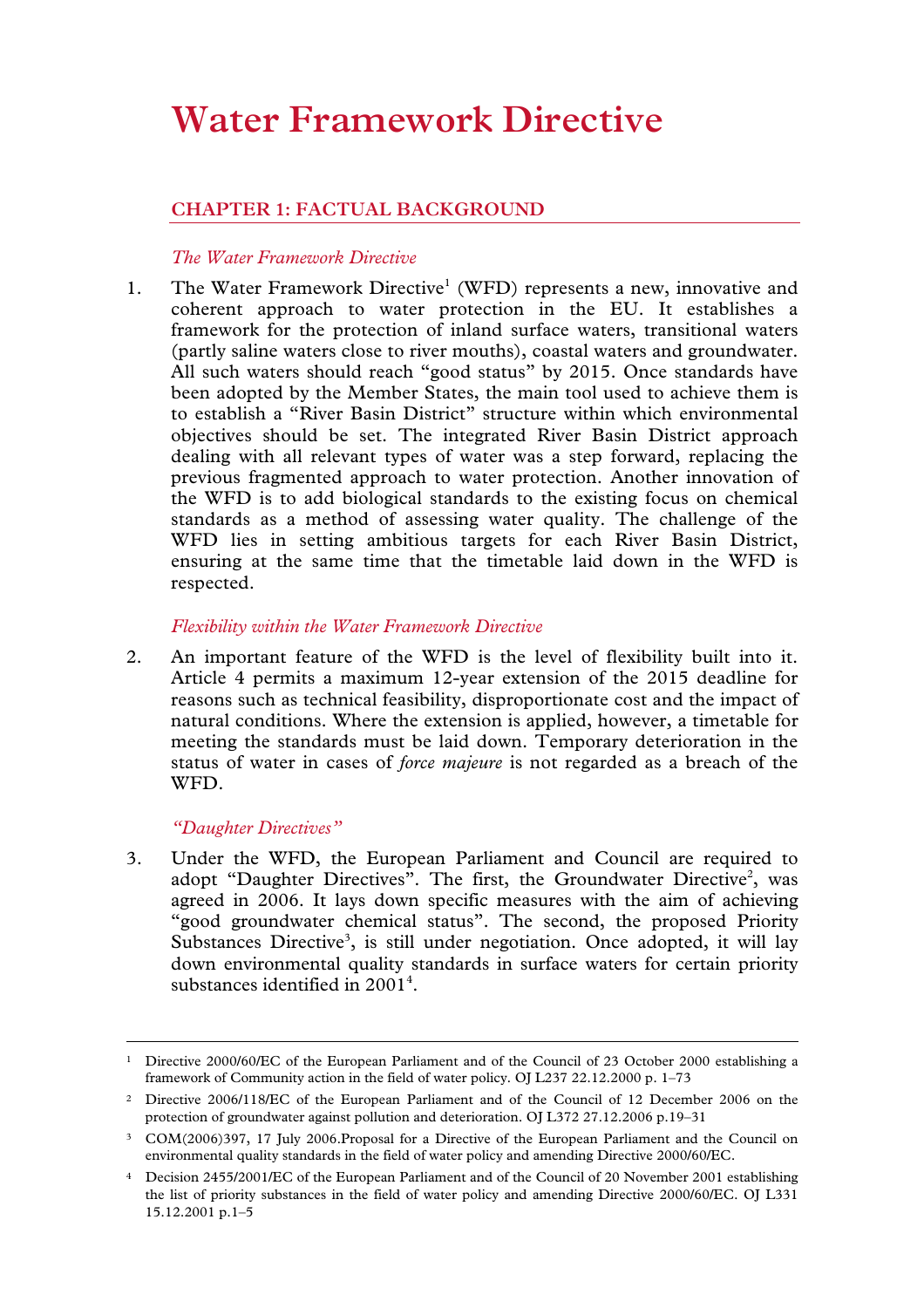#### 8 WATER FRAMEWORK DIRECTIVE: MAKING IT WORK

#### *Our Inquiry*

4. The proposed Priority Substances Directive was published on 17 July 2006 and sent to the Committee as part of the Parliamentary scrutiny process. Under Article 16 of the WFD, the European Parliament and Council are required to adopt specific measures to deal with certain priority substances which were identified in 2001. The proposed Priority Substances Directive fixes standards and emission controls for these substances. We felt that our examination of this "Daughter Directive" needed to be set in the context of the UK's experience thus far with the WFD and we therefore invited the Environment Agency and the Department for the Environment, Food and Rural Affairs (Defra) to appear before us.

*Shared responsibilities: Defra, the Environment Agency and Devolution* 

- 5. The Water Framework Directive binds the UK as a whole but as it falls within the responsibility of the Devolved Administrations, it has been transposed into domestic legislation by Defra (for England), the Welsh Assembly Government, the Scottish Executive and the Department of the Environment in Northern Ireland. Each Administration shares the implementation role with an agency—respectively: the Environment Agency (England and Wales), the Scottish Environmental Protection Agency and the Environment and Heritage Service (Northern Ireland).
- 6. The Agencies are required to:
	- characterise River Basin Districts (RBDs);
	- identify bodies of water used for the abstraction of drinking water;
	- prepare, review and keep up to date a register of protected areas for each RBD;
	- put in place monitoring programmes to establish an overview of water status within each RBD;
	- prepare and submit for approval by the appropriate Administration a draft River Basin Management Plan for each RBD.

These draft River Basin Management Plans should contain proposed environmental objectives for water bodies and proposed programmes of measures. The Plans must also note the process used during their development, ensure proper consultation and publicity and take account of the views of interested parties.

- 7. The Environment Agency is working with the other agencies to draw up standards and conditions across the UK. This work is taking place within the UK Technical Advisory Group on the Water Framework Directive (UKTAG)<sup>5</sup>. The Group includes, in addition to the three agencies, the Countryside Council for Wales, Natural England, the Joint Nature Conservation Council, Scottish Natural Heritage and the Republic of Ireland's Department of Environment and Local Government.
- 8. Defra's specific responsibility includes:
	- approving environmental objectives, programmes of measures and River Basin Management Plans;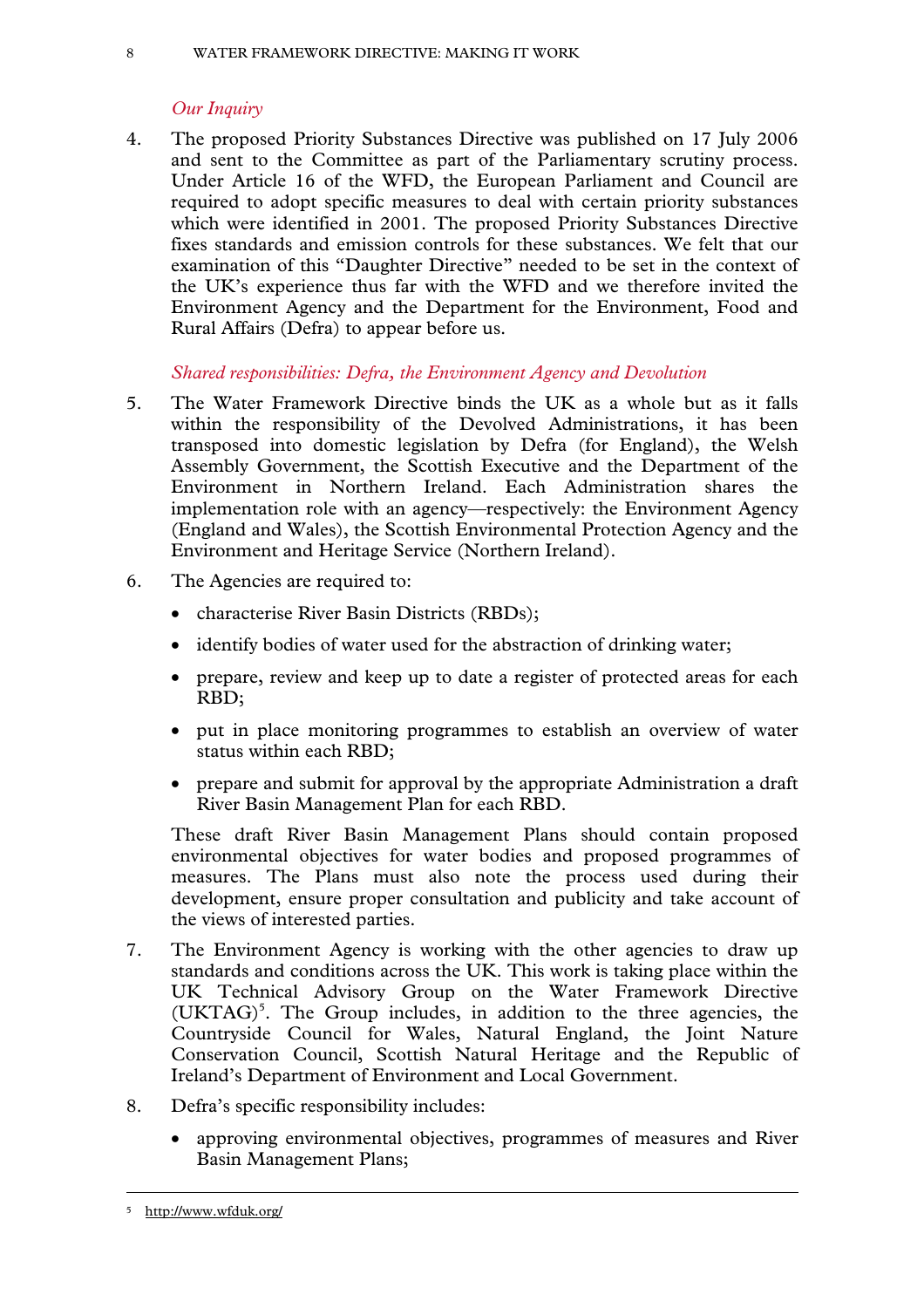• the power to issue guidance to the Environment Agency and other relevant bodies, to which they are bound to have regard.

*European Commission Report on Implementation* 

- 9. In March 2007 the European Commission submitted a Report on the first stage in the implementation of the Water Framework Directive<sup>6</sup>. The Commission concluded that "reports from the Member States on their initial obligations under the Water Framework Directive show some encouraging results, although there are major shortcomings in some areas. There is still time to remedy the gaps before 2010, when the first river basin management plans have to be adopted."7
- 10. The Commission noted $8$  that in 2004 it launched a legal infringement case against the UK and ten other Member States. This has since been resolved. More specifically, the Commission focused its assessment on five key provisions. The UK was judged positively in the way it has transposed into domestic law the public participation provisions and the definition of water services provision. It was considered less successful in its implementation of Article 4 (environmental objectives) and Article 9 (recovery of costs for water services), although the Commission was not precise in its concerns with regard to these Articles.
- 11. The Commission's Report included a section (based on recent data submitted by Member States) on how likely water bodies are to achieve the WFD's objectives. By way of example, 75% of the UK's surface water bodies, and 60% of groundwater bodies, were considered to be at risk of failing the WFD objectives $\degree$ . This compared with an average across the EU of 40% and 30% respectively, although data were not complete.
- 12. Crucial to the Committee's consideration of the proposed Priority Substances Directive was the Commission's assessment of the quality of information provided by Member States on the pressures and impacts for the relevant substances. The Commission stated that the information provided was very incomplete. For example, "inventories of significant pollutants emitted and pollutant loads have often not been provided."<sup>10</sup>
- 13. We make this report to the House for information.

 <sup>6</sup> COM (2007) 128 final "Communication from the Commission to the European Parliament and the Council: Towards sustainable water management in the European Union—First stage in the implementation of the Water Framework Directive 2000/60/EC". This Communication is currently held under scrutiny by the Committee.

<sup>7</sup> COM(2007) 128 final P. 12

<sup>8</sup> SEC (2007)362 Accompanying Document to the Commission Report on Implementation (COM(2007) 128 final). P.10

<sup>9</sup> Ibid. P.28 & 29

<sup>10</sup> Ibid P.31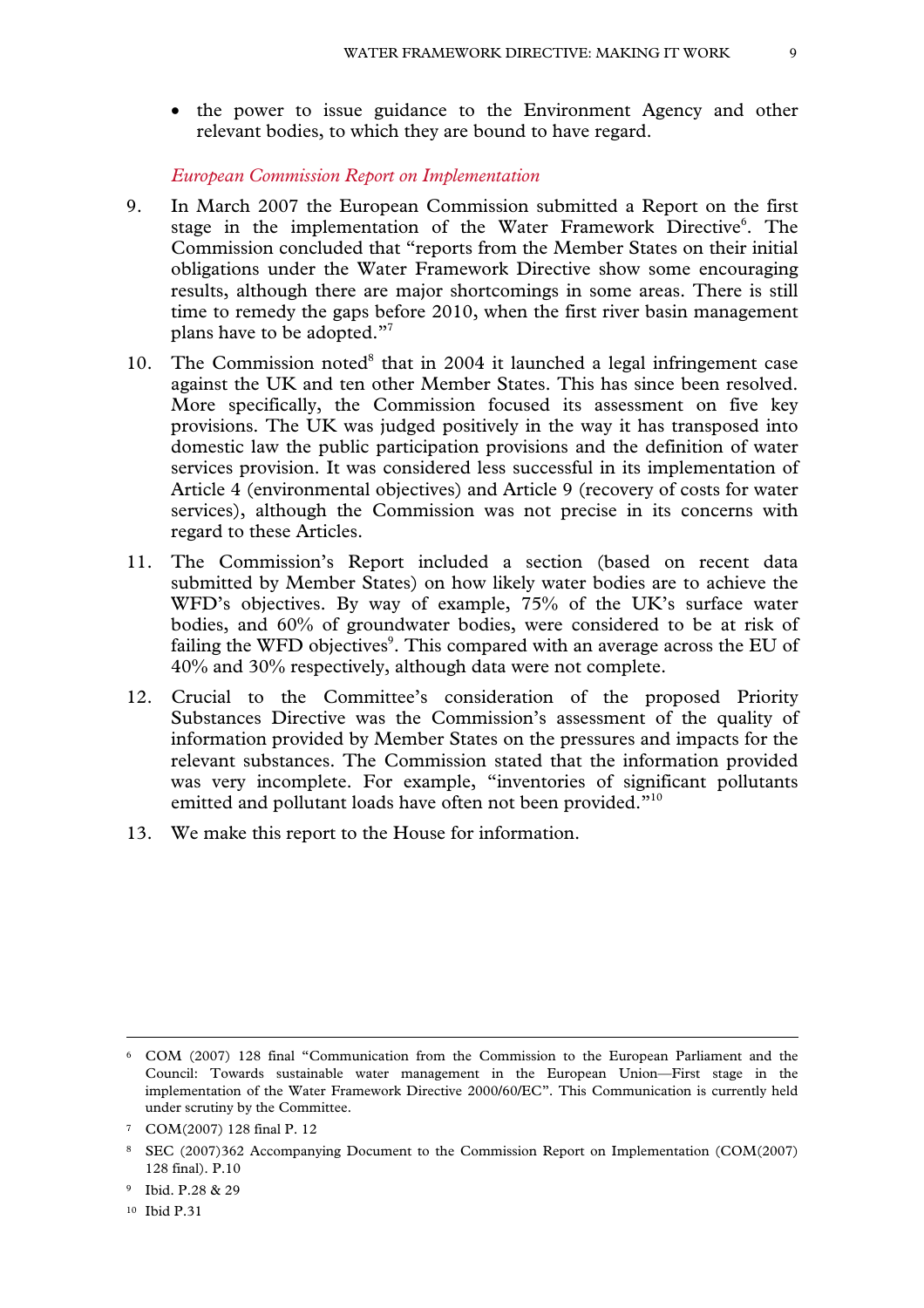#### **CHAPTER 2: THE ISSUES**

#### *Implementation*

- 14. There was consensus among our witnesses that the UK had met its obligations thus far in terms of implementing the Water Framework Directive. Tricia Henton, Director of Environmental Protection at the Environment Agency, stated that "to date the UK has met all its statutory requirements … either on time or indeed ahead of time" (Q 4). Ian Pearson MP, Minister of State for Climate Change and the Environment, agreed: "Defra and the Environment Agency have actually met all the Directive's deadlines so far and we expect to continue to be implementing them according to the schedule and what is envisaged"  $(Q 54)$ .
- 15. We were pleased to hear from both sets of witnesses that the implementation of the WFD had been successful thus far, although we were subsequently disappointed to learn that the Commission had launched a legal infringement case against the UK in 2004 and that the Commission was not content with other aspects of the UK's implementation of the WFD. **We trust that Defra, the Devolved Administrations and the three Agencies will make all possible efforts to implement their obligations according to the schedule and the substance of the Water Framework Directive.**
- 16. **We also urge the Government to take action on the matters raised by the Commission in its Report on the implementation thus far of the Water Framework Directive**.

#### *Co-operation with the Devolved Administrations*

- 17. Both the Environment Agency and Defra made clear that there was a high level of co-operation between the Administrations with regard to implementation of the WFD. The Minister stated: "There is England/Wales, England/Scotland co-ordination, and also with Northern Ireland as well there is a good deal of co-ordination. There is obviously some international cross-over with the river basins as well between the north and south in Ireland"  $(O 54)$ .
- 18. By way of example, Ms Henton highlighted the fact that there is one River Basin District straddling the border between England and Scotland: the Solway/Tweed area. She said: "The Solway/Tweed River Basin District is a very interesting one, because we are dealing with two different administrations and two slightly different ways of implementing the legislation. It therefore requires all of us who are involved in it to go that extra mile to make sure that we are getting what we want out of the river basin district and that we are keeping the legal aspect of each of the administrations correct" (Q 17).
- 19. **We note the importance of effective co-operation between the Devolved Administrations and are pleased to hear that such cooperation appears to be taking place.**

#### *Definition of "Good Status"*

20. Aileen Kirmond, Water Framework Directive Programme Manager at the Environment Agency, informed the Committee that the Agency was "working closely with both our other environment agencies and our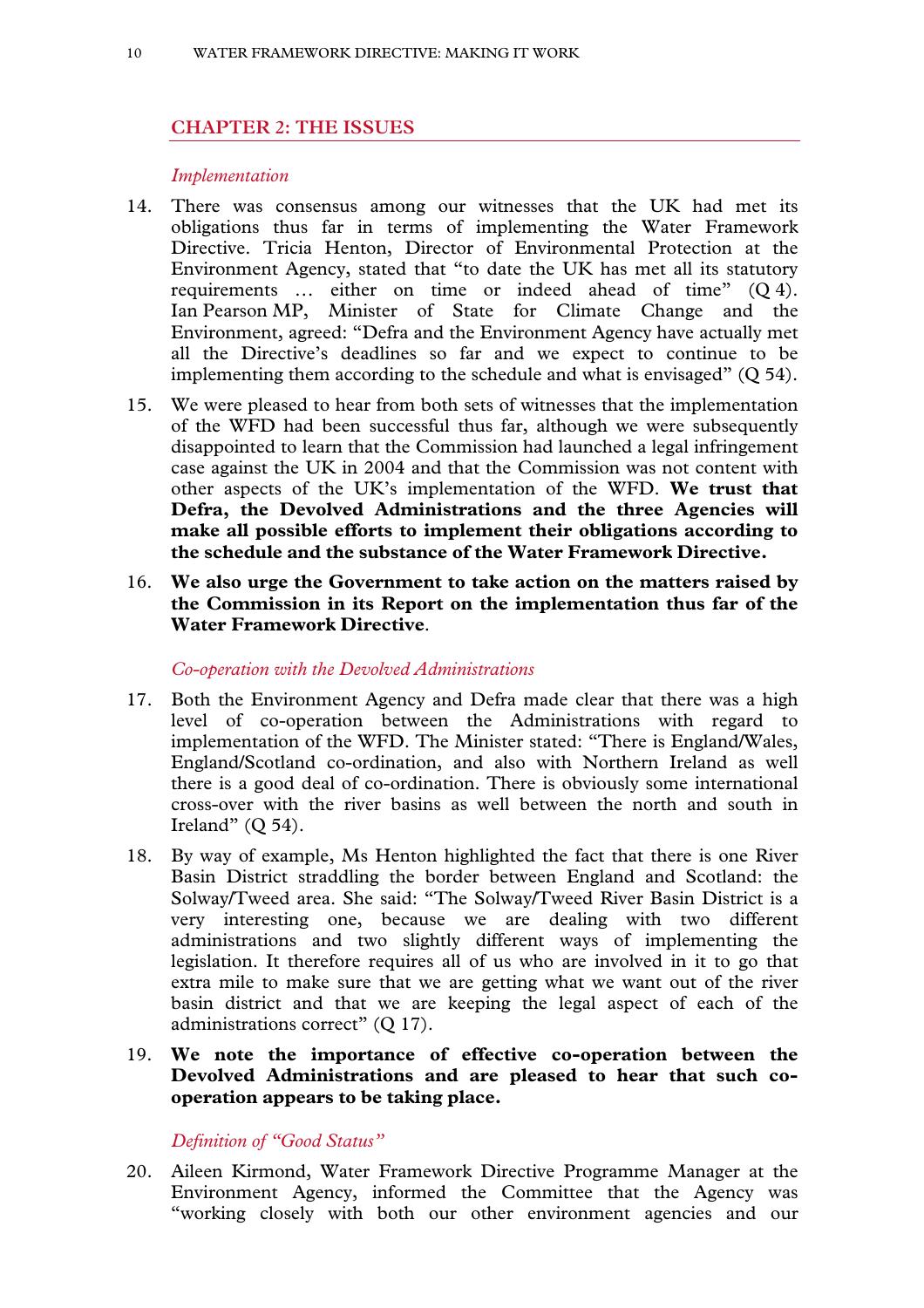conservation agencies and with the other administrations to look at what good status looks like"  $(Q 6)$ . The Environment Agency was also working with the European Commission and the other Member States through a process described as "inter-calibration". Rob Hitchen, from the Water Quality Division of Defra, explained: "What Member States are trying to do through inter-calibration is a process of harmonising the ecological classification systems of each Member State" (Q 71). It was then up to Member States to decide, for example, what level of ammonia in their rivers or lakes would support an agreed diversity of fish fauna. Mr Hitchen said: "You have a common EU approach, if you like, in broad terms in defining the ecological status but then there is the flexibility for Member States to define what that means to its levels of ammonia, levels of phosphates in rivers and lakes, because it is going to vary across the EU depending on climatic and geographical factors" (Q 71).

- 21. The Minister emphasised that, thanks to the UKTAG, the administrations were "developing common UK environmental standards and conditions that will support the achievement of good status under the Water Framework Directive" (Q 70).
- 22. The evidence we have received suggests that strenuous efforts are being made to arrive at a satisfactory definition of 'good status'. **We hope that the work involved will be completed in a timely manner in order that all concerned can make the necessary preparations**.

*Flexibility and Achieving "Good Status"* 

- 23. Baroness Young, Chief Executive of the Environment Agency, emphasised: "The Framework Directive is a very flexible one … there is a bit of a feeling that everything has to be done by 2015. Nothing could be further from the truth." She explained that, while major progress should be made by 2015, "there will still be a lot to do"  $(0, 8)$ . This, she explained, was for a number of reasons: the failure to meet the cost-effectiveness test; long lead times; technical reasons. A crucial factor would be the level of collaboration between all concerned, such as water companies, local authorities, developers and farmers (Q 14).
- 24. The Minister explained that the WFD allowed Member States "to set alternative objectives to extend the deadline [of 2015] by one or two cycles, which would be 2021 or 2027. One of the key justifications when deciding what those alternative objectives might be is that measures and mechanisms needed to achieve the objective would be disproportionately costly" (Q 67). Elaborating on this, he said: "You have to look at the costs required to produce marginal increases in benefits" (Q 69).
- 25. Ms Henton emphasised that the Environment Agency needed Defra to complete its preliminary cost-effectiveness analysis as soon as possible: "That is a very, very important part for us because without that we really cannot set the objectives … and we need guidance from them on what is considered to be disproportionate costs" (Q 44).
- 26. It is clear to us that the flexibility enshrined within Article 4 of the WFD is pivotal to the success or otherwise of the WFD. **We urge the Government to clarify as soon as possible what are considered to be disproportionate costs for the purposes of Article 4**. **We consider too that the flexibility provision must be applied responsibly, recalling that it provides a temporary derogation rather than a long term exemption.**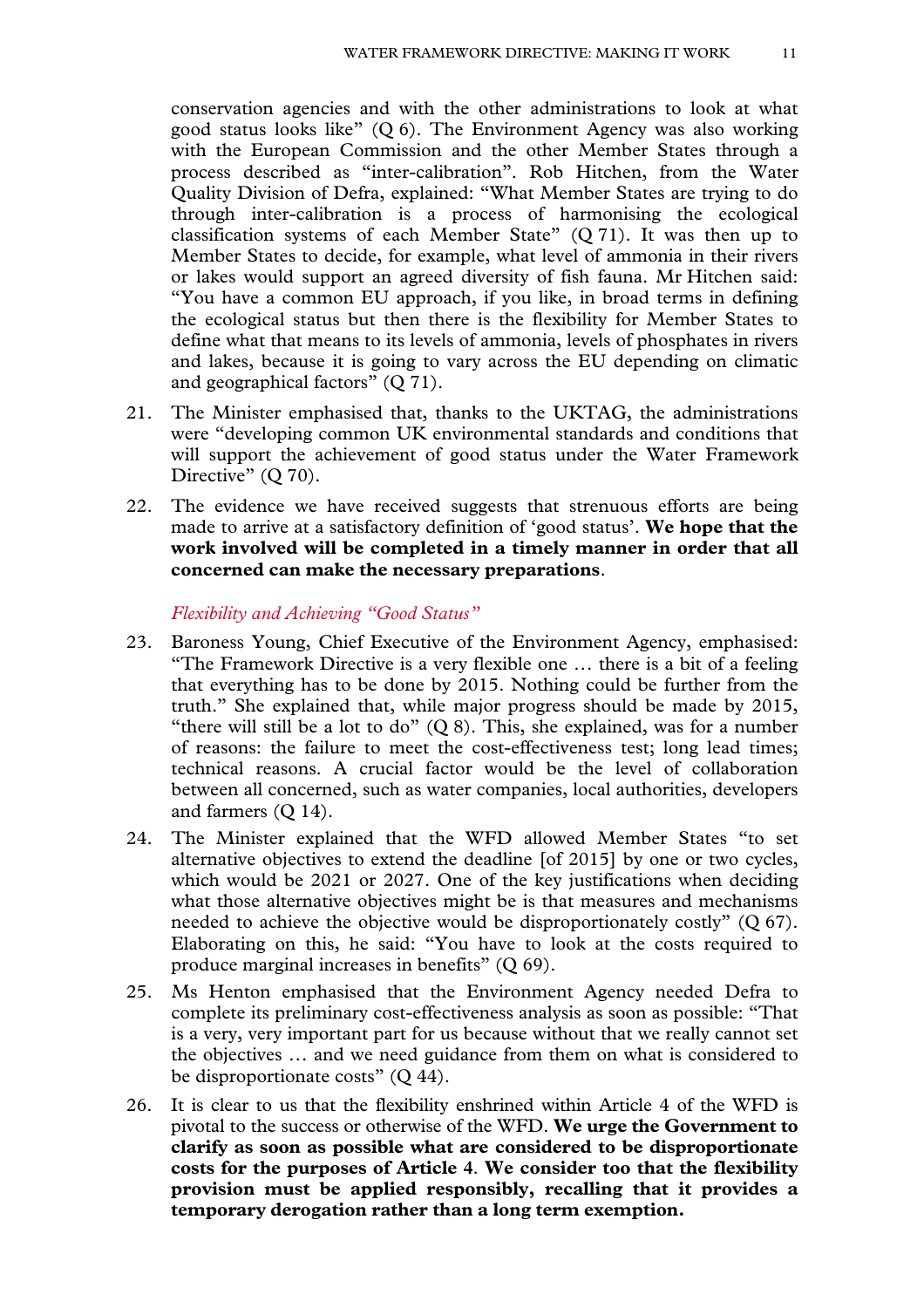#### *New Testing Methods*

27. Baroness Young confirmed, in relation to the new standards introduced by the WFD, that "quite a lot of the monitoring that is already in place will serve for the purposes of the Framework Directive but some of it will not, particularly on the biological side" (Q 16). Nevertheless, Ms Henton emphasised, "we are very well prepared; certainly as prepared as any other European country" (Q 16).

#### *Local Authorities*

- 28. The Environment Agency told us that it was aware that local authorities needed to build the requirements of the Water Framework Directive more effectively into spatial and economic planning mechanisms (Q 22). Baroness Young suggested that "the area that is probably the most difficult and least well thought through at the moment is the issue of surface water drainage and sewerage" (Q 48).
- 29. The Minister told us: "We would expect local authorities to have strategic discussions through the Agency's River Basin District Panels and possibly sub-groups of those panels, which are the forums in which the River Management Plans negotiations and discussions will take place" (Q 81). He confirmed that Defra was working with the Department for Communities and Local Government, and other relevant Departments, on implementation of the WFD  $(Q 80)$ .
- 30. Baroness Young said that the Environment Agency wished to see a requirement laying a more stringent requirement on local authorities to deliver the objectives of river basin plans, rather than the current requirement to have "due regard" to the objectives of river basin planning (Q 25). The Minister did not agree. His view was that, as the objectives of the river basin management plans had not yet been set, it was a little early to judge what the requirements on local authorities might be. "But there are clearly issues", he said, "in terms of the planning process that we will need to take account of in the future." (Q 78) He added: "What the appropriate balance of responsibilities is, I think, will have to be determined on a River Basin District basis" (Q 79).
- 31. The evidence received indicates the key role of local authorities in delivering the objectives of the Water Framework Directive. **The Government should work more closely with local authorities and ensure that local authorities have the necessary guidance in order to fulfil their role in relation to the Water Framework Directive, particularly with regard to local planning policies.**

#### *Agriculture, Diffuse Pollution and Hydromorphology*

32. Agriculture also has an important role. According to Baroness Young, the agricultural departments needed to look at how they could help farmers "do the right thing by the water environment"  $(Q 22)$ . She noted: "Pillar  $2<sup>11</sup>$  and the incentive payments on Pillar 2 will be a really important issue", although

 <sup>11</sup> The Common Agricultural Policy has two "Pillars". The first is for direct payments paid to farmers under the new Single Payment Scheme and the second (Pillar 2) is for more general funding of rural development, including agri-environment measures.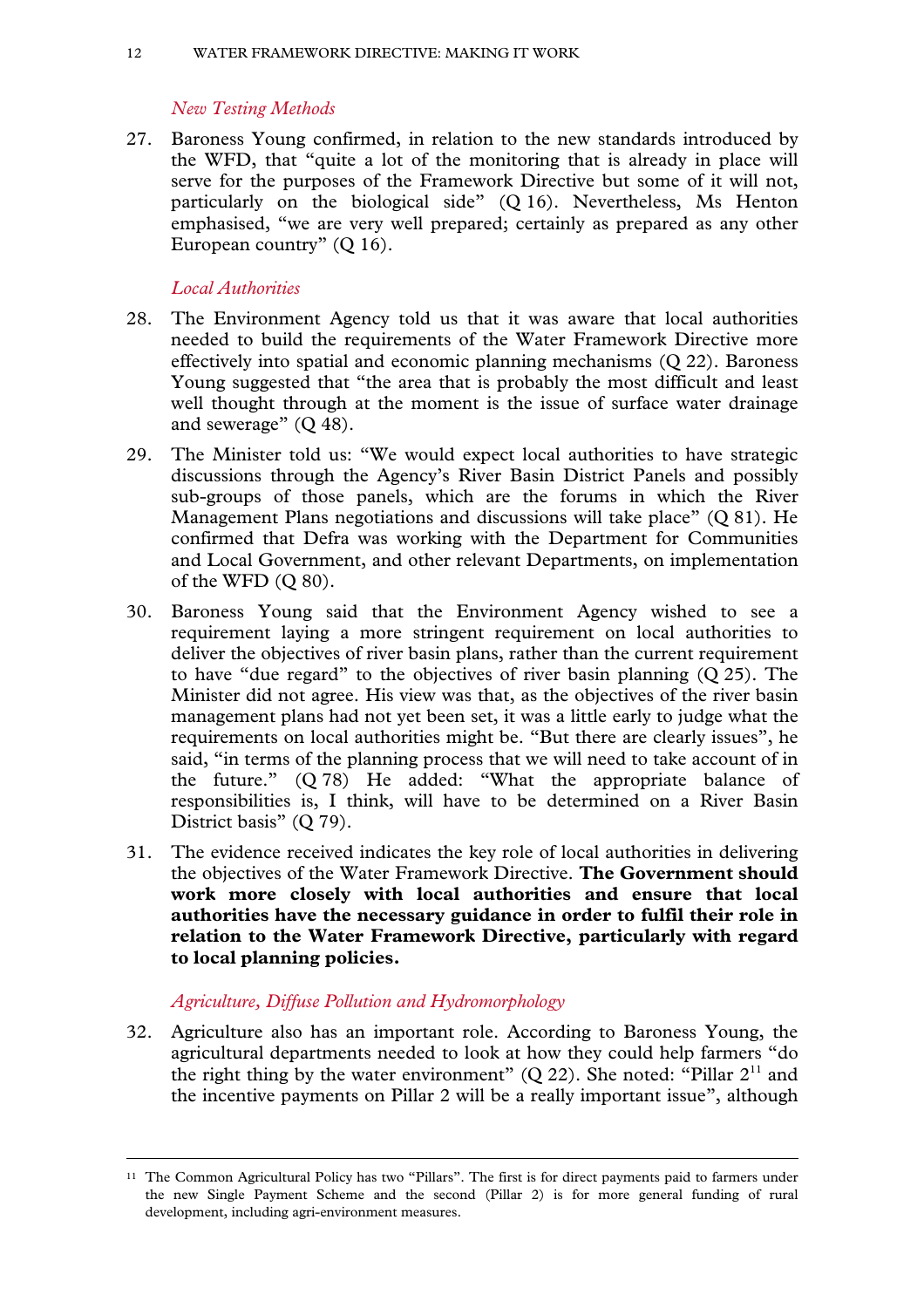in terms of funding, "there will be rather less available in Pillar 2 for agrienvironment schemes than we had hoped" (Q 36).

- 33. According to the Minister, "agriculture is certainly one of several sectors that may, and probably will, need to take action to ensure that the Water Framework Directive objectives are met … We believe strongly in crosscompliance<sup>12</sup> and, as you will be aware, we have various schemes through environmental stewardship to encourage good environmental practice above the basic cross-compliance requirements" (Q 77).
- 34. A particular problem is diffuse pollution, which can result from the filtering through of pesticides into water courses. In addition to agriculture, however, it can equally apply to other land-based activities emitting pollutants which are dispersed across an area and into water courses. Hydromorphology is concerned with the physical form and the flow of a water body. This can be affected by human intervention through structures such as dams, weirs, bridges and artificial beaches.
- 35. The Environment Agency expressed a desire to see Defra launch consultations on diffuse pollution and on hydromorphology (Q 44). The Minister told us: "We intend to consult shortly on a package of measures with regard to diffuse pollution, in particular pollution from phosphorous, sediment and faecal indicator organisms … There are certainly plans to tackle diffuse pollution, but we will want to do it in partnership and in consultation with the industry" (Q 77).
- 36. **The agricultural industry has a key role to play in ensuring the success of the Water Framework Directive. We urge the Government to work closely with the agricultural industry to overcome potential obstacles, including diffuse pollution, to the meeting of the Water Framework Directive's objectives**.
- 37. **We welcome the fact that, since both Defra and the Environment Agency gave oral evidence to us, the former has launched a public consultation on both diffuse pollution and on hydromorphology.**<sup>13</sup>

#### *Public Participation*

- 38. The Environment Agency expressed a strong view that the general public was more interested in outcomes than in process. Participation was, however, crucial for those who must deliver as part of the implementation process. Baroness Young stated that the WFD "guides us to make sure that the people who need to be involved because they deliver are participating, and that the public need to be informed" (Q 24). The Minister stated: "I am confident that people who want to get involved with this process will have the opportunities to be involved"  $(Q 74)$ .
- 39. Following the publication of the oral evidence, we were contacted by the Foundation for Water Research (FWR), an independent registered charity which has set up a website in order to provide information on the Water Framework Directive. The FWR disagreed with the assertions made by both Baroness Young and the Minister. It believed that the WFD "provides an

 <sup>12</sup> Receipt of the full Single Payment under the Common Agricultural Policy is conditional upon fulfilment of a number of conditions relating to the environment, animal welfare and public health.

<sup>13</sup> http://www.defra.gov.uk/corporate/consult/nadwp-hydromorphology/index.htm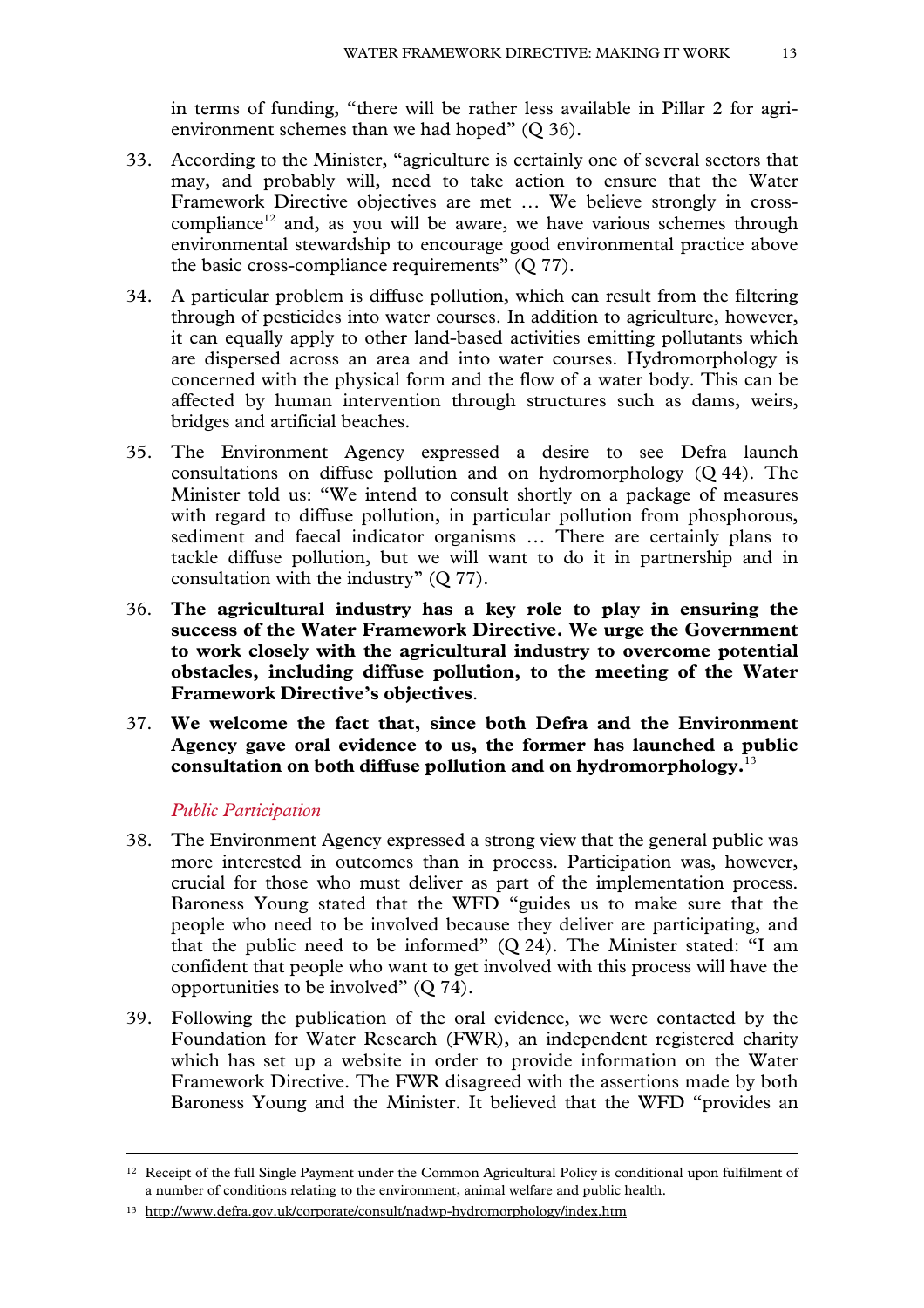ideal opportunity to engage the general public in water environment issues" (p 28).

- 40. We showed the FWR's comments to the Environment Agency, who pointed out that the experience derived from its Pilot Scheme in the Ribble Basin "gave us practical evidence for the ideal shape of River Basin Liaison Panels", involving "all the sectors contributing to delivery, including consumers, environmental non-governmental organisations and local authorities" (p 29). Defra also disagreed with the FWR's view. It noted that the National Stakeholder Forum for England on the Water Framework Directive meets every 3–4 months and comprises over 40 national organisations, including the FWR. That forum had two sub-groups, on economics and on communication of the WFD to wider audiences. The work of the latter had been extremely useful in communicating "the initial results of the river basin characterisation exercise in 2004 to a wider audience (which also received coverage in national newspapers and radio)" (p 30).
- 41. **On the basis of the evidence provided by Defra and the Environment Agency and in view of the Report by the European Commission, we conclude that the public participation obligations prescribed in the Water Framework Directive are being met. Nevertheless, we consider it important that this aspect should be reviewed on a regular basis to ensure that all those wishing to participate are able to do so in an informed manner.**
- 42. **We believe also that the approach taken by Defra and the Environment Agency should be driven by the principle that the greater the public participation over and above the legal requirements, the greater the likelihood of success in implementing the Water Framework Directive.**

#### *The Marine Bill*

43. The Environment Agency believed that any new marine legislation must take account of the WFD because the WFD included within its scope estuarine and coastal waters (Q 44). The Minister confirmed that "we will take full account of the Water Framework Directive in our design for the detail, the policy that goes into the Marine Bill" (Q 84).

#### *Stakeholder Consultation*

44. Baroness Young informed the Committee that Defra would have a national stakeholder group and that the Environment Agency would have a national group to bring together some of the experience coming out of the River Basin District Liaison Panels (Q 31). An important lesson that had been learned from the Environment Agency's Ribble Basin pilot scheme was that partnership is crucial. Baroness Young told us: "We held the ring and people got together but they started talking together and went away holding hands into the sunset and did things together, and it was great. I think the Ribble Conservation Trust really got great benefit from new people being brought in that they had not previously had a framework to talk with"  $(Q 43)$ .

#### *The Daughter Directives*

45. Ms Kirmond informed the Committee that both the Groundwater Directive and the draft Priority Substances Directive were there "because Europe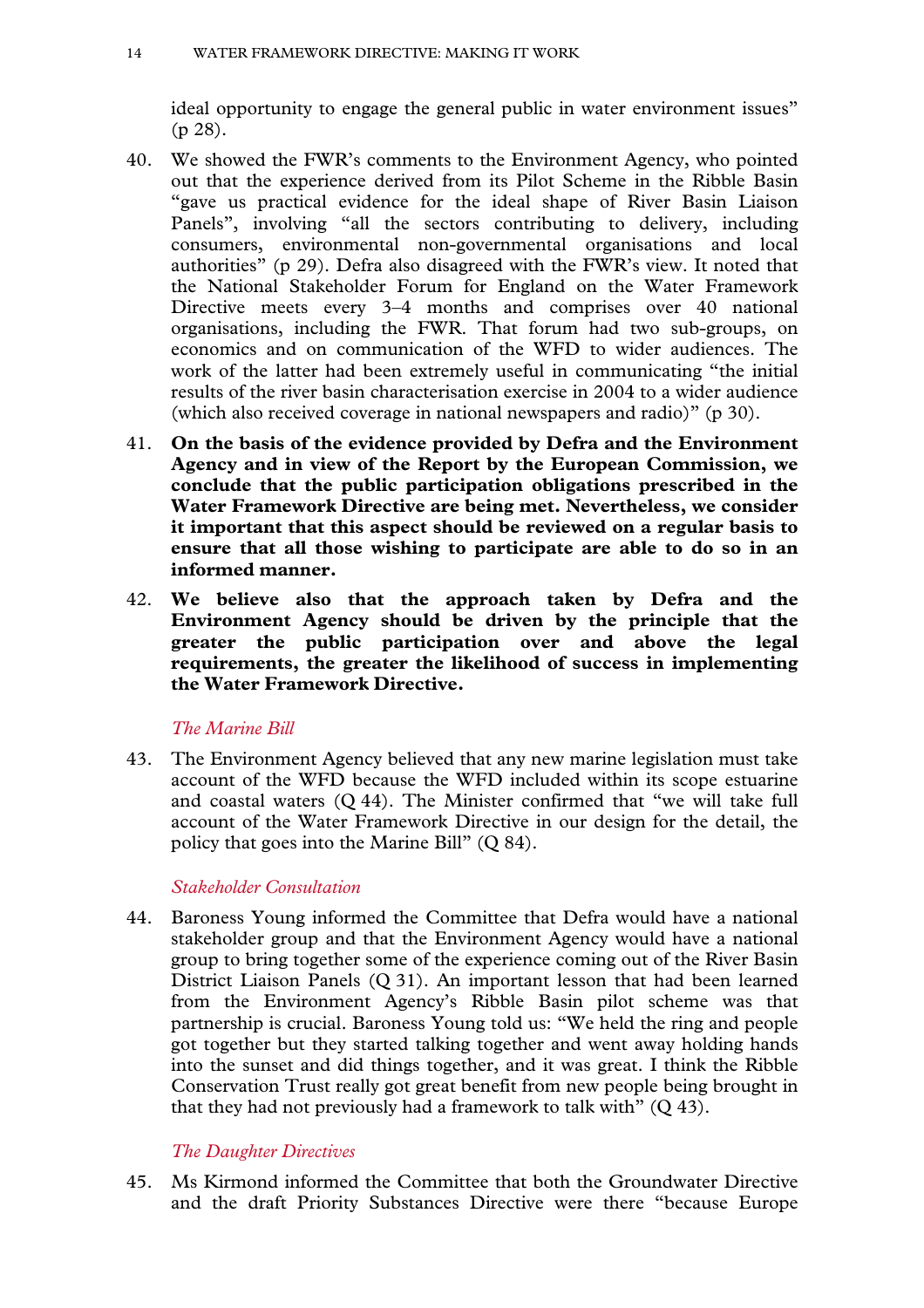could not reach agreement on them during the time of the agreement on the main body of the directive"  $(Q 50)$ . They should therefore "be part of the whole regulatory framework that helps us to achieve good ecological status, both on the biological and chemical and quantitative basis" (Q 50).

- 46. Ms Kirmond noted that the Environment Agency had been heavily involved in the negotiation of both Directives. With regard to the Priority Substances Directive, she said, "We are working very hard and supporting Defra in that negotiation so that we will get something which helps us to be in a good position to replace the Dangerous Substances Directive<sup>14</sup>. But we are also thinking very carefully about the applicability of the directive and what it will mean in terms of regulation and whether it is a reasonable approach. So we always have that in our mind as well, the reasonability of the chemical standards that are being proposed and whether they are transposable into reality"  $(Q 50)$ .
- 47. The Minister expressed "concerns about the safety factors that have been used to calculate EQSs (Environmental Quality Standards) where there is not the available toxicological data in some cases. We think that this is resulting in highly precautionary and stringent standards that could actually drive very costly investment to achieve objectives and might only have marginal environmental benefit … We would favour having provisional standards and seeing lower safety factors" (Q 64).
- 48. Ian Macdonald, from the Water Quality Division of Defra, explained: "It is getting the balance between a properly precautionary approach and the certainty in the calculation of the correct and scientifically correct quality standard … It may be in a few years' time we will realise that we would have been doing enough with perhaps a less precautionary standard, and our approach would be in negotiations to see whether the Commission and other Member States would consider a provisional standard, as they have already proposed for a couple of metals" (Q 65).
- 49. On the possible costs of the draft Directive, the Minister stated: "The cost of end-pipe controls to achieve environmental quality standards are estimated at some one billion [pounds] for additional treatment at water industry sewerage treatment works if we were required to meet all the requirements in the Directive as they stand in the proposal at the moment" (Q 67). This assumed that the flexibility enshrined within Article 4 would not apply.
- 50. The Minister concluded: "One of the key things of the [Water Framework] Directive overall is that Article 4 makes it clear that members would not be required to take action which would incur disproportionate cost or which is not technically feasible within allotted timescales. I think that principle has to apply to all the Daughter Directives and this is very much a key part of our negotiating remit as we move forward with this proposal on priority substances" (Q 86).
- 51. **We agree that a proportional approach must be taken to the new Priority Substances Directive. In line with the Water Framework Directive, it is appropriate to apply to the Priority Substances**

 <sup>14</sup> Council Directive 67/548/EEC (as amended) of 27 June 1967 on the approximation of laws, regulations and administrative provisions relating to the classification, packaging and labelling of dangerous substances. OJ 196 16.8.1967 p.1-98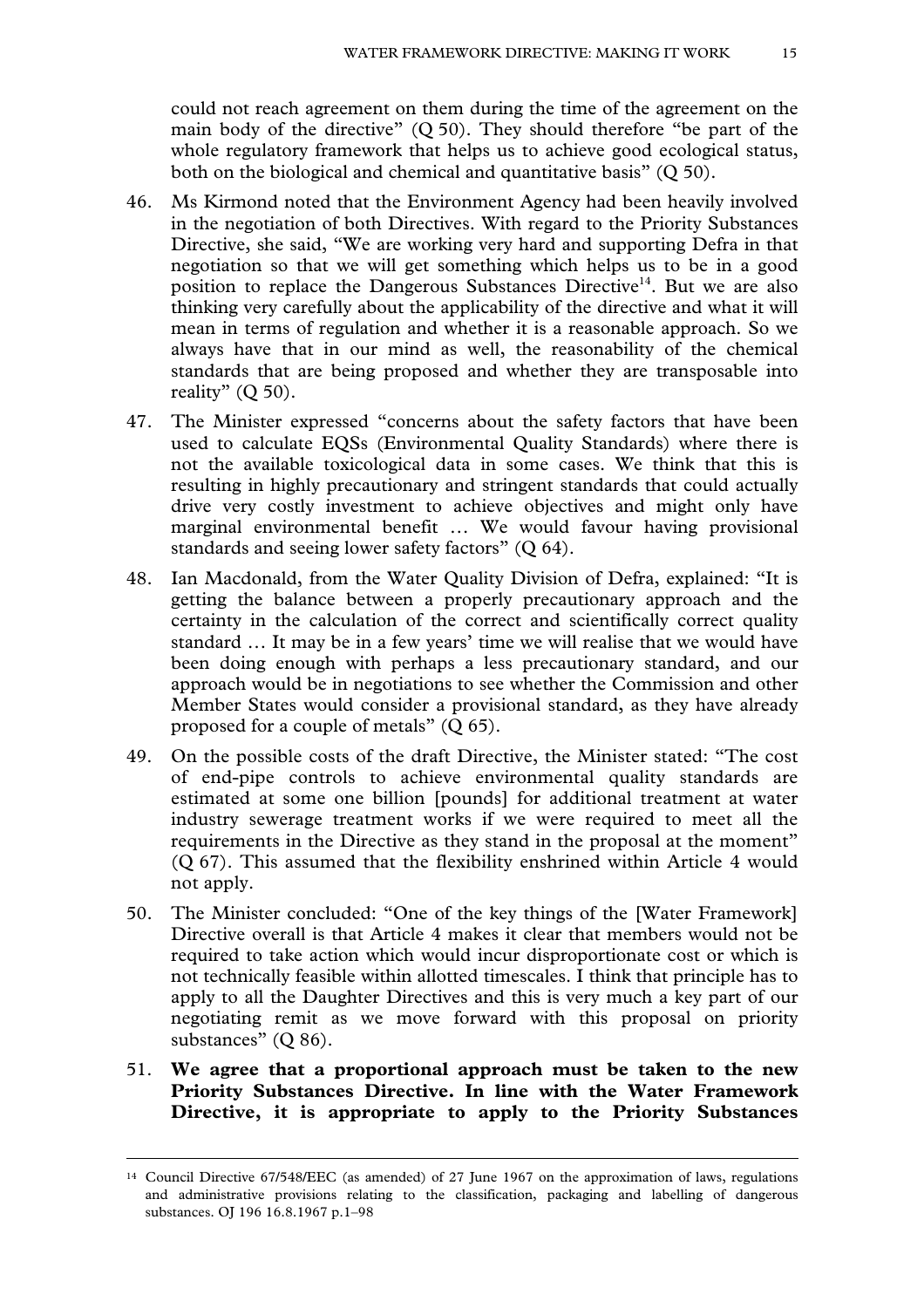**Directive the flexibility enshrined within Article 4 of the Water Framework Directive.** 

- 52. **Our assessment of the implementation of the Water Framework Directive thus far indicates that the standards laid down must be transposable into reality, taking into account the complexities of delivering this legislation. We hope that the experience gained from implementing the first stages of the Water Framework Directive will provide a constructive input into the negotiations taking place in relation to the new Daughter Directive**.
- 53. **We are concerned that the general level of information provided by the Member States in relation to priority substances has been weak, and consider that the speedy adoption of the Priority Substances Directive will strengthen implementation of legislation in this area**.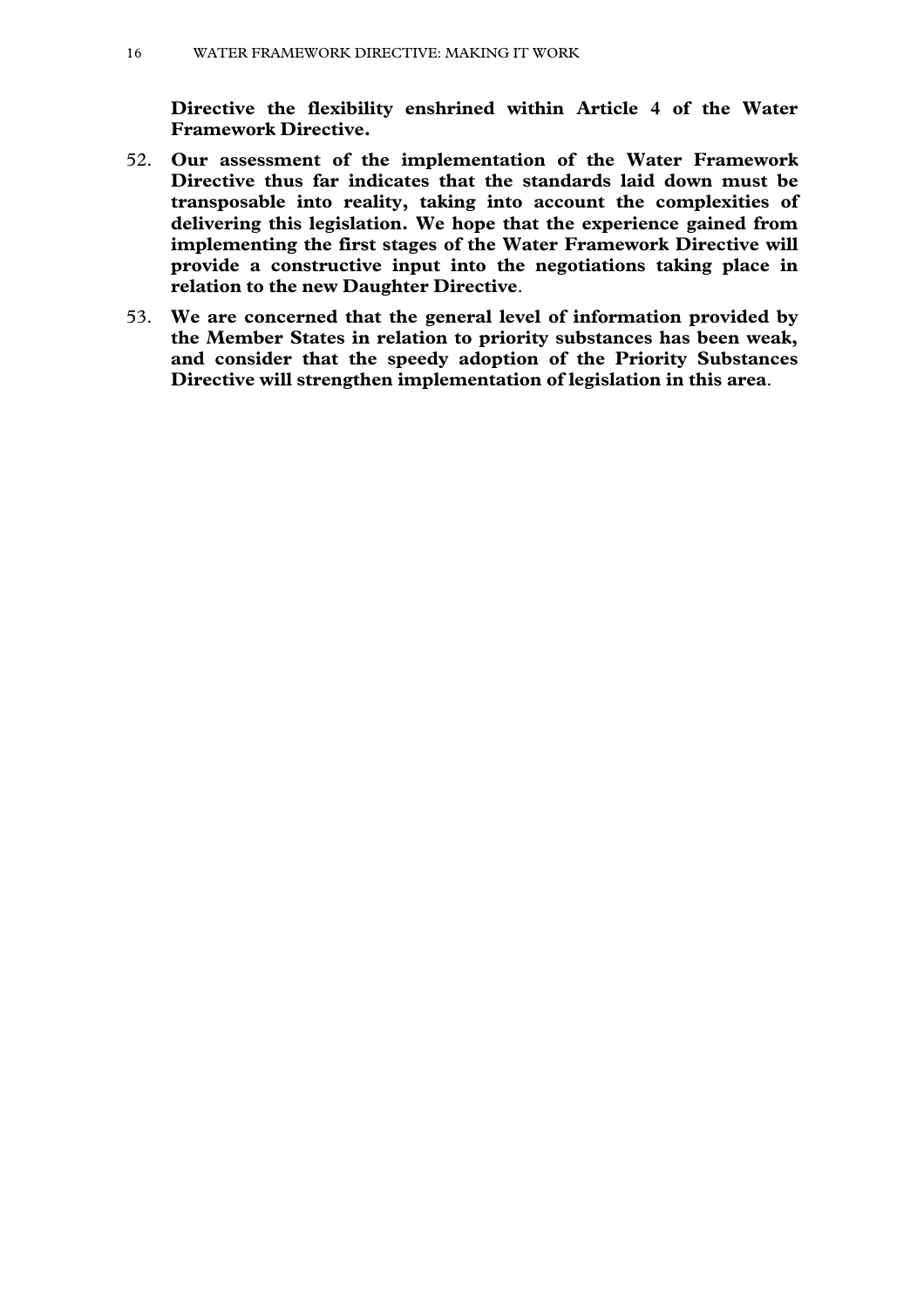#### **CHAPTER 3: CONCLUSIONS AND RECOMMENDATIONS**

- 53. We trust that Defra, the Devolved Administrations and the three Agencies will make all possible efforts to implement their obligations according to the schedule and the substance of the Water Framework Directive. (Paragraph 15)
- 54. We also urge the Government to take action on the matters raised by the Commission in its Report on the implementation thus far of the Water Framework Directive. (Paragraph 16)
- 55. We note the importance of effective co-operation between the Devolved Administrations and are pleased to hear that such co-operation appears to be taking place. (Paragraph 17)
- 56. We hope that the work involved in arriving at a satisfactory definition of "good status" will be completed in a timely manner in order that all concerned can make the necessary preparations. (Paragraph 22)
- 57. We urge the Government to clarify as soon as possible what are considered to be disproportionate costs for the purposes of Article 4. We consider too that the flexibility provision must be applied responsibly, recalling that it provides a temporary derogation rather than a long term exemption. (Paragraph 26)
- 58. The Government should work more closely with local authorities and ensure that local authorities have the necessary guidance in order to fulfil their role in relation to the Water Framework Directive, particularly with regard to local planning policies. (Paragraph 31)
- 59. The agricultural industry has a key role to play in ensuring the success of the Water Framework Directive. We urge the Government to work closely with the agricultural industry to overcome potential obstacles, including diffuse pollution, to the meeting of the Water Framework Directive's objectives. (Paragraph 36)
- 60. We welcome the fact that, since both Defra and the Environment Agency gave oral evidence to us, the former has launched a public consultation on both diffuse pollution and on hydromorphology. (Paragraph 37)
- 61. On the basis of the evidence provided by Defra and the Environment Agency and in view of the Report by the European Commission, we conclude that the public participation obligations prescribed in the Water Framework Directive are being met. Nevertheless, we consider it important that this aspect should be reviewed on a regular basis to ensure that all those wishing to participate are able to do so in an informed manner. (Paragraph 41)
- 62. We believe that the approach taken by Defra and the Environment Agency should be driven by the principle that the greater the public participation over and above the legal requirements, the greater the likelihood of success in implementing the Water Framework Directive. (Paragraph 42)
- 63. We agree that a proportional approach must be taken to the new Priority Substances Directive. In line with the Water Framework Directive, it is appropriate to apply to the Priority Substances Directive the flexibility enshrined within Article 4 of the Water Framework Directive. (Paragraph 51)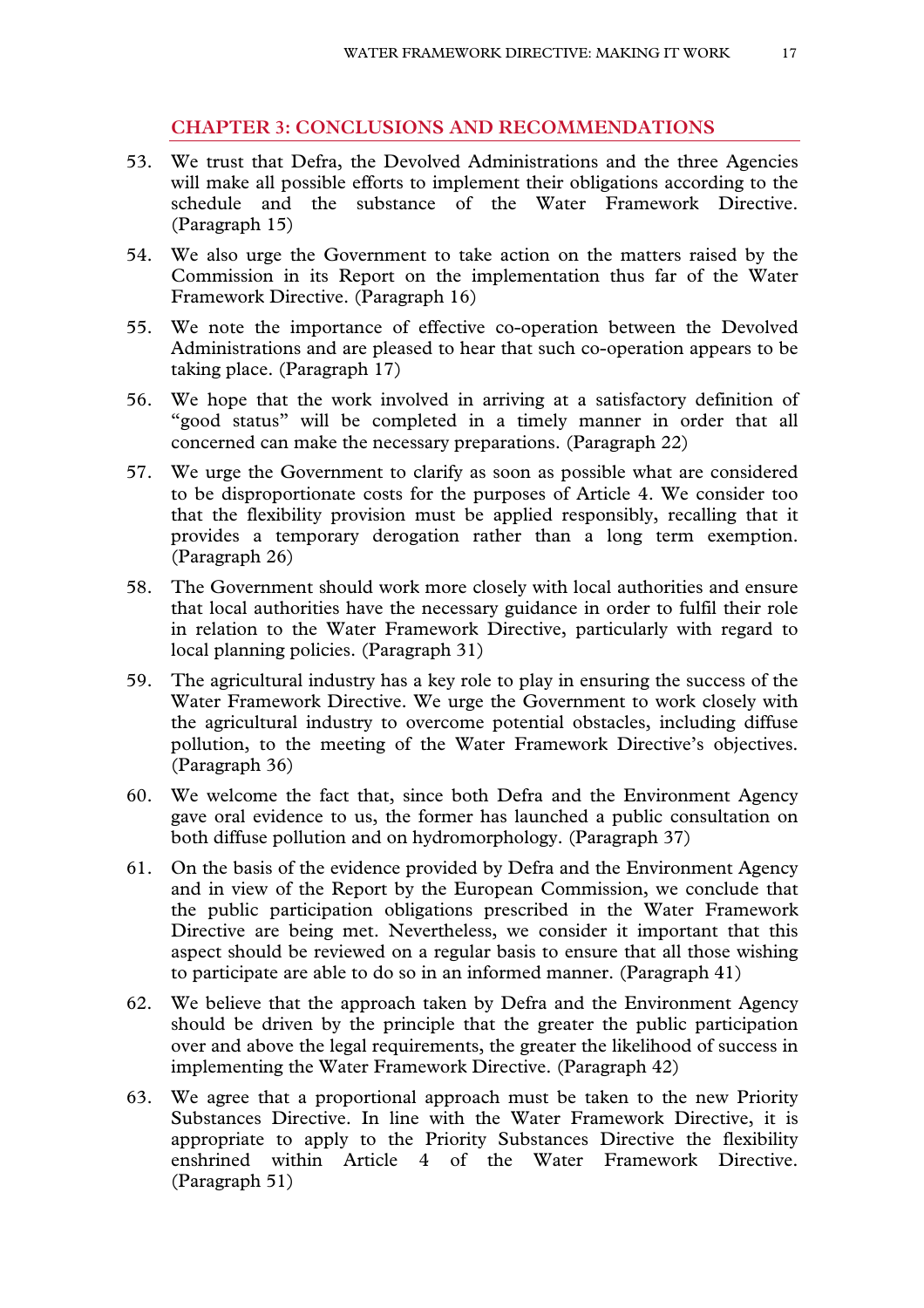#### 18 WATER FRAMEWORK DIRECTIVE: MAKING IT WORK

- 64. Our assessment of the implementation of the Framework Directive thus far indicates that the standards laid down must be transposable into reality, taking into account the complexities of delivering this legislation. We hope that the experience gained from implementing the first stages of the Water Framework Directive will provide a constructive input into the negotiations taking place in relation to the new Daughter Directive. (Paragraph 52)
- 65. We are concerned that the general level of information provided by the Member States in relation to priority substances has been weak, and consider that the speedy adoption of the Priority Substances Directive will strengthen implementation of legislation in this area. (Paragraph 53)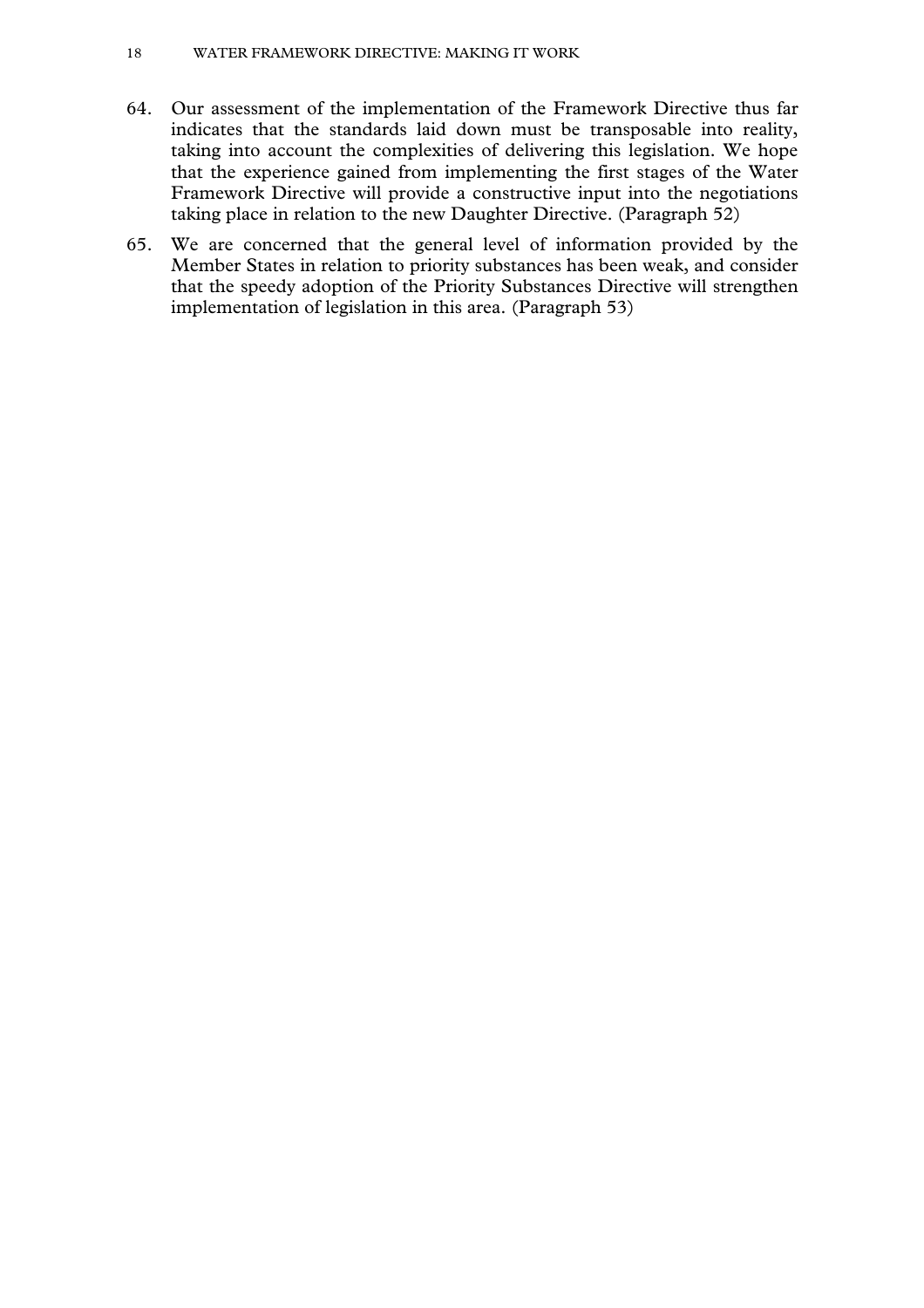#### **APPENDIX 1: SUB-COMMITTEE D (ENVIRONMENT AND AGRICULTURE)**

#### **Sub-Committee D**

The members of the Sub-Committee which conducted this inquiry were:-

Lord Bach Viscount Brookeborough Lord Cameron of Dillington Lord Greaves Baroness Jones of Whitchurch Baroness Miller of Chilthorne Domer Lord Moynihan Lord Palmer Lord Plumb Lord Sewel (Chairman) Viscount Ullswater

#### **Declarations of Interest**

A full list of Members' interests can be found in the Register of Lords Interests: http://www.publications.parliament.uk/pa/ld/ldreg.htm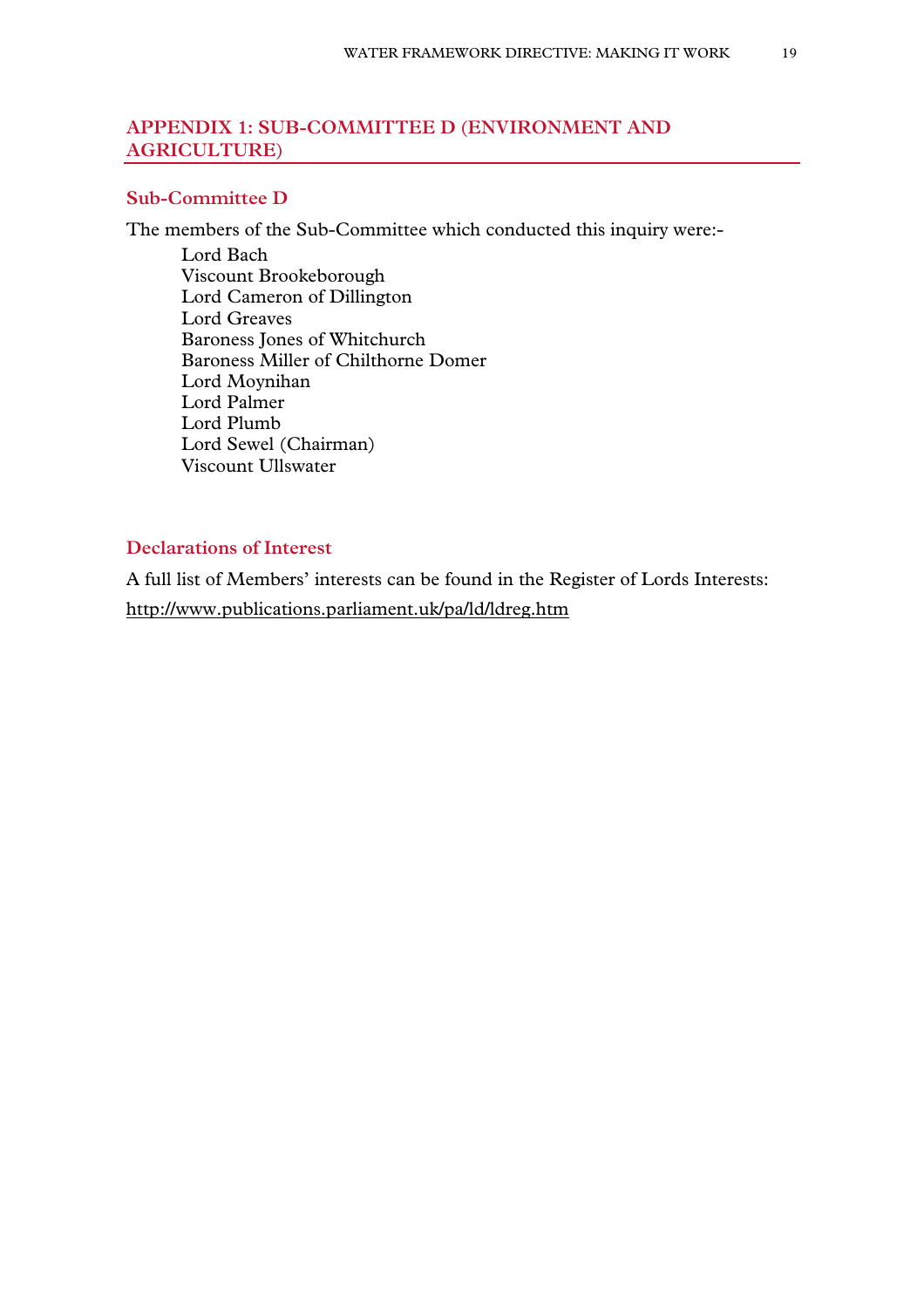#### **APPENDIX 2: LIST OF WITNESSES**

The following witnesses gave evidence. Those marked  $\star$  gave oral evidence.

- \* Department of Environment, Food and Rural Affairs
- \* Environment Agency Mr. David R Woods, Chairman, Foundation for Water Research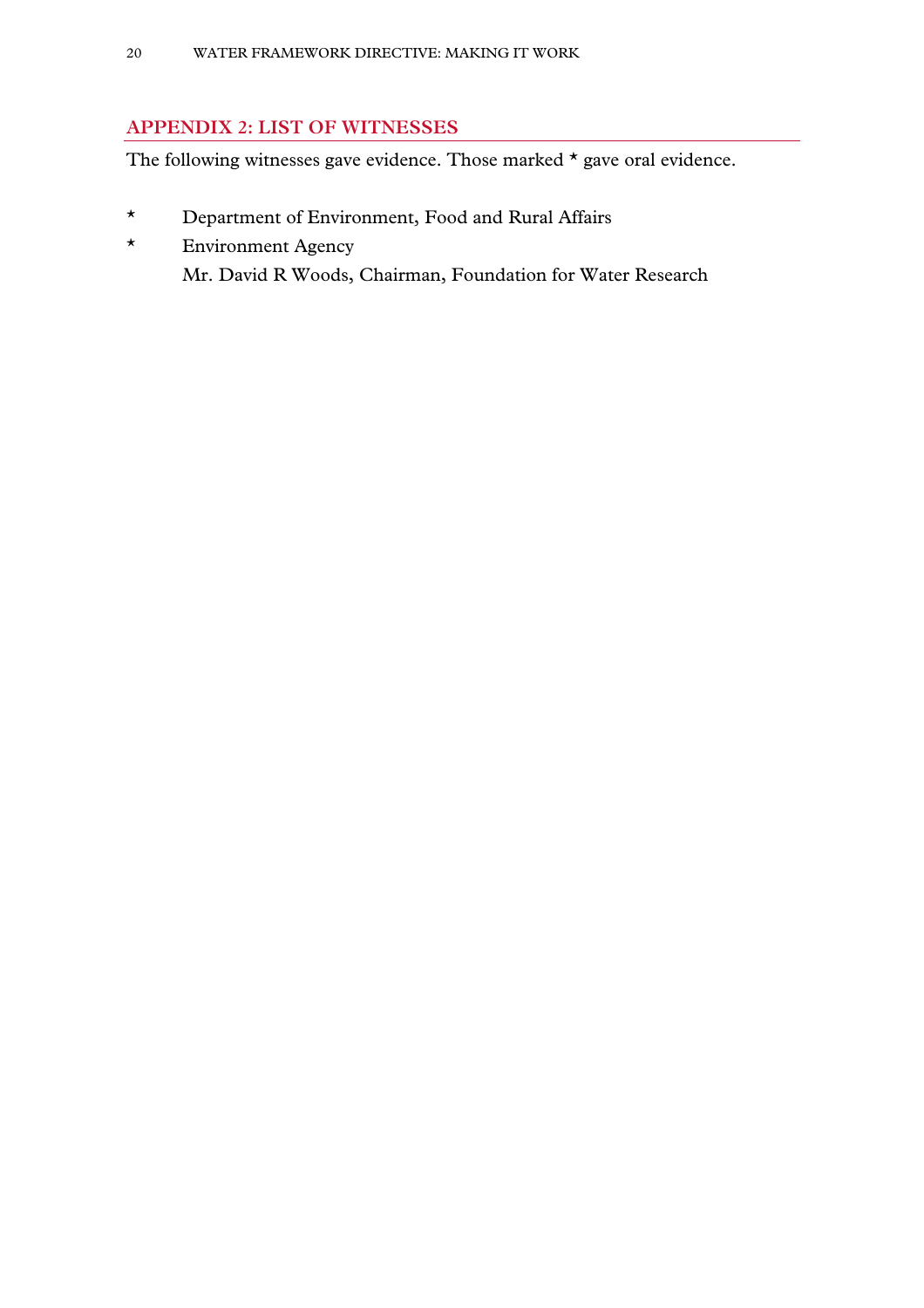#### **APPENDIX 3: RECENT REPORTS**

#### **Recent Reports from the Select Committee**

#### *Session 2006–07*

Evidence from the Minister for Europe on the Outcome of the December European Council (4th Report, Session 2006–07, HL Paper 31)

Government Responses: Session 2004–05 (6th Report, Session 2006–07, HL Paper 38)

The Commission's 2007 Legislative and Work Programme (7th Report, Session 2006–07, HL Paper 42)

Evidence from the Ambassador of the Federal Republic of Germany on the German Presidency (10th Report, Session 2006–07, HL Paper 56)

The Commission's Annual Policy Strategy for 2008 (23rd Report, Session 2006–07, HL Paper 123)

Evidence from the Ambassador of the Federal Republic of Germany on the German Presidency (24th Report, Session 2006–07, HL Paper 125)

**Recent Reports prepared by Sub-Committee D (Environment and Agriculture)** 

#### *Session 2005–2006*

The Future Financing of the Common Agricultural Policy (2nd Report Session 2005–06, HL Paper 7)

European Union Fisheries Legislation (7th Report Session 2005–06, HL Paper 24)

The United Kingdom Presidency: Defra's Priorities, (12th Report Session 2005–06, HL Paper 36)

Too much or too little? Changes to the EU Sugar Regime (18th Report Session 2005–06, HL Paper 80-I and 80-II)

Managing nuclear safety and waste: the role of the EU (37th Report Session 2005–06, HL Paper 211-I and 211-II)

The EU Strategy on Biofuels: from field to fuel (47th Report Session 2005–2006, HL Paper 267-I and 267-II)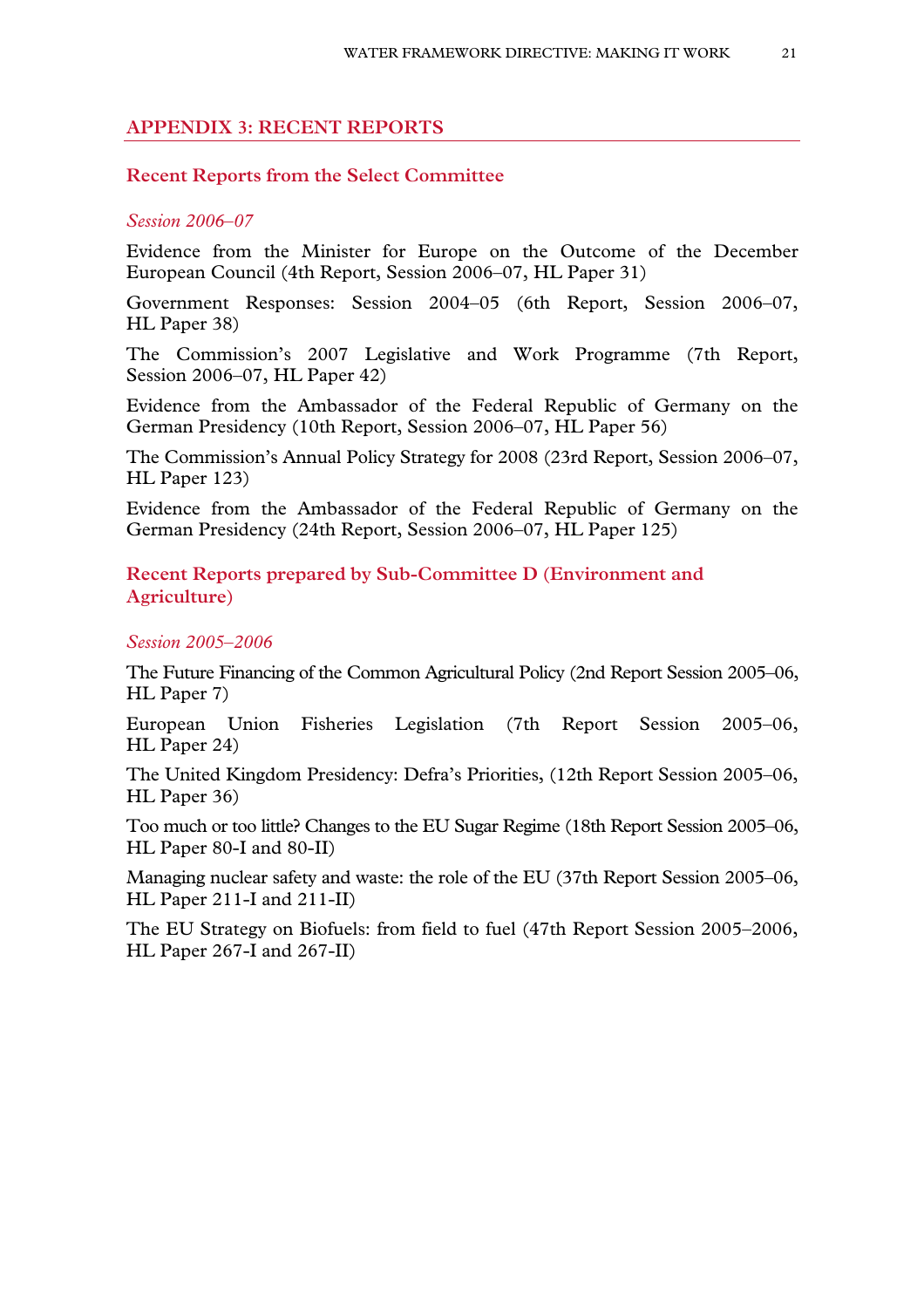### **Minutes of Evidence**

#### TAKEN BEFORE THE SELECT COMMITTEE OF THE EUROPEAN UNION (SUB-COMMITTEE D)

#### WEDNESDAY 17 JANUARY 2007

Present Bach, L Palmer, L Brookeborough, V Plumb, L Cameron of Dillington, L Sewel, L (Chairman) Miller of Chilthorne Domer, B Ullswater, V

#### **Examination of Witnesses**

Witnesses: The Baroness Young of Old Scone, a Member of the House, Chief Executive, Ms Tricia HENTON, Director of Environmental Protection, and Ms AILEEN KIRMOND, WFD Programme Manager, Environment Agency, examined.

**Q1** *Chairman:* First of all, thank you very much indeed for coming along and helping the Committee as it looks at what flows from the Water Framework Directive. I wonder, Baroness Young, whether you could introduce your team? I should just make clear that the light is on, saying that we are broadcasting. It means that it is going out to a potential audience of millions.

*Baroness Young of Old Scone:* Or, in actual fact, four—and one of them is my mother!

**Q2** *Chairman:* There is a potential clearly for a public audience out there to listen to what you have to say. Perhaps you would like to make introductions and make an initial statement, or get straight on to the questions.

*Baroness Young of Old Scone:* May I introduce Tricia Henton, who is our Director of Environmental Protection, and Aileen Kirmond, whose title I have not a clue about because she has just changed.

*Ms Kirmond:* I was the Programme Manager for the Water Framework Directive, but I am now Acting Head of Land Quality—of three days!

*Baroness Young of Old Scone:* They do have a link, in that the Water Framework Directive is a misnamed directive; it should be the "Land Framework Directive", because it is mostly about what happens on the land.

**Q3** *Chairman:* About an hour ago, the water was taking over the land at a rapid rate!

*Baroness Young of Old Scone:* Could I make a brief initial statement, because I think that the Water Framework Directive runs the risk of being oversold. It is an incredibly useful framework for long-term thinking about both land and water management and will give an extremely useful framework for a whole variety of actors: ourselves, water companies, local authorities, farmers, government; but it is a framework. We do not have very much new money to implement it, and much of it will be required to be delivered through our existing powers. We are therefore asking everyone to see it as a framework and not to load everything on it, because it is quite a big instrument and, if we try to overload it, it will sink under the weight of its own complexity and bureaucracy. There is a very strong flavour in the directive of being understandable by the people who need to play a role. That is one of the important things we want to do: to make it understandable by people who are not of the anorak and techie disposition. A lot of the work that we will be doing is to make things happen in the first cycle, but also, in successive cycles, to have identified in the first cycle what needs to happen thereafter.

**Q4** *Chairman:* That is very reassuring. I wonder if I could kick off with a really bring-us-up-to-date question. Give us an idea on progress of implementation of the directive, what has happened so far and whether the timetable is reasonable and being stuck to.

*Ms Henton:* To date, the UK has met all its statutory requirements. We have done that either on time or indeed ahead of time sometimes. That has been due to a lot of hard work by both ourselves and Defra. We work jointly, very closely, with Defra on this, but there is still an awful lot to do and a lot of deadlines to meet. However, our view is that at the moment we are on plan to meet the deadlines. As an example of the sorts of things that we have already achieved on time, obviously the directive has been transposed; that is in 2003. The Article 3 report, which is River Basin District boundaries and the allocation of Competent Authority, was done on time, as was Article 5, which was the River Basin District characterisation reports, which was the first really big, chunky piece of work. The monitoring network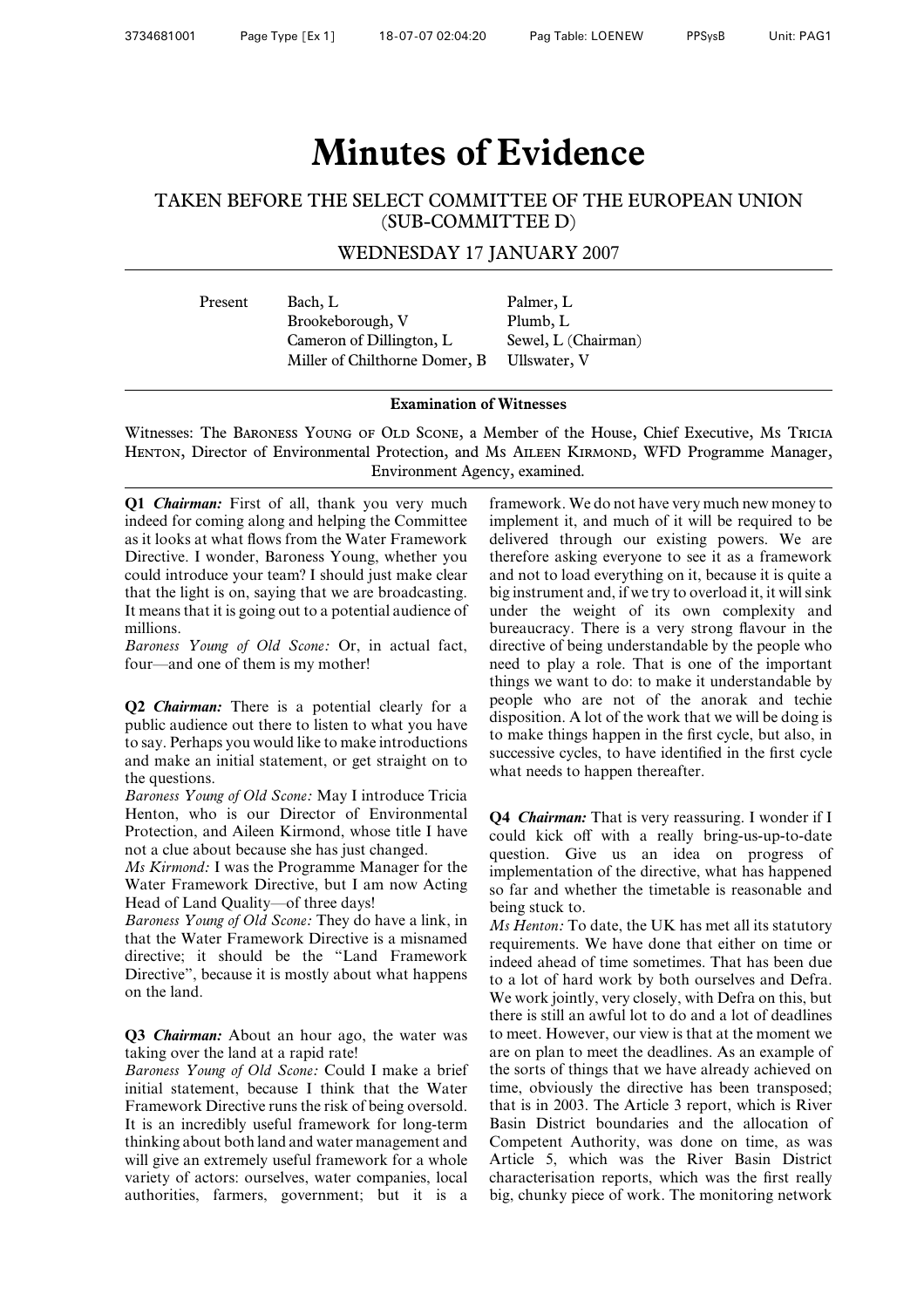is now in place. That had to be in by December 2006 and that is now in place. The rather lightly named Statement of Steps and Consultation Measures consultation document was also issued in December 2006. Those are some examples of how we have been moving.

**Q5** *Chairman:* You are here and you are responsible for England and Wales. We are sitting as a Committee of the UK Parliament. In your answers to us, as far as you can, could you highlight if there are any particular problems, difficulties, or distinctiveness about matters relating to other parts of the United Kingdom beyond England and Wales? For instance, in the timetable, is that uniform across the United Kingdom? Is everybody doing the same thing? And there are no particular problems anywhere else—in Scotland or Northern Ireland? *Ms Henton:* No, that is right. Obviously we work very closely, particularly with SEPA, because we have one shared boundary. So we have a River Basin District that straddles the Solway/Tweed area. Although it has been implemented slightly differently in Scotland and in Northern Ireland, all the major deadlines have been met, because of course they are UK deadlines; so it is when Defra reports to Europe.

**Q6** *Baroness Miller of Chilthorne Domer:* Clearly the key to a lot of the success of the directive will be the definition of "good status", which varies from water body to water body. I wonder if you could tell us a bit about the progress you have made in whether or not good status has been defined. It is one of the ongoing difficulties about which I have heard from other organisations, in that it is not yet defined, and some fear that perhaps there may be pressure to lower the standard of "good status", in order to make it more easily achievable.

*Ms Kirmond:* We can perhaps pick up something there, in that it is a UK view of good status. So it is not just the Agency's view of good status; we are working across the United Kingdom to achieve that view. Yes, it is an ongoing process and we do not have the final answer yet, because that is dependent on some of the processes that are still happening in Europe. We will not have an absolute definition of it until 2007, but that does not mean that we do not already have a very good picture of what that looks like. You are right: it is divided into different elements. There is a chemical element of good status, which you might perhaps call the traditional view of a pass/fail element. There is a quantitative status, particularly relating to groundwater in terms of good status. The innovation that the framework directive brings, however, is the ecological status, which is very much to do with what communities live in different types of water bodies. So there will be a status

position for each water body. It has three elements that sit within it, therefore. We are working closely with both our other environment agencies and our conservation agencies and with the other administrations, to look at what good status looks like. We are using our monitoring information as an agency, as well as other people's monitoring information, to get an indicative view of what good status will look like for our water bodies. I think that the work we are doing with Europe means that our current view is likely to accord well with the European view. It is very much fitting in with the European picture. We are working towards that indicative view at the minute, but we will get the final calibration in 2007 when the final view is taken in Europe.

#### **Q7** *Baroness Miller of Chilthorne Domer:* It is 2007 now.

*Ms Kirmond:* Yes. Towards the end of 2007. As we mentioned earlier, there is a timetabling thing and there are timetabling elements, as my colleague said, which means that only certain things will be delivered at certain times.

*Baroness Young of Old Scone:* Could I comment on that from the timetabling point of view? Ideally we would want this work to move as fast as possible, because obviously we are getting on with planning the River Basin Management Plans. There is a step, after Europe comes up with what it decides, when the UK has to set regulations.We do need that to be done pretty promptly, because the worst of all possible regulatory worlds is when regulations arrive late in the day. We are getting quite close to the critical point when we do need to get an outcome from this, and we do need to get UK regulations laid pretty soon after that.

**Q8** *Chairman:* Does this mean that basically we have signed up, through the directive, to an obligation to deliver good status? We have signed up to that objective before we know what good status is?

*Baroness Young of Old Scone:* One of our pieces of appraisal of the Water Framework Directive is that it actually does talk about environmental outcomes. So many directives in the past were about process rather than outcome. That is a good tick in its box, therefore. However, yes, you are right. What is good status? That is what the European process has to look at, not least from the scientific point of view but ultimately there will need to be some political view about what good status looks like. The Framework Directive is a very flexible one, because there is a bit of a feeling that everything has to be done by 2015. Nothing could be further from the truth. The reality is that we will be able to hit some major milestones and make some major progress in the way in which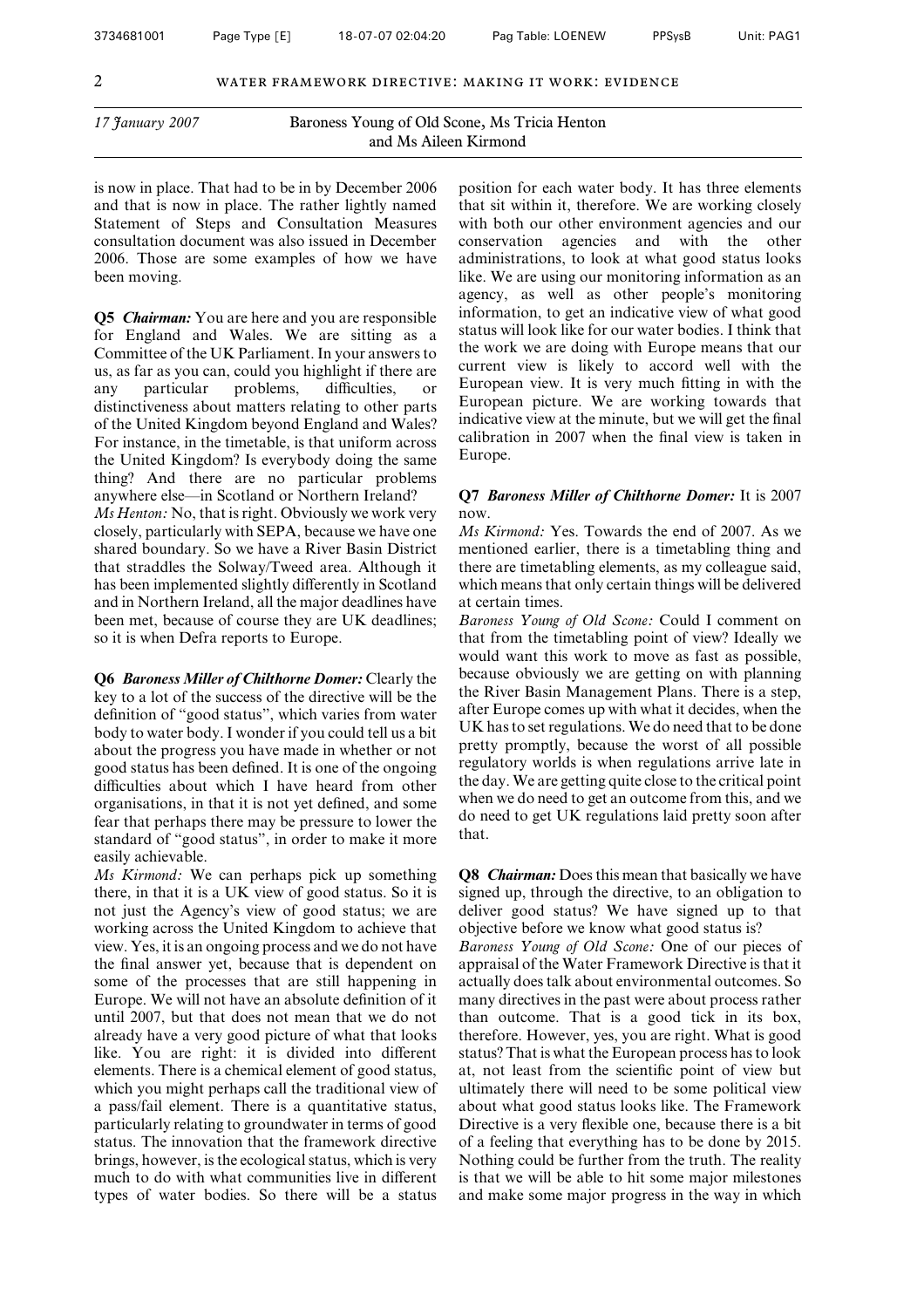we manage land and its interface with water by 2015, but there will still be a lot to do. To some extent the Government has not been rash in signing up to something the definition of which it does not know, because it then has successive cycles to move towards these. Of course, there is the cost-effectiveness test throughout; so that, if something clearly is not costeffective, it will not be met, because that test will not have been fulfilled.

**Q9** *Lord Plumb:* Could I ask a supplementary which may sound a bit naive? I live in an area where the water changes every so often because of the supply situation. We go from hard to soft and from soft to hard. That causes a lot of problems in homes where they feel they have to change their equipment, because dealing with hard water is very different from dealing with soft water. Is that part of the question we have, when looking at the status of water?

*Baroness Young of Old Scone:* I do not think that we would be taking account of the impact on your washing machine. We would be looking at the parameters that Aileen outlined, of chemicals, resource level, supply, quantity and ecological status. So I do not think that it would pick up some of these natural, background-level contaminants in water which may render it hard or soft and depending on where your water company is taking it from. I would suggest that you need to talk to your water company about their mixing policy, to see if you can get a more even spread of some of these background substances in the water.

**Q10** *Lord Plumb:* It is very strange, but we are actually doing that this morning in my own district. It is an important issue for a lot of locals, who do not quite understand why, suddenly, they find the difference. I am really asking whether, over a period of time, this is going to change. The water authorities are obviously well aware of this and therefore the water itself may well change through processing in different ways.

*Ms Kirmond:* The Framework Directive very much deals with what we see in the environment. It is an environmental measure of hardness, of quantity, of quality; what subsequently happens to it once it is taken, treated and used in the industrial process of the water supplier. Obviously we do talk to the water companies, and we are using quite a lot of their data. They do quite a lot of monitoring in terms of their role as water suppliers, but it does not extend to the consumer end of the tap.

**Q11** *Lord Palmer:* Could I quickly ask something? Again, it may be a very naïve question. How many different water companies are you actually dealing with?

*Ms Kirmond:* I think it is 27 water companies: either water company only or water and sewerage.

**Q12** *Viscount Brookeborough:* You have already said at the beginning, as I understand, that by 2015 you will have achieved what you are setting out to achieve and yet, a couple of minutes ago, you said that of course it will depend on certain other factors. How confident are you that you really can achieve what is being laid down? There seemed to be a little bit of doubt there.

*Baroness Young of Old Scone:* I think that, with a following wind and good collaboration with government, we can achieve the timetable. We will have done everything we are supposed to have done for the River Basin Plans being delivered and we will have started on the measures to improve the water environment; but we will not be in a situation in terms of good status—which is judged on water bodies, not on whole catchments—where every catchment is in a position where every water body, down to the smallest that we will record, is in good condition. That is for a variety of reasons. Some of these will be about the cost-benefit test. If it is going to be a disproportionate cost to achieve something, we will be making the arguments that that is not good use of all of the players' monies. Some of them will be about the technical and feasibility. We simply will not know by then how you fix this problem and will be working on research in order to establish that. Some of them are about lead times. Some of the issues of groundwater contamination will take a very long time to manage, because at the moment they have been happening for a number of years, perhaps decades, and it will take similar periods for that to work through the system or for us to find ways of dealing with it. So all of those factors will influence what can be delivered by 2015. 2015 is just the first cycle. We have, during that process, identified other issues that need to be tackled; identified what some of the problems are; done some of the research. For the second and third cycles, therefore, we will begin to tackle some of these more difficult, deep-seated issues, with a view to building cyclically on the improvement of the previous round.

**Q13** *Viscount Brookeborough:*Is good "good status" really the same as achieving environmental objectives?

*Ms Kirmond:* Its proper title is "good ecological status". That would be a measure of true success.

**Q14** *Viscount Brookeborough:* Therefore, looking at your programme, what I do not quite understand is that these river basins are being divided into first, second, third; and, in your programme taken off the Web, some of what I understood to be objectives that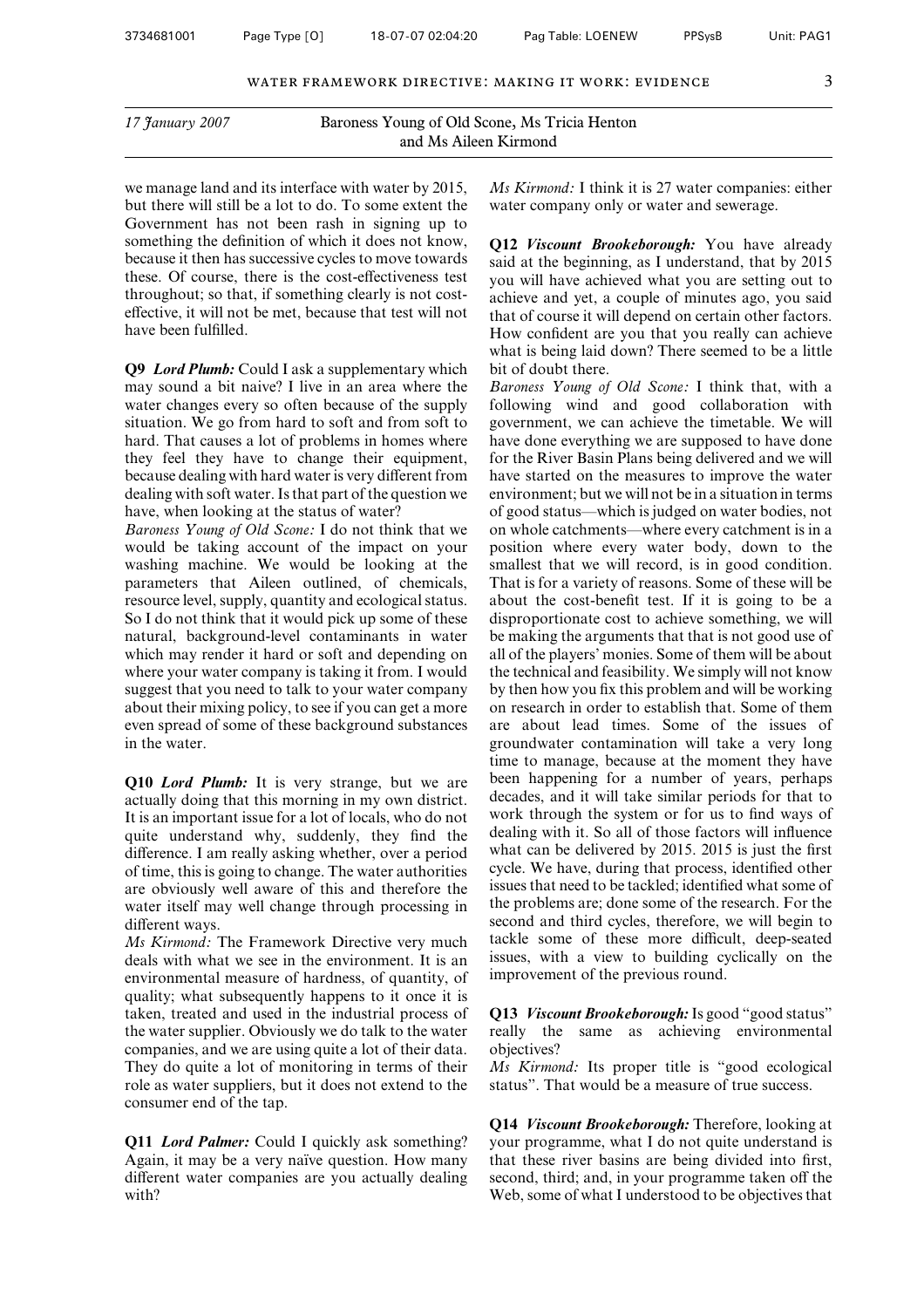you were trying to achieve by 2015 are actually by December 2021—the second River Basin Management Plans and the third River Basin Management Plans. I rather imagined that you have these river basins and you have the plans, and that actually you would achieve the plans for each river basin by 2015; yet your programme says that there seems to be a second and third tranche.

*Baroness Young of Old Scone:* Can I describe the nature of delivery of the programmes? We are kind of ringmaster in all of this, in that it is our job to make sure that River Basin Plans are produced and that we encourage, drive, cajole, bribe—any mechanism that is open to us—all of the folks who have to make a difference. There is a very wide range of folks: water companies; local authorities in their development role; developers themselves; all land managers, including farmers. There is a whole variety of different folk—Highways Agency—and all of them have a role to play. We are working with those in the River Basin Liaison Panels to make sure that they understand what needs to be done in that river basin and that they are on board with doing it. However, in some cases we will have powers through our regulatory role to insist that they do it; in others, it will be a question of incentivising, particularly with the farming community; in others, with local authorities, it will be a case of sitting alongside them as co-conspirators and trying to get them excited about the objectives of the Water Framework Directive. So in fact it will not be a plan, do, judge that it is done; it is a much more collaborative process, and therefore a lot will depend on whether the collaborators get on with the job or not. Apart from that, on the issues that I talked about before on the basis of cost, on the basis of technical feasibility, whether we know enough and lead times—we know for a fact that some of the issues in relation to river basins will simply not be dealt with in the first round. I think that we have to be open and honest about that. There will be a second round of plans and a third round of plans before we see real progress on this, particularly with the groundwater issues.

**Q15** *Viscount Brookeborough:* The river basins who decided what they would be? They are not necessarily catchment areas, are they? They are colossal areas, as written out here, so they are not one river basin anyway. What was it? Was it geographical?

*Baroness Young of Old Scone:* They have an ecological basis—but I am sure Aileen will be the techie person to tell us what it is.

*Ms Kirmond:*It is a unitive division that is common to Europe. So, for example, the Danube is a river basin. What we have done is to divide the UK into a collection of small and large rivers which drain to one place. It is actually a catchment-based unit measure. Ours happen to be quite small, because we have lots of smaller rivers that drain to estuaries and the sea. In Europe we have the Danube and the Rhine, and so they have some very big river basins that cross four or five country boundaries, never mind administrative boundaries. It is a division that is laid down in European guidance, and we have come up with the level which Defra reported to Europe.

**Q16** *Lord Bach:* I am a kind of poacher turned gamekeeper or the other way round: I am not sure which. Whichever, I have never had all that much to do with the Water Framework Directive under my quite extensive portfolio. So could I ask a fairly basic question? The directive clearly involves a move towards both chemical and biological testing. How prepared is your agency for this new approach? I think that you have touched on it already in some of your answers, but what special preparations have you made for this new role?

*Baroness Young of Old Scone:* Perhaps I could make one point on introduction and then pass it to Tricia, because she has been managing the landing of the monitoring programme as of last December. It is simply to say that probably we are in the forefront in Europe in terms of the length of time that we have been monitoring many parameters of the water environment. So quite a lot of the monitoring that is already in place will serve for the purposes of the Framework Directive but some of it will not, particularly on the biological side. What we have been trying to do is that, rather than take the traditional regulatory approach of laying another set of monitoring requirements on top of the existing set of monitoring requirements, we have been taking a modern regulatory approach to it and saying, "What is it we actually need to monitor in order to deliver the totality of monitoring of the water environment, in the most cost-effective way?"—because it involves not only public money in monitoring terms but it also involves monitoring efforts by people like the water companies, who pass their costs on to water customers; by local authorities, who pass their costs on to ratepayers. So we have been anxious really to redesign our monitoring processes from scratch, to do a good job by the Framework Directive while building on the successes of the last 30-odd years. But Tricia has had that job to do, so I shall pass to her.

*Ms Henton:* To answer your question, I think that we are very well prepared; certainly as prepared as any other European country. The fact that we have had this longstanding and very detailed monitoring programme—some of it goes back over 50 years and some of it even longer than that—has served us very well in the UK, right across the UK. We have looked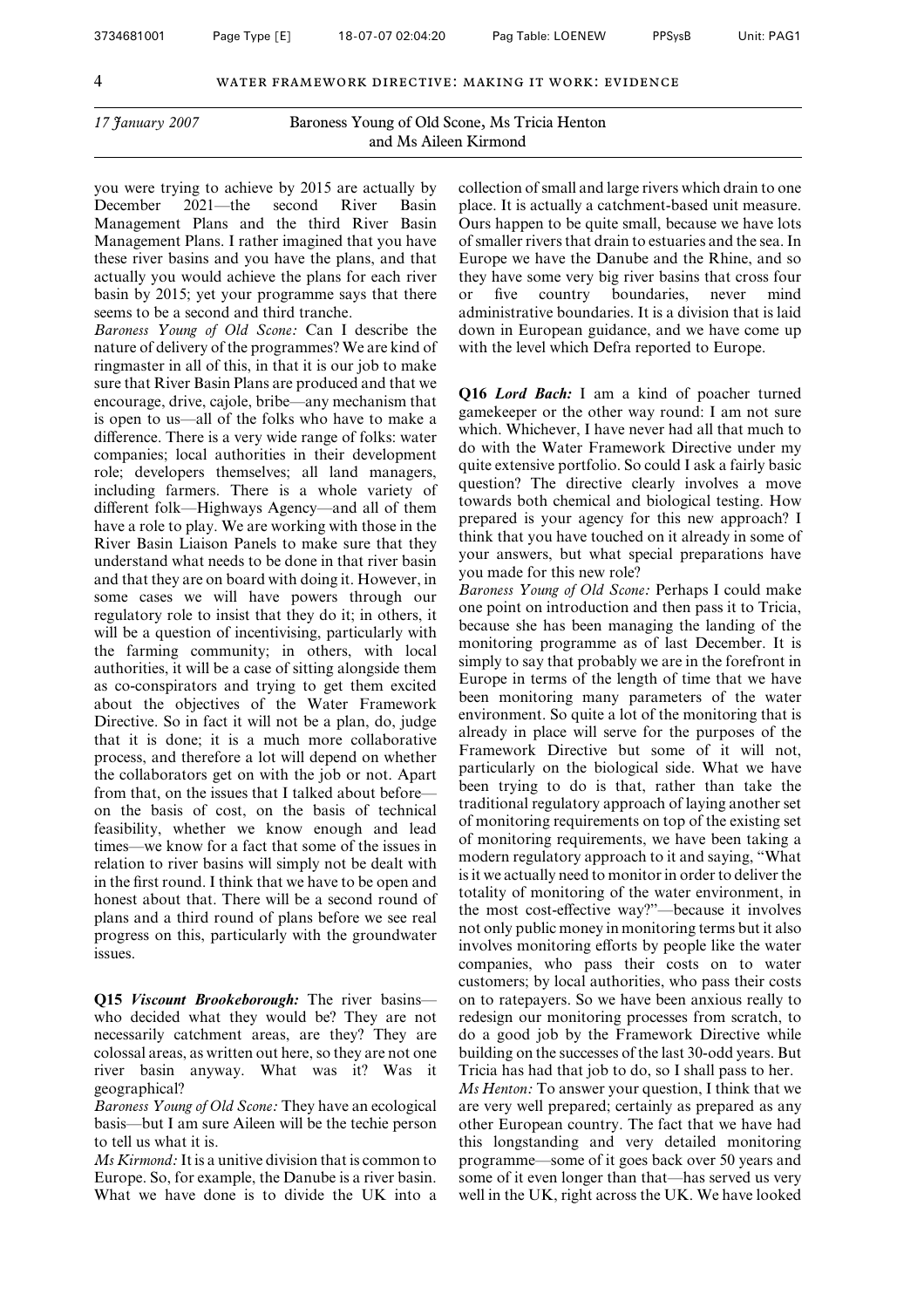at what we will actually need; what we have; where we are. We have done an assessment of where we need to shift some of the resource. The kind of area we have had to move into, for example, is where, in England and Wales, we have not monitored as extensively on lakes, estuaries and marine waters as we have on fresh waters. That is an area where we have some new activity going on, therefore. We have done a trawl round as many organisations as we can find who also have water data; for example, CEFAS, the water companies—who hold a lot of useful information and we are linking with them and trying not to duplicate anything in any way. We have come up with this programme now; we have put it to the ministers; we have actually implemented it. It is just awaiting its last sign-off from Defra and WAG. It will be an evolutionary programme. This year, at the end of the year, we will look and see if it achieves what we need; how we need to tweak it or change it a bit for next year. So it will have an annual review, to make sure that we have got everything we need out of it.

**Q17** *Lord Palmer:* Could I ask a quick supplementary? In my part of the world, which is the Scottish Borders, a vast number of us have our own private water supply. Do you have a separate department which will deal with private water supplies in England and Wales?

*Baroness Young of Old Scone:* Depending on the size of your private supply and how much you abstract, we will already have a regulatory role over you anyway if you are on our side of the border.

*Ms Henton:* I think on both sides now!

*Baroness Young of Old Scone:* But you are in a complicated part of the world, because there is the river basin that spans the border. Tricia, having come from both sides of the border, will probably be able to answer that.

*Ms Henton:* We do not have a specific separate unit within our organisation, other than the fact that we would register your abstraction, if it is big enough. The Solway/Tweed River Basin District is a very interesting one, because we are dealing with two different administrations and two slightly different ways of implementing the legislation. It therefore requires all of us who are involved in it to go that extra mile to make sure that we are getting what we want out of the River Basin District and that we are keeping the legal aspects of each of the administrations correct.

*Baroness Young of Old Scone:* It is quite difficult to understand how all the existing mechanisms relate to the Water Framework Directive. So many elements of the water environment are already subject to either European or UK regulatory frameworks. For example, all of water abstraction has law already applying to it; quite a large proportion of discharges

are already subject to regimes that we operate. The good thing about the Framework Directive is that, instead of having umpteen different plans and umpteen different regimes, we can try to make some sense of the whole lot by bringing the plans together, and then making sure that the regulatory regimes that underpin them are working together, rather than against each other. That is made more complicated when you have to do that across the border, but we will just have to cope.

**Q18** *Chairman:* I think that you have mentioned a couple of times "slightly different ways of implementing", when you have been talking about England and Scotland. Can you give us a flavour of how slightly is "slightly" and what are the difficulties, if any?

*Ms Henton:* I am going to ask my colleague to answer that one in detail, because I have to say that my detailed knowledge of what happens in Scotland is getting a bit rusty now. I try to think England and Wales!

*Ms Kirmond:* It comes back to the fact that we have a one-Member-State view of the directive, but obviously, as my colleague has said, some of the administrations have a longer history of regulation than others. For example, until quite recently Northern Ireland and Scotland did not have as comprehensive an abstraction licensing system as we do. There are therefore subtle differences in the way that the Framework Directive has been brought into implementation in the different administrations. One example is that Scotland have brought in the Controlled Activities Regulations, which they are using to control both discharges and abstractions. On the face of the regulations they may look slightly different but their intent is the same. That is one of the big issues, where we work through the policy administrations that are joint administrations, to make sure that the spirit and the law of the directive are observed. Where possible, however, if there is some degree of subsidiarity, it allows for individual regulatory regimes; but it still achieves the same thing. For example, abstraction licensing is one way, controlling discharges is another; but the intent and the outcome are the same.

**Q19** *Chairman:* I may be slightly getting the words wrong here, but in a particular river basin—let us do the Solway/Tweed, which must be an enormous area in relative terms, and where you have the complication of Scotland and England—is the regime within that basin uniform? Or does it differ if you are in Scotland or in England?

*Ms Kirmond:* If we look at the Solway/Tweed as one river basin, which it is, it is up to the two halves of it to ensure that they jointly meet good status, or aim to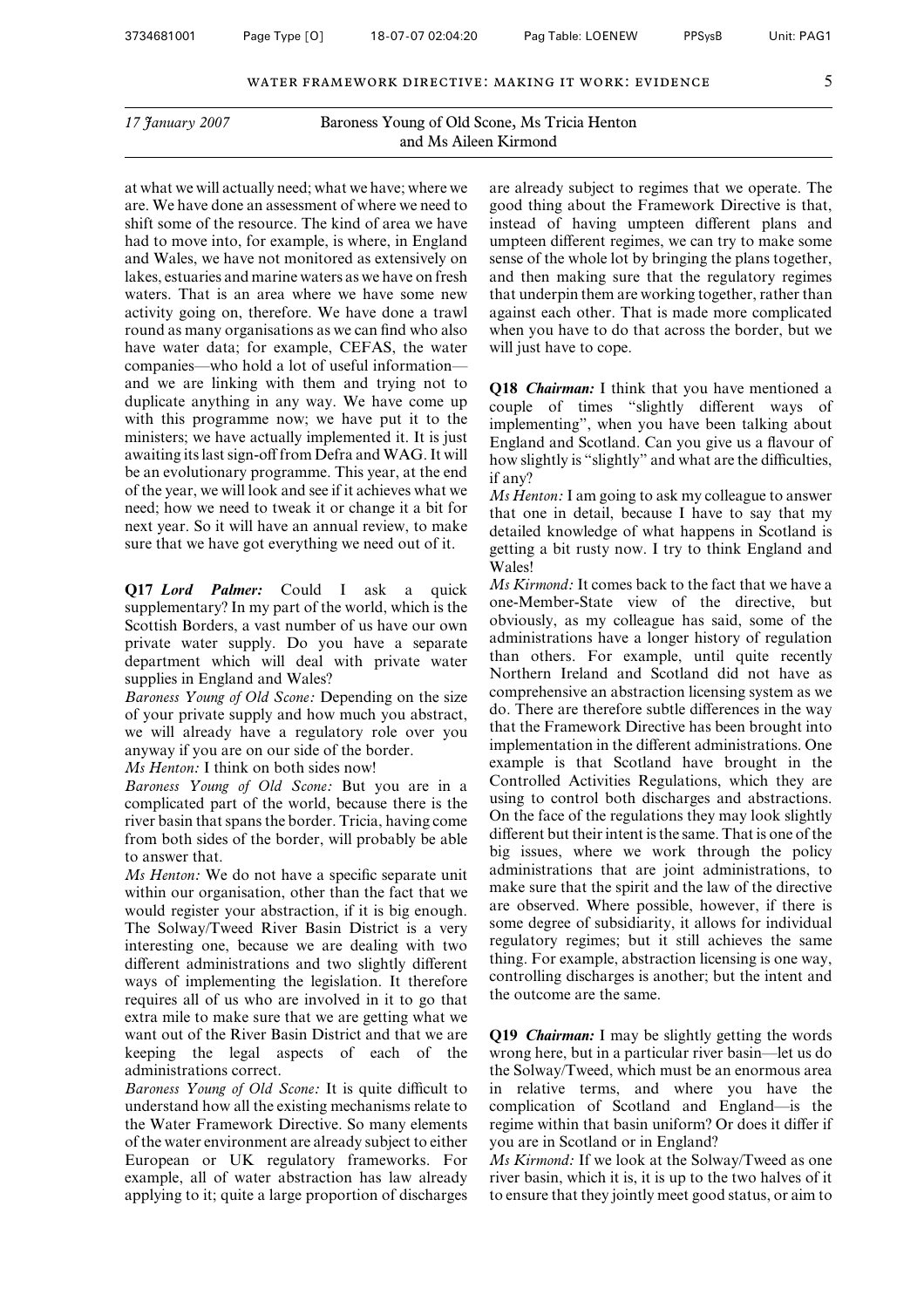achieve good status. They may use slightly different regulatory mechanisms on either side of the border, but the plan is unified in terms of its objectives for that river basin.

*Baroness Young of Old Scone:* If you have land that spans the border, for example, I am afraid that you will have to put up with the fact that you will be licensed in Scotland one way and licensed in England in another way, even though those two licences will be part of an overarching River Basin Management Plan.

**Q20** *Chairman:* That will make you really popular, will it not!

*Baroness Young of Old Scone:* We already have that, as you know, My Lord Chairman, in terms of fisheries, if I may say so!

**Q21** *Viscount Brookeborough:* Who are these people on the ground that are doing it? Who are these groups of people, the actual people, who are having to interface with each other?

*Baroness Young of Old Scone:* The structure that we have adopted, in line with European guidance and Defra guidance, is River Basin District Liaison Panels, who really bring together, round that river basin, what we are calling "co-deliverers". We did not want those panels which are advisory to the Agency—and the agency advises the Secretary of State—to be the kind of "usual suspects" consultees. What we need, above all, is to harness the ability to act over the people who can make a difference round a river basin. So there will be people like water companies, a selection of the local authorities—I am running short of people already.

*Ms Kirmond:* NGOs.

**Q22** *Viscount Brookeborough:* But do they have an address that you go to if you have a problem?

*Baroness Young of Old Scone:* No, because the executive action—this is where the Framework Directive, as I was saying, is quite collaborative rather than directive—is taken by whichever body sitting on the panel has that executive action under their belt. If it is something that needs to happen that water companies need to do, the water companies will do that and they will be regulated in that by us as regulators and by the economic regulator. If it is the local authorities who have to do it, we are still searching for ways in which some of the requirements of the Framework Directive can be more effectively built into the planning mechanisms of local authorities, both spatial planning and economic planning. If it is farmers who have to do it, it will be a combination of mechanisms where the agriculture departments—Defra, and in Scotland and in Wales—will have to look at how they can persuade

farmers, with a bit of regulation, a bit of incentive, a bit of advice, a bit of cross-compliance, a bit of all the mechanisms that are there to help farmers do the right thing by the water environment. So it is a very complicated process; but if anybody has any bother with it, we are the ring-holder and so the first port of call will be us. If it is an issue that requires the River Basin District Liaison Panel to think about, because it is a big enough issue of principle and policy, we will ask them what they think about it and they are our sounding board. However, we also want those panels to be a kind of cheerleader for the Water Framework Directive process as well; we want them to be selling it back into their own industries, back to their own stakeholders.

**Q23** *Viscount Brookeborough:* It sounds to be a recipe for long-windedness and passing the buck by the time you finally do that.

*Baroness Young of Old Scone:* I must confess, when I was first told that I was going to have the responsibility for the implementation of the Water Framework Directive, it felt as if the fourth horseman of the Apocalypse had just arrived! It is good; it is a great directive; but it will not be easy to get everybody enthused and delivering, because of course people have competing priorities. It will be a complex directive to deliver, but it gives us the benefit of taking things that we are already trying to do with all these groups and giving some logic and longerterm strategy to it, and some picture where people can move towards the vision of good ecological status round that catchment. So it is a simplifying mechanism, even though it does not sound like one. *Chairman:* Let us move on to public participation.

**Q24** *Baroness Miller of Chilthorne Domer:* Your answers to that last question touched a bit on some of the public participation. However, would you see the Liaison Panels—and you talked about them feeding back into their circle—as the prime way that you will get public participation? You have talked a bit about spatial planning, and so on, but in local development framework discussions, or parish plans and things of that level, I do not think the words "Water Framework Directive" have really crossed anyone's lips much yet. How will you ramp that process up and get the public involved in it? Or do you see that as very much the responsibility of local authorities? If so, how are you talking to them, to move them up, I would suggest, several gears?

*Baroness Young of Old Scone:*I would like to put a nail through the heart of this public participation thing right from the start, because there is a lot of loose talk about it. Sixty million people in this country will not regard the Water Framework Directive as the thing that they want to talk about over the breakfast table,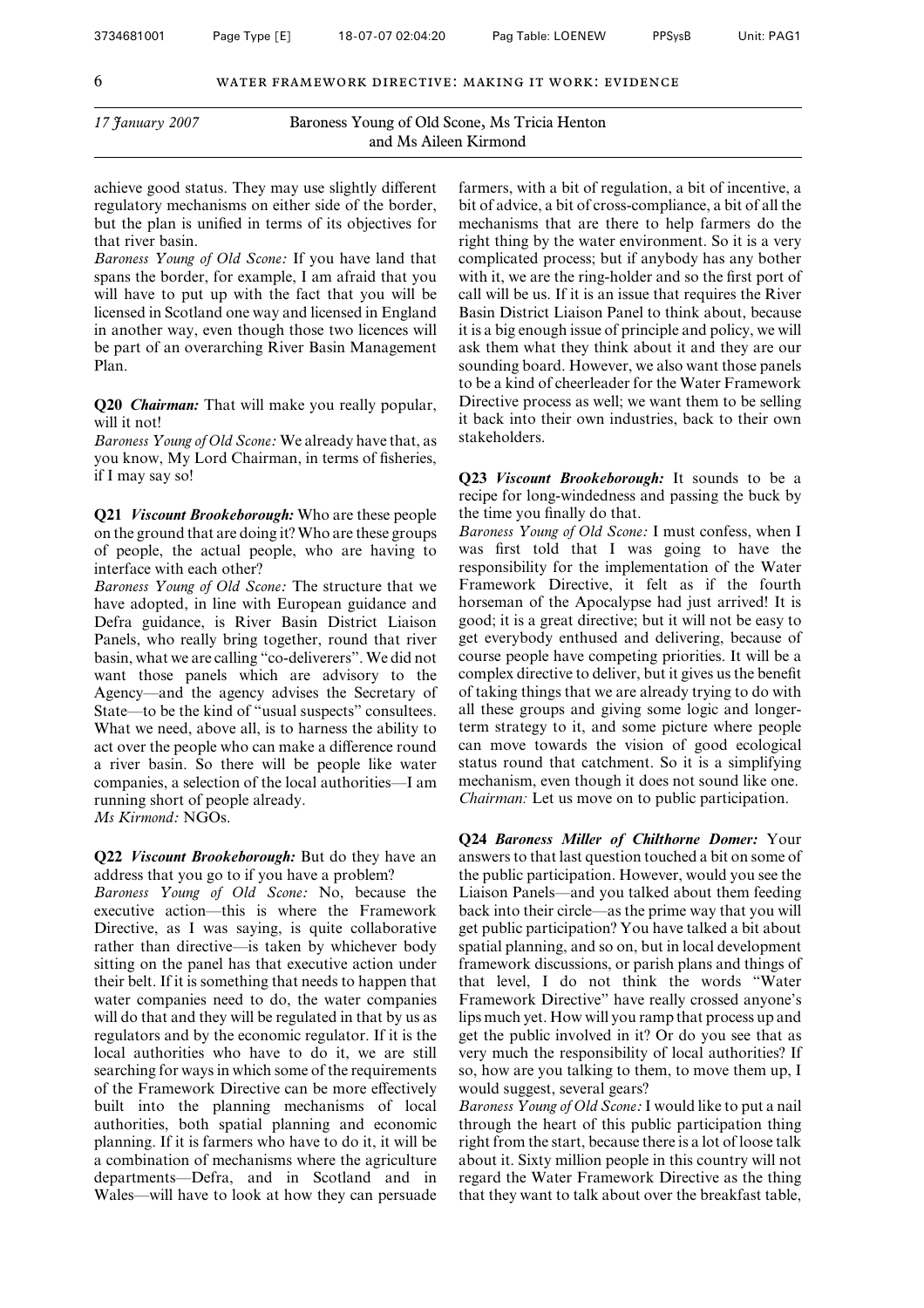and so we are not even going to try to do that. In fact, the directive has been misquoted endlessly on this. The directive actually guides us to make sure that the people who need to be involved because they can deliver are participating, and that the public need to be informed. From our market research, the public want us to know that they think water quality and water availability are important, and that biodiversity protection is important. They want to know that there is a mechanism out there that will do that, and that is pretty well all they want to know. What we will give them is a bit more, because we will be reporting on river basin status on a regular basis. So there will be a mechanism for getting very simple messages about how much progress we are making. We know from past experience that the public are quite interested, for example, in our information on bathing beaches and river water quality. There are therefore ways in which, at a top line, we can engage with the public. In terms of local authorities, I think that their major role is to be the doers: to take up the challenges that lie with the things that they have to do in order to deliver the Water Framework Directive, and to use their normal mechanisms of public engagement to explain what they are doing in that as they explain what they are doing in any other field. However, we do also have a very large number of other consultative groups; we have our regional committees; we have all of the mechanisms that we use and which all of the co-deliverers use to engage with the public. For example, the water companies do a good job in talking about some issues of the water environment to the public, and we need to use their channels as well. So there will be a large number of ways, but we have to do it on the back of things that we are doing already. To spend a lot of public money trying to get the intricacies of the Water Framework Directive over to the man in the street, when he has already told us that he does not want to know that, seems to me to be not what we are about. I want action. I do not want discussion. I want doing; I want outcome; I want river basins to get better. I would rather spend more money on getting river basins better than making sure that all 60 million people in Britain know their water catchment and know exactly what we are doing in it—to be frank. *Chairman:* Rather a Stalinist principle there!

**Q25** *Baroness Miller of Chilthorne Domer:* Can I ask you one last thing on that? When local authorities who, as you said, will be key on this—are looking at something like this historic built environment, I think that at least all elected members and all officers involved would understand what the aim is and where they are going with that. Do you not have quite a big gap to close with those decision-makers? The decisions they make on development control issues,

on highways, and so on, will be key. Actually, you have to get your message through to them pretty quickly.

*Baroness Young of Old Scone:* What we would like and what we do not yet have is a requirement, through the government guidance on river basin planning, which lays a more stringent requirement on local authorities to deliver the objectives of river basin plans. At the moment, the guidance from Defra lays a requirement upon us to do so, but only requires local authorities to—and I cannot remember what the word is . . . .

#### *Ms Kirmond:* "Due regard."

*Baroness Young of Old Scone:* . . . to "have due regard to" and "due regard" is—well, due regard. We would have been happier had it been slightly tougher. I do think that we will need to work quite hard—and we are working quite hard—to get river basin planning requirements into, first of all, all of the strategic level plans and strategies for which local authorities are responsible: the spatial planning strategies; regional economic strategies; housing strategies; transport strategies. Through our regional networks, we are already engaging with those processes. These messages will be going out to local authorities. Then we need to work down through the system. Whether we actually need to get to parish council I think is probably beyond us. Local authorities will have to decide whether that is vital. In some places it will be. Some of these incredibly sensitive chalk streams that are very much affected by what happens on a very local basis—that will be an important thing. However, I suspect that is already the case, because there will be issues locally that people are angstridden about already: water quality in local streams; groups of fishermen anxious about what is happening to fishing stocks; farmers and some of the things that they will be talking about. So there are a lot of mechanisms that will bring it much more up the public agenda. To be frank, however, if in 2015 we do a survey of the British public and there is even a minor proportion of them who can utter the words "Water Framework Directive", I shall put a bullet through my head! It will have been the wrong thing to tell them. We want to tell them about outcomes, not about the processes.

**Q26** *Lord Plumb:* Your views on doing rather than reacting are very welcome, particularly to an old farmer who is involved in many of these issues. I am pleased that you recognise that there is a problem. Water is here today and it is gone tomorrow. We might have a drought midsummer; today we are flooded; and all these things have to be dealt with. Your remark about liaising with other bodies is very important. You are there at the centre and therefore you can the better advise those with whom you are working if that is the direction people should go, and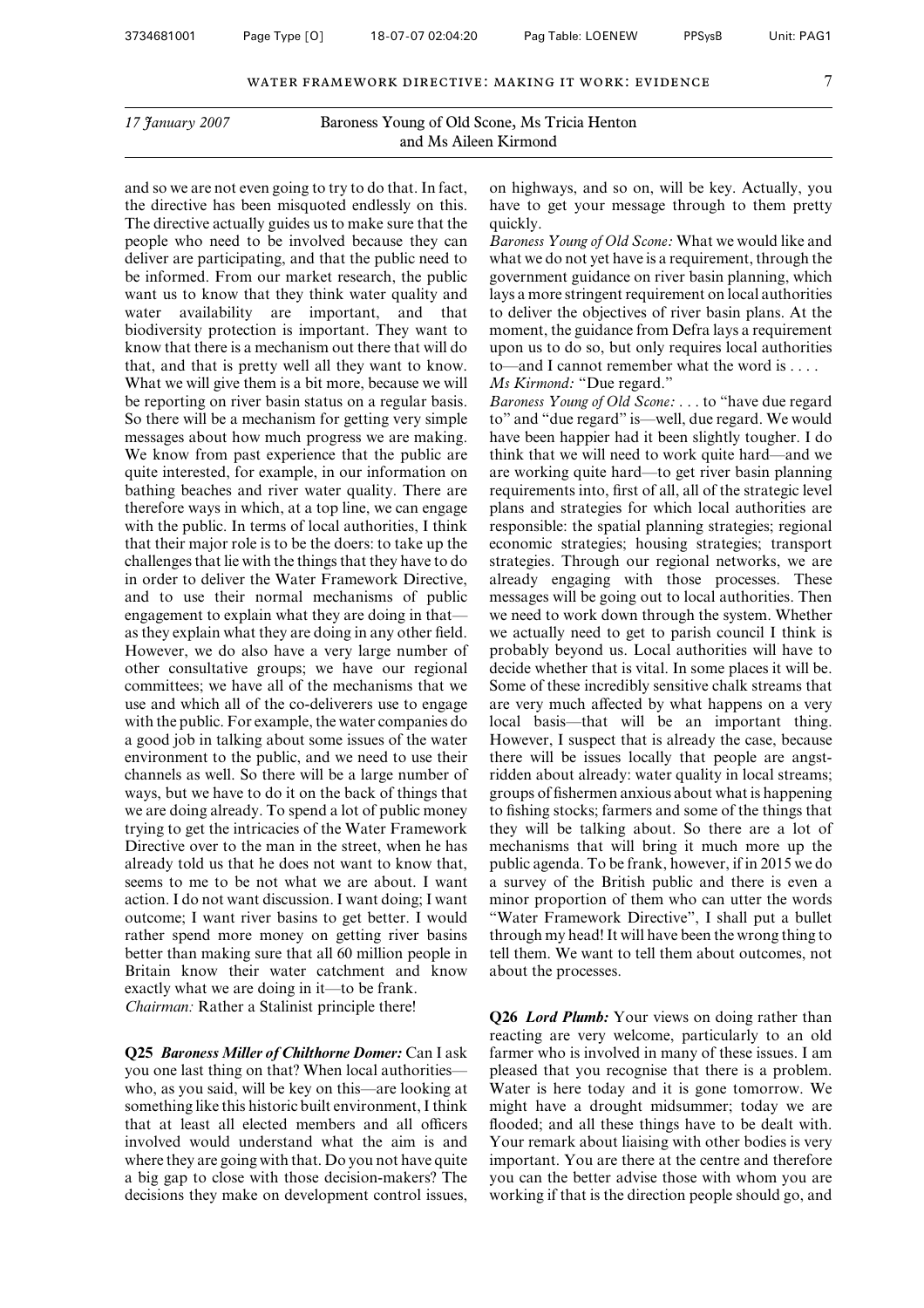therefore that is welcome. You have spoken of many of those different organisations. There is the UK Technical Advisory Group which is, or should be, a doing body. To what extent are you working with them? Would you like to elaborate on some of the things that you have already said?

*Baroness Young of Old Scone:* The UK Technical Advisory Group is a bunch of folk who definitely have the anoraks, so I shall turn to Aileen.

*Ms Kirmond:* I will put my anorak on, because I chair the Technical Advisory Group. I think perhaps there may be a bit of a misconception about what the Technical Advisory Group is there for. It is very much what it says: it is a technical advisory group to the UK administrations and it is a technical support group to the UK administrations. It is made up of a collaboration of UK environment agencies and the conservation agencies. It has people like ourselves; it has EHS from Northern Ireland and Scottish National Heritage on it. So it is a mixture of the UK's technical experts in their field. The point of it is to ensure that we have a consistent UK technical approach for implementation of the Framework Directive. The places where it has had a role to play, therefore, is whether we have expertise to put into what communities would expect to see—in certain chalk streams, for example. We may have an expert in, most likely, the agency; but, if it is a habitat that is likely to be unique to Scotland, we would use the Scottish expert there. It is very much a collection of experts who advise the UK administrations, so that they can make their decisions in terms of their European decisions and their UK decisions. It is a consistency group. It helps with promoting consistency of standards; consistency of technical input to the common implementation work in Europe, and things like that. They are there to represent their expertise; they are not there to represent their individual organisations. They advise the administrations on the best way for the UK to proceed, as a Member State and as a member of the European Community.

**Q27** *Lord Plumb:* So would they come to you? Or would you be chasing them? *Ms Kirmond:* In terms of me being Chair?

#### **Q28** *Lord Plumb:* Yes.

*Ms Kirmond:* Part of my job is to manage their work programme, and the work programme is agreed with the administrations. So it is there to serve what the administrations need in terms of the implementation of the directive. It is an agreed programme, both within the agencies—both conservation and the environment agencies—but it is agreed ultimately by the administrations and we are there to serve them.

**Q29** *Lord Plumb:* You say that you are involved and I say "you" because you did say that you were Chair—in Europe. So you will be arguing the wider issues than just water directives, in terms of development and technology in the water industry? *Ms Kirmond:* It is very much confined to the needs of the Framework Directive. So where there is a need for a common view to be taken on a chemical standard, for example, that is the sort of forum that we would send our experts to. It is specific to the implementation of the Water Framework Directive; it does not have a wider remit than that. Its role will finish when the Framework Directive is successfully completed. It is a task and finish to do with that particular directive.

**Q30** *Chairman:* This is several decades away.

*Ms Kirmond:* I hope UKTAG does not go on for several decades, because it is very much a first-cycle activity. It is about trying to put in place processes and combined knowledge that we did not have when we started out on this road. Once we have done the process for the first time, we should not need it any more, because we have uncovered things, put them in place, and we should not need to do it again.

**Q31** *Baroness Miller of Chilthorne Domer:* With a group, for example, like the NFU, who I do not think are on UKTAG but might have a national view bigger than just a river basin, where do they feed into the process at an early stage?

*Ms Kirmond:* As I say, the UKTAG is a technical advisory group to the Governments on their implementation of the directive. It does not advise on policy matters; it advises on technical matters only.

*Baroness Young of Old Scone:* But there will be national panels. Defra will have a national stakeholder group in order to hear what the stakeholder views on a national level are. We are also going to have a national group to bring together some of the experience coming out of our River Basin District Liaison Panels.

**Q32** *Baroness Miller of Chilthorne Domer:* When you say you are going to, when is that?

*Baroness Young of Old Scone:* We have not set it up yet. I think that the River Basin Panels have met three times, and so they are still kind of finding their feet. We are still building the systems, basically.

*Ms Henton:* The NFU has a seat on probably all of the Liaison Panels. Certainly they will have been invited, because they are an absolutely key stakeholder. In terms of the structure, the people who sit on the liaison panels, there is a certain core group of people, like the NFU and like the NGO representation—who have agreed to divvy it up between them—the regional development agencies,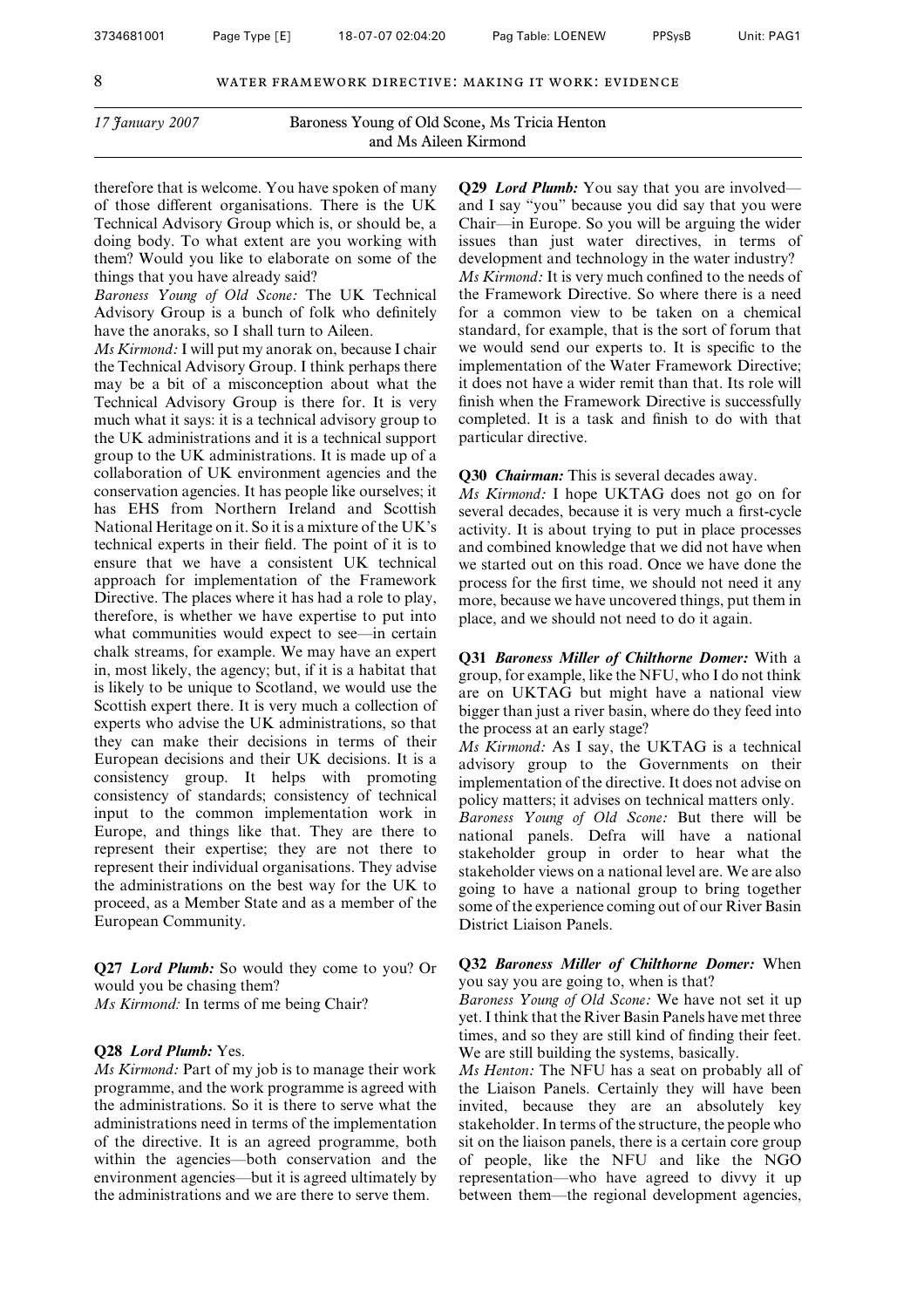et cetera. Then, for specific areas—for example, in the mining areas in the River Basin District in the North East and in one of the ones in Wales—the Coal Authority sits on that, because mining and mine water is a very specific issue for that area and we need them to deliver things for us.

**Q33** *Viscount Ullswater:* That leads quite well to the next question, because it is one about scope. Are there any bodies of water in England and Wales not included in the Agency's strategy for implementation of the directive? If so, which are they? And what is the Agency's rationale for excluding them? Have you perhaps been able to identify any where you may be looking for less stringent environmental objectives because of human activity, disproportionate cost, or unfeasibility?

*Baroness Young of Old Scone:* This is an incredibly technical and difficult area, so I will try to make it as simple as possible to the best of my understanding, but Aileen may leap in and say something completely different when I have finished. The directive, in Annex II, defines what water bodies we should include, but the reality is that, as far as rivers are concerned, it is almost impossible, except for a very small number of rivers, to manage a catchment without having an impact on all of the rivers within it. So, even though they do not appear on our maps because the maps do not go down to sufficient scale we are basically assuming that all rivers, to all intents and purposes, are part of the work on the directive. As far as water bodies are concerned, we have 6,535 surface water bodies and 356 groundwater bodies. For the non-river bits—the lakes, the ponds, the pools—we are guided by the directive to go down to lakes greater than 50 hectares. That is quite big, and so there is now a discussion about what we do about lakes that go from 50 hectares down to five hectares. The discussion there is really what is the best way of approaching these, particularly where they have important, either international or national, biodiversity designations. I do not think that there is any doubt that we will be including all of the bodies that have international nature conservation designations, either Special Areas for Conservation or Special Protection Areas; because we already have mechanisms to protect those bodies and it would seem crazy not to have them as part of this uniting framework that the Framework Directive is. The question is really those bodies that are Sites of Special Scientific Interest as opposed to internationally protected, where we have a national designation. There is work going on in which we have been involved, and which Defra is now considering, about the cost-effectiveness and the importance for the overall objectives of the Framework Directive of those smaller bodies, and whether there needs to be

some form of objective set for them and process put in place for them that may in fact not be at the same level as the bigger water bodies that are included within the directive. That is work that is currently underway. There was a report by consultants looking at that. The moot point, however, appeared to be with regard to water bodies which are important for the Biodiversity Action Plan but are not currently a designated site under nature conservation regulations in this country; so they are not an SSSI (a Site of Special Scientific Interest) but they are important for the delivery of the Biodiversity Action Plan habitat improvement process—I told you that it was going to be complicated!—and that is as yet unresolved. Aileen may want to comment on that. It seems to me that we have not to lose sight of the fact that there are other processes in place that will bear on these important nature conservation bodies. There is a shed-load of regulation that surrounds Special Protection Areas and SACs—very justifiably, because they are the jewels in the crown—and there is now much enhanced protection under the CRoW Act for the SSSIs. The Biodiversity Action Plan has not been an instrument that has been progressed as fast as I would like, because it is dependent on a very large number of people, often operating in a voluntary capacity rather than a statutory capacity. It remains to be seen what Defra will or will not decide on the inclusion of BAP habitat-important bodies in the framework directive, and in what way. How is that?

*Ms Kirmond:* It is all that needs to be said!

**Q34** *Viscount Ullswater:* Perhaps I can then go on to my second question, which again I think that you have touched on. It is not immediately clear from the directive how wetlands—and I am not sure whether that is a body of water or not (ponds and marshes) are to be included. Do they fit into the strategy on implementation? Perhaps I could elaborate slightly. In terms of what the directive says—to deliver some form of ecological status—when you have some form of acid bog, will you leave it as an acid bog? Or will you try to change its chemical status? Eventually the water percolates through, some thousands of years later—for instance, I heard on BBC radio that it takes 10,000 years for water to percolate through the Mendips and come up in rather smelly form in the baths in Bath—these are long timescales, are they not?

*Baroness Young of Old Scone:* Yes. That is one of the problems of the Framework Directive. It will take an awfully long time to work out whether this damned thing is working or not! Some of the progress will be very immediate, particularly where we have areas that are drier than they should be and need to be wetted and, locally, where there are issues like that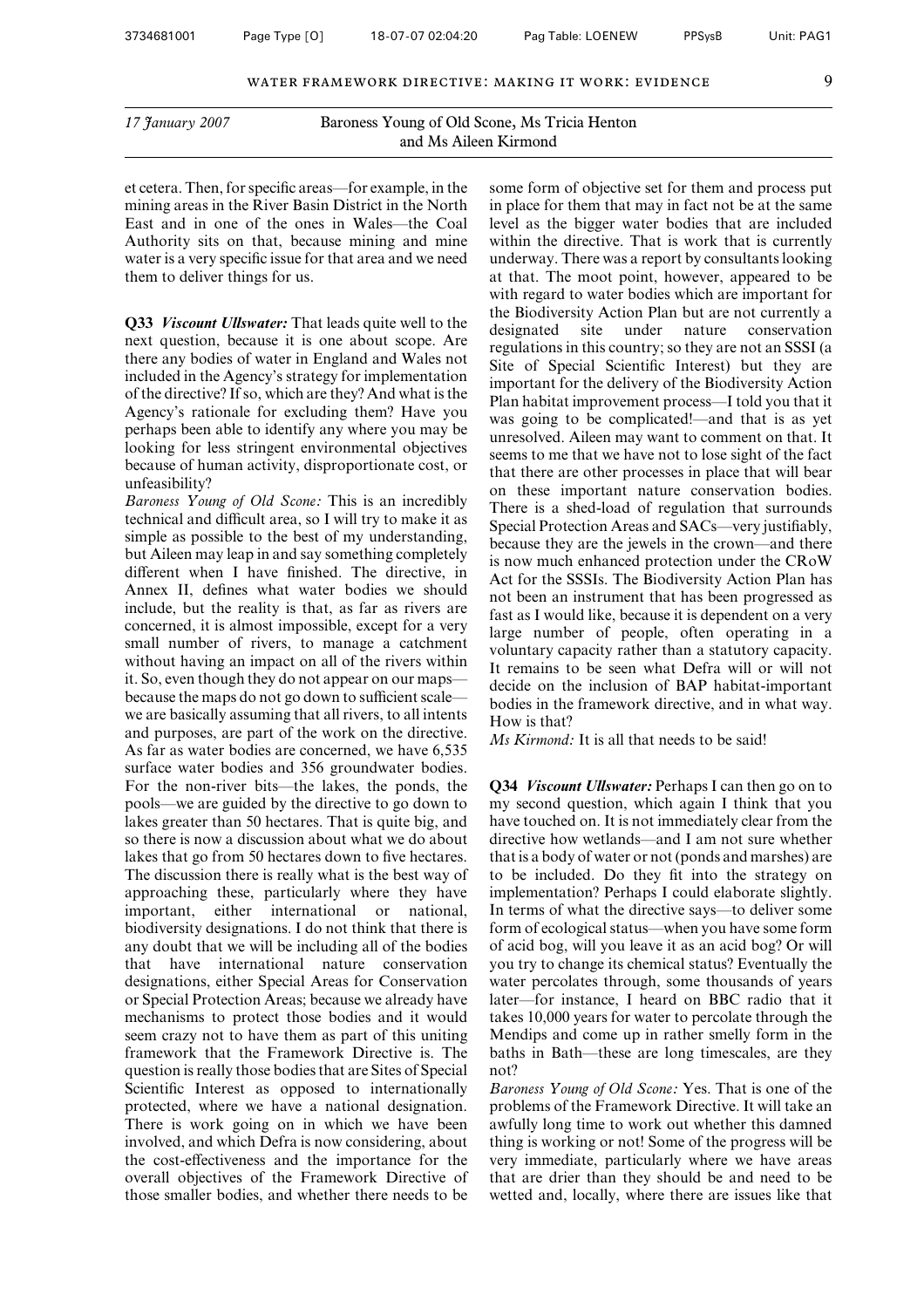and it is, sort of, "Instant wildlife: just add water". With some of these groundwater issues, however, they are very, very long-term processes. I would hate, in a few thousand years, for the burghers of Bath not to be able to drink the ghastly stuff that comes out there! Wetlands are not water bodies under the Framework Directive, so they do not have their own objectives; but there is European guidance on wetlands. There are three things that we take into account. One is—are these wetlands important because they interact with groundwaters that are part of the directive? We obviously need to assess that. That means we have to collaborate with the experts in the conservation bodies like Natural England and the Countryside Council for Wales. Are there wetlands that are important for the Water Framework Directive objectives of surface water bodies? For example, there can be pressures on wetlands that produce an impact upstream or downstream for water bodies that we will be looking at as part of the Framework Directive. We are therefore looking at what those relationships are. Some wetlands are just protected under their own rights under pre-existing regulation and, if they have a protected designation, we need to take them into account in river basin planning. So the answer to your acid bog is: if it is a big acid bog that currently has a protected designation, we will be watching its acidity like a hawk. If it is a tiny, tiny acid bog, we will probably be watching its acidity like a hawk, because we have far too few acid bogs anyway; so under the Biodiversity Action Plan we would want to see some progress—but that is as yet an unresolved issue with Defra. If it was screwing up—I am sorry, a technical term!—our ability to achieve the objectives for either groundwater or surface water under the directive, we would be watching it like a hawk. If it was a very, very small acid bog—well, I think probably we would want to take account of acid bogs, no matter what size they were really.

**Q35** *Chairman:* So that I can understand this, what will the Water Framework Directive bring additionally to the Flow Country?

*Baroness Young of Old Scone:* One of the issues in Scotland—and Tricia will help me on that—must be that it is a different texture of risk. The first thing we had to do around river catchments was to assess what the risks to the water bodies were in those catchments, and we did the characterisation maps. If you are feeling seriously sad one sunny day, do go on to the website or ask us, and we will send you the characterisation maps for any water body that you have an interest in. They are fascinating. They show us the picture for nitrate, pesticides, water quantity issues, biodiversity issues. They are great maps, showing what the pattern of threat around each river

basin is. The pattern of threat in Scotland is a heck of a lot less than the pattern of threat in England, because there are fewer people, there is less development, less intensive industry. However, there are areas where there are threats to the Flow Country, some of which in the past were things like inappropriate forestry, inappropriate upland drainage—I cannot think of any other threats to the Flow Country—though nobody has suggested building houses on the area yet. The pattern of threat is much less and so the Framework Directive probably brings less to those wild areas of Scotland, but will bring a lot to the Central Belt and to some of the areas where farming or land management is having an inappropriate effect.

*Ms Henton:* I think that is fair, yes.

**Q36** *Lord Plumb:* May I ask a supplementary on the implementation of the directive? Since farmers are encouraged to become more environmentally friendly, on Pillar 2—thanks to Willy Bach, of course, and all the development that has taken place—farmers are responding to this in a way that I would not have believed, frankly. I have never seen so many ponds cleaned out, waterways cleared, and so on, in various parts of the country—because there is a carrot there to help them. I am just wondering, in the implementation of the directive, how this fits into your programme. You obviously have a very close liaison with Defra and the work that is going on there, and the implementation of Pillar 2 in particular.

*Baroness Young of Old Scone:* Pillar 2 and the incentive payments on Pillar 2 will be a really important issue. Our worry, and I am sure Lord Bach shares it, is the fact that under the current negotiations there will be rather less available in Pillar 2 for agri-environment schemes than we had hoped, and certainly not enough to fully fund both the new Entry Level Scheme and the higher tier scheme, all of which will be aimed at encouraging farmers and incentivising them to do the right thing by a whole range of environmental issues, of which the Framework Directive will be one. We are seeing the way in which we can work with farmers as a kind of basket of instruments on which we can work with them. Advice is clearly quite a powerful one and it is interesting to watch. We did a pilot in the Ribble catchment, and the good thing about it is that it brought people together to talk about what needed to happen. To be honest, they are running away from us at the moment. They are doing it themselves. We are not having to do anything. They are getting together and sorting themselves out. We do need more money in Pillar 2. We very much hope that the Secretary of State's hand will be firm in the negotiations in Europe, and that Mrs Fischer Boel will not also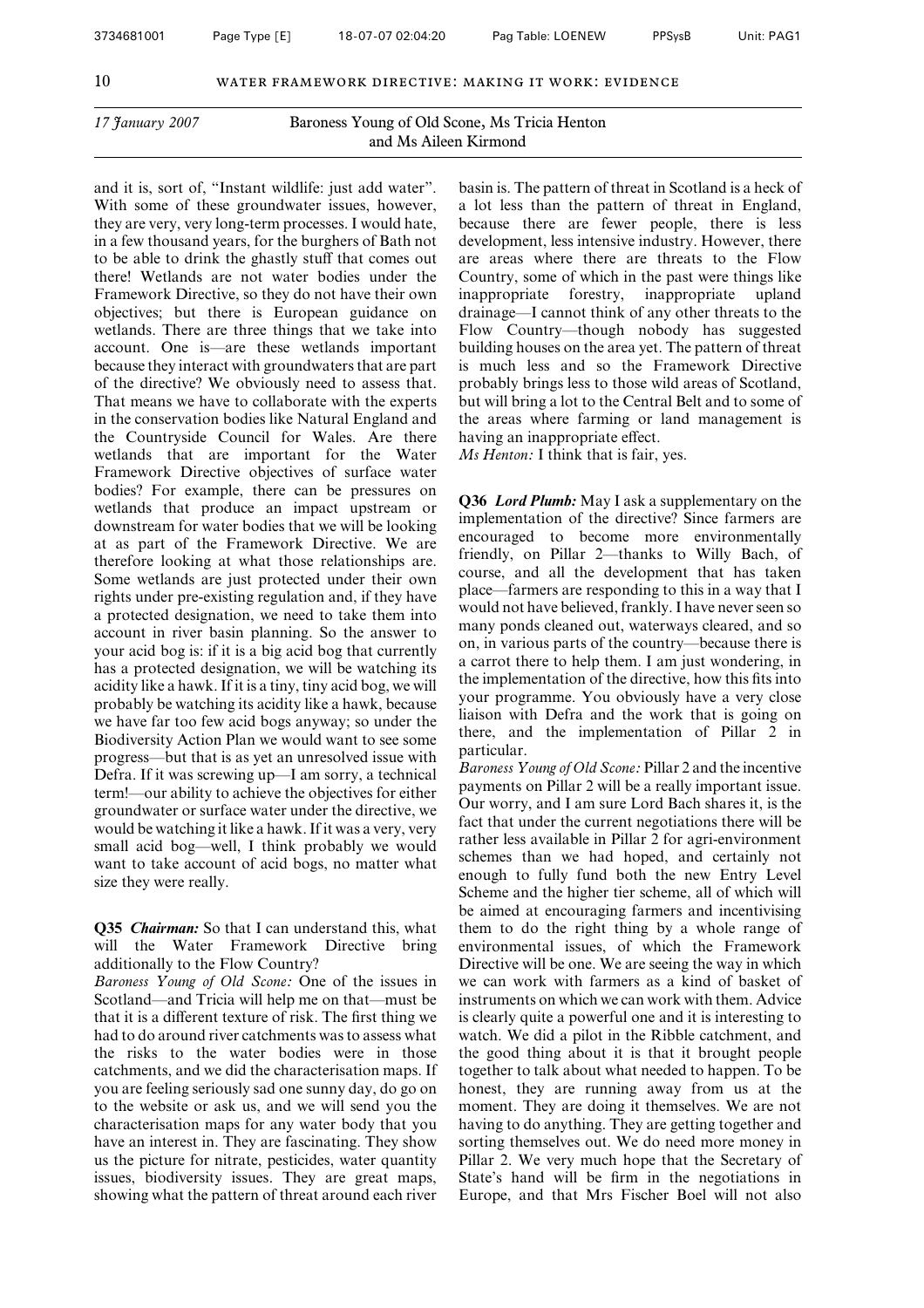diminish the power of some other things that are around which we think are useful. I know that crosscompliance, whereby anyone who is in receipt of farming payments has to achieve minimum environmental standards, is not popular with farmers but it is popular with us, because it does mean that we then have a relationship with every single farmer who has public money payments. That relationship allows us to talk to them about what are the particular issues round their patch. We want to keep it simple for farmers because, for many of them, all of the different bits of legislation and regulation are quite confusing. To be frank, the River Basin Framework Catchment Plans give the opportunity to identify what are the important things in each round of planning. If the important thing round a particular catchment or a part of a catchment is nitrate, therefore, let us talk to farmers about nitrate. If it is sedimentation, let us talk to them about sedimentation. If it is about the way in which they are managing their maize, let us talk to them about maize management. That is m-ai-z-e, not m-a-z-e! Farm diversification has not yet got as far as creating m-a-z-e-s all over the place!

**Q37** *Viscount Ullswater:* I do know that there are maize mazes.

*Baroness Young of Old Scone:* Perhaps that is something we could talk to the NFU about!

**Q38** *Lord Bach:* There is one in Leicestershire too. *Baroness Young of Old Scone:* Working with farmers will be very rewarding but it will also be very difficult, and we shall have to have a very close relationship with Natural England because we do not all want to be walking up the farm drive at the same time—but we do all want to be saying the same thing to farmers.

**Q39** *Lord Plumb:* Mrs Fischer Boel is speaking in a week or two's time at the NFU Annual Meeting and I will see that there is a proper question tabled.

*Baroness Young of Old Scone:* At the Oxford Farming Conference, the biggest round of applause that Mrs Fischer Boel got and the biggest booing and hissing I got was when we started talking about crosscompliance. I felt like one of those pantomime acts, where every time I went on stage everybody started hissing!

*Chairman:* Many of us have experienced that!

**Q40** *Lord Palmer:* I reckon that two of my three questions you have fully answered, but you may want to add something. Some of us are a little worried about the timetable for this implementation. Do you feel that you will be able to stick it? And, perhaps more important, do you have a sufficient budget to do so? As a matter of interest, have you had to take on any extra staff to help you implement this?

*Baroness Young of Old Scone:* The timetable is very tight. We are aware of the fact that the timetable is very tight, and we have tried to build into it quite a long period for the Secretary of State to ponder on the River Basin Plans, because they are going to be potentially quite controversial. I think that he/she/it needs to be given plenty of elbow room to talk to stakeholders once the plans are available in draft form. However, that means we all have to keep up to the timetables. That is why getting the regulations, once the quality indicators are available, is important to keeping that timetable going. It is very tight, therefore. Europe began by saying that we were going to have to deliver all the objectives of the Framework Directive by 2015. We have told them right from the start that we did not see that that was possible anywhere across Europe, quite frankly. So I think that they are a little less gung-ho about it now. We need to deliver the processes that will produce plans and actions that we have outlined in the first set of plans by 2015, but we then have the successive Round Two and Round Three, where we can build on those. In terms of cash, what we have been trying to do because Defra is broke, we are broke, and the Government will not necessarily hand out money in the Spending Review—is to divert some of the work that we are already involved in in issues that were pretty well Water Framework Directive issues. In terms of all our water management issues, quality and quantity, which are important for the directive, we have made sure that we have taken a step back and used the directive as the framework for deciding what are the important things to do and how we make sure they are done in the most efficient way. However, we have had to put additional funding into the Framework Directive and we have received some money from Defra for that. Somewhere—and I cannot remember where—we have a bid in under the Comprehensive Spending Review. We are not really expecting that we will get any, but the sorts of figures we are talking about would be in the range of £6 million for next year and  $£11$  million for the year after that. They are big money but they are not huge money, bearing in mind the scale of the task because we are corralling the resources that we have already and also, to be frank, many of the bits of delivery will have to be done by other folk.

**Q41** *Chairman:* Does that effectively mean putting the cost on to other folk?

*Baroness Young of Old Scone:* It may not be cost; it may just be the different way of doing things. If you think about, for example, looking at local authority development options, we want to see the housing development that is coming on to be done in the right place, so that it does not impact on flood risk management, which is part of the Framework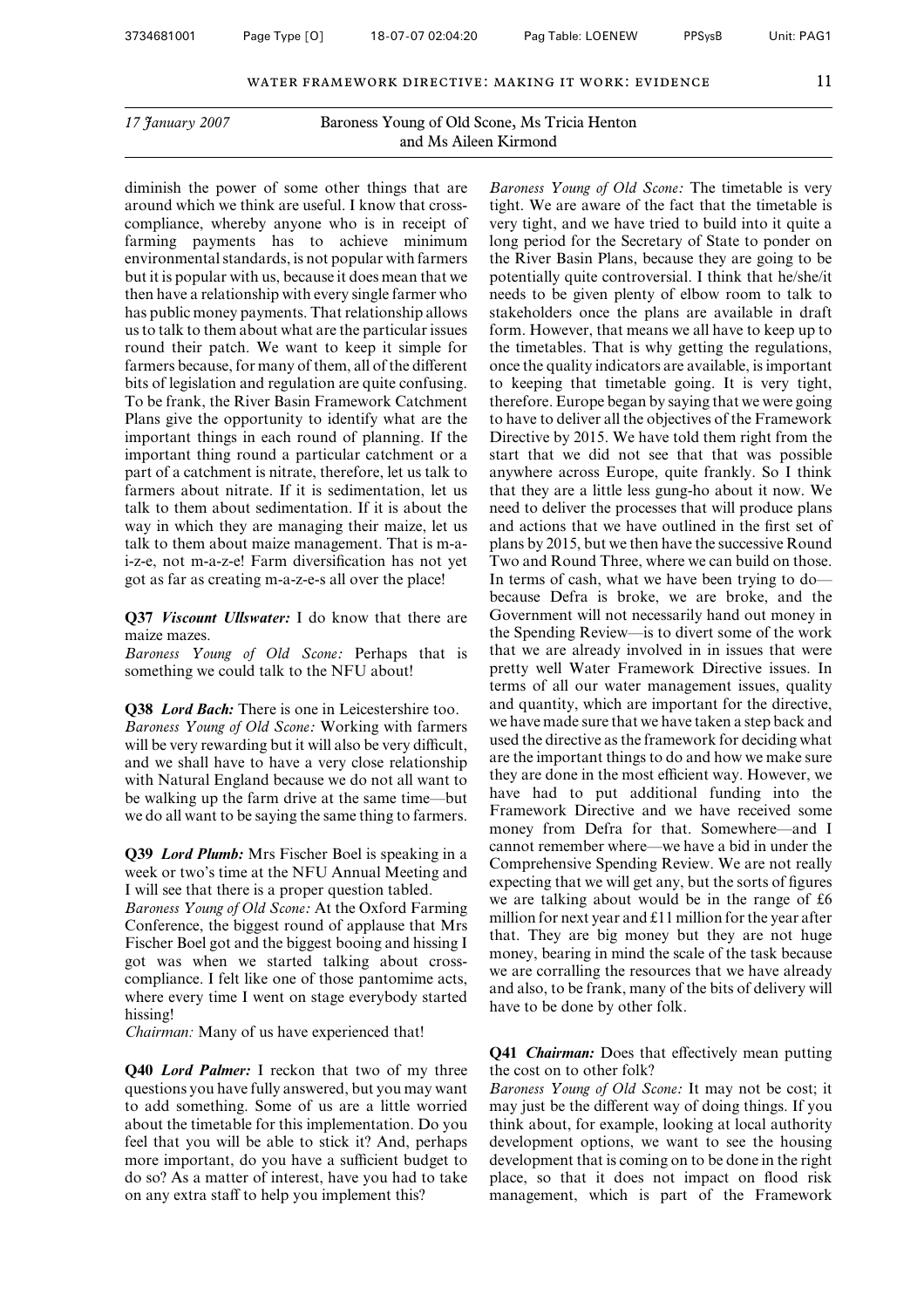Directive. We are not going to be putting houses where there is either not sufficient water for them to have a decent water supply, or indeed where there is not sufficient water to flush away their sewage. We do not want to see houses built that are not waterefficient as far as possible. So there are things about the way in which planning applications are given, the location of stuff, and the nature of the development that goes ahead. We want to see sustainable urban drainage systems built into developments, so that we do not see surface water run-off that contaminates water bodies. There is therefore a whole range of processes that individual co-deliverers need to think through when they are doing the stuff that is their day job. It is not necessarily additional cost, therefore; it is about how they do their normal duties. There will be some additional cost, however, and I think the farming thing and the size of the agri-environment budget will be pretty material to this.

**Q42** *Lord Palmer:* Have you had to take on extra staff?

*Baroness Young of Old Scone:* Yes, we have, but I do not have a clue how many.

*Ms Kirmond:* We have, for example, a voluntary programme and, as my colleague said, we have reviewed it very heavily and, where possible, we have re-deployed people to start doing things differently. Overall we have taken on something like two extra people on to the programme. There are some areas where we are using other people's data. So, for example, CEFAS has to look at marine, so rather than us doing it ourselves we are collaborating with other people to build together a comprehensive picture, rather than employ lots and lots more people to do things that may already be happening elsewhere.

*Baroness Young of Old Scone:* Just to give you an example of some of the stuff, the monitoring programme costs 60 million, but then we were spending quite a lot of that already on water body monitoring, so that is not a fresh cost on top; about two-thirds of what we are doing in the Framework Directive is from the existing funding.

**Q43** *Lord Cameron of Dillington:* You have already mentioned the Ribble Basin pilot, and apart from the encouraging news—at least I think it is encouraging—that the local panel is going faster than you, are there any lessons which you have learnt from this pilot that are going to impact upon your implementation or approach?

*Baroness Young of Old Scone:* Yes, I think I had two lessons from it really. One was that, given half a chance, everybody will over-complicate this damn thing and we will not get delivery from it: we will just have tons of processes and no outcome if we are not

careful. So we learnt not to over-complicate it. I think what we heard from stakeholders was that they did want to be involved but they did not want this to be an add-on to additional stakeholder groups and processes; they wanted to be involved but they did not want new mechanisms and they did not want to turn up to new meetings—it needs to be built into the day job as some of the things that they do. They were very clear with us about the balance between engaging in discussion and doing—they wanted more doing as well. I think what it also showed us was this new partnerships thing—we held the ring and people got together but they started talking together and went away holding hands into the sunset and did things together, and it was great. I think the Ribble Conservation Trust really got great benefit from new people being brought in that they had not previously had a framework to talk with, and they now have collaborative work going ahead, and obviously we want to play a role in it, but it is not being led by us by any means, which is good.

*Chairman:* Baroness Miller, with the question that you will absolutely love!

**Q44** *Baroness Miller of Chilthorne Domer:* You have mentioned the fact that it would be useful if the Government advised planning policy guidance, but I think you are also on record as saying that there are other powers that you do not currently have but that it would be very useful to have. Could you outline some of the actions that could be taken by government, either legislative or others, that would be helpful to you in order to implement the framework?

*Ms Henton:* I think most of the actions that we would like government to take, rather than legislative, is things that need to be done. We are working very closely with Defra, we have a joint plan with Defra and the Welsh Assembly Government, and we are working on the timetable. That is really the key thing, getting this joint plan flowing through both the Environment Agency and government to time and not getting delayed in any way. In order for that to happen there are various things that we particularly require Defra to deliver. In particular they are the Competent Authority still for the economic requirements of the Water Framework Directive; they are carrying out the preliminary cost effective analysis. That is a very, very important part for us because without that we really cannot set the objectives. So we need that piece of work to finish, we need guidance from them, and we need guidance from them on what is considered to be disproportionate costs. So there are various things we need delivered. We also need feedback. Obviously we are talking to them very closely all the time, but we do not want to get to a position where they do not like,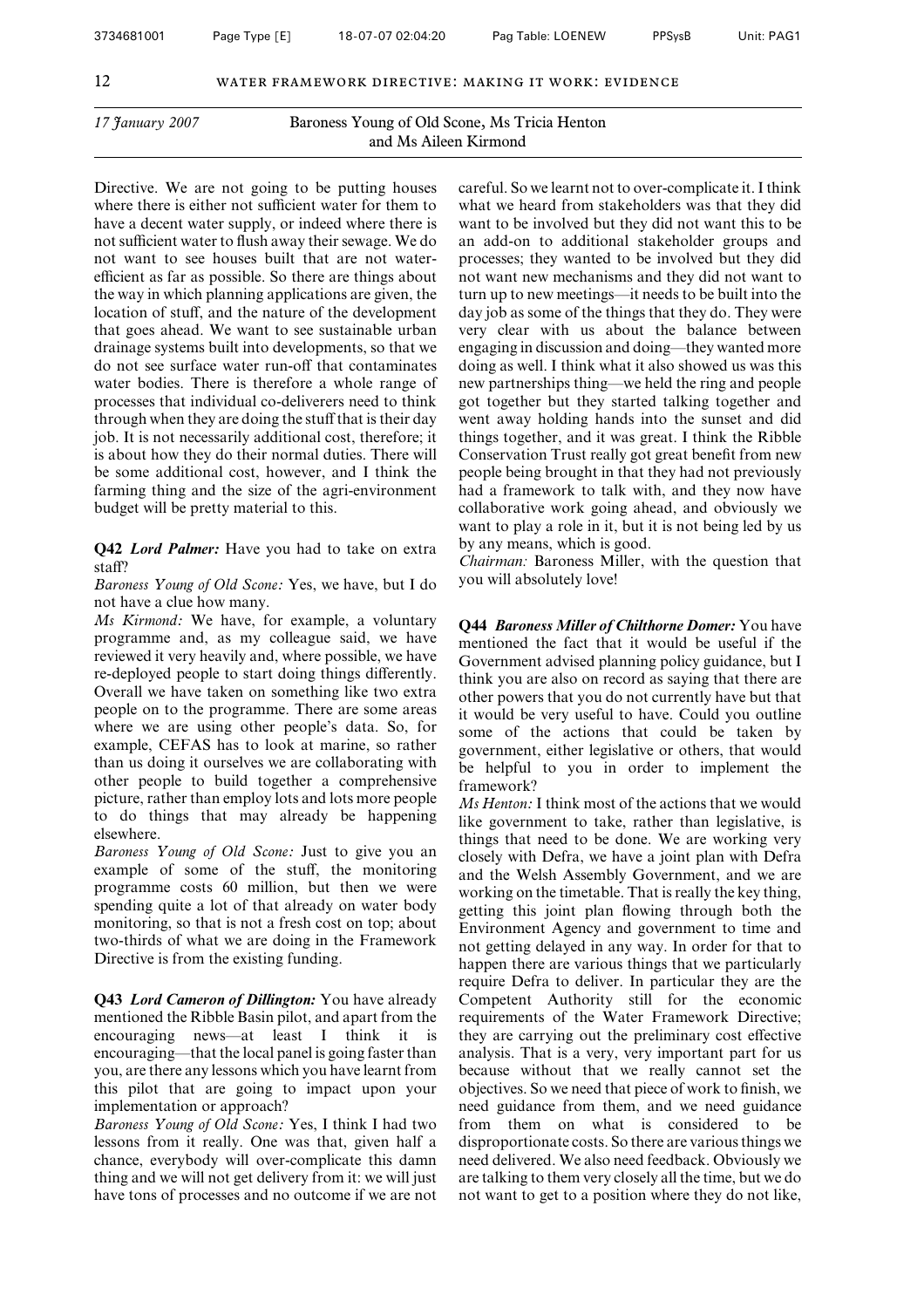for any reason, what we have proposed so that major revisions are needed. So that is again part of the dialogue with Defra and the Welsh Assembly Government. We need some consultations to be put out, for example on diffuse pollution control and on hydromorphology. They need to go out to time table because once the consultation has been finished there may be recommendations that come out of that and there may be the need for new powers to be put in place—that is a possibility, we do not know. Another very important aspect we need from them is for them to be working across government and picking up on issues. For example, we have touched on spatial planning on land use and obviously DCLG has the lead role in that, and it is very, very important that Defra works across government so that other government departments are aware of and can incorporate in their own guidance the requirements of the Water Framework Directive. We are working with the new environmental standards and that is ongoing work, and we need a result from that, and something that is only beginning to come into the frame now as we progress towards the first cycle is that it is going to be very important to keep a corporate memory within Defra of why did we get to where we are, why have we taken certain decisions and I use "we" collectively. As we move forward into the Second Cycle and the third cycle that is going to be very important; so we need a corporate memory within Defra.

*Baroness Young of Old Scone:* Can I add one other thing—and we have not thought our way through it yet—that as the Marine Bill comes through, if it does come through, we need the new marine legislation to take account of the Framework Directive issues because, of course, the Framework Directive involves estuarine and coastal waters as well.

**Q45** *Baroness Miller of Chilthorne Domer:* Yes, there are 46 questions that come to my mind on that! *Baroness Young of Old Scone:* We have 47!

**Q46** *Baroness Miller of Chilthorne Domer:* If I might ask this, my Lord Chairman? What is your relationship with the RDAs?

*Baroness Young of Old Scone:* Through our regional offices we work very closely with the RDAs to try to get environmental outcomes into regional economic strategies and other mechanisms that the RDAs use, and also into the things that they fund. It varies from RDA to RDA. Because they are development agencies the environment is never going to be their primary objective, but they do have a requirement to take account of sustainability issues, and so we will be trying to get Water Framework Directive objectives and processes into the regional economic strategies and the various other economic instruments at regional level.

**Q47** *Baroness Miller of Chilthorne Domer:* They do seem to hold the key to quite a lot of what happens in the region as far as the Water Framework Directives goes.

*Baroness Young of Old Scone:* It is difficult to know. If I was asked to bet who was the most important player in the Framework Directive, I do not quite know what I would say because it depends on the water body. The good thing about a Regional Development Agency is the limited number—you can nail them. The biggest, most difficult group to deal with—not because they are difficult but because they are manifold—are the farmers and the land managers, because with a lot of them you have to find ways to talking to groups of people and getting them to collaborate as well as getting the formal processes of an RDA, where you can eyeball them fairly close up.

**Q48** *Viscount Ullswater:* Can I ask a supplementary on that? Are you satisfied that local authorities are taking sufficient notice of your advice on development, particularly on flood plains or maybe that huge requirement in the South East where the availability of water is perhaps at its minimum? Do you think that they really do listen to you now? Are you seeing it in the decisions that they are taking that they are listening more to you than they listened five years ago, when perhaps they did not listen?

*Baroness Young of Old Scone:* I think it varies, depending on the issue and also the local authority. We are getting quite good collaboration now on flood risk management but there are a tiny, tiny number of local authorities that still give planning permissions against our advice—but it is a very tiny number now. On water quantity we are working to try to get a statutory right for water companies to be able comment on planning applications and for water quantity to be taken account of in the planning authorities' decisions, because at the moment until recently that had not been adequately done. I think now, because of the drought issues in the southeast, there is much more focus on that and there is much more readiness to get that to happen. The area that is probably the most difficult and least well thought through at the moment is the issue of surface water drainage and sewerage. Generally speaking, what happens at the moment is that somebody builds a whacking great development and only discovers after they have built it that it is perched on a tiny Victorian sewer that cracked 50 years ago anyway. So we are looking through some of the discussions that are happening with government on issues like the use of land for development—the Barker Reports, both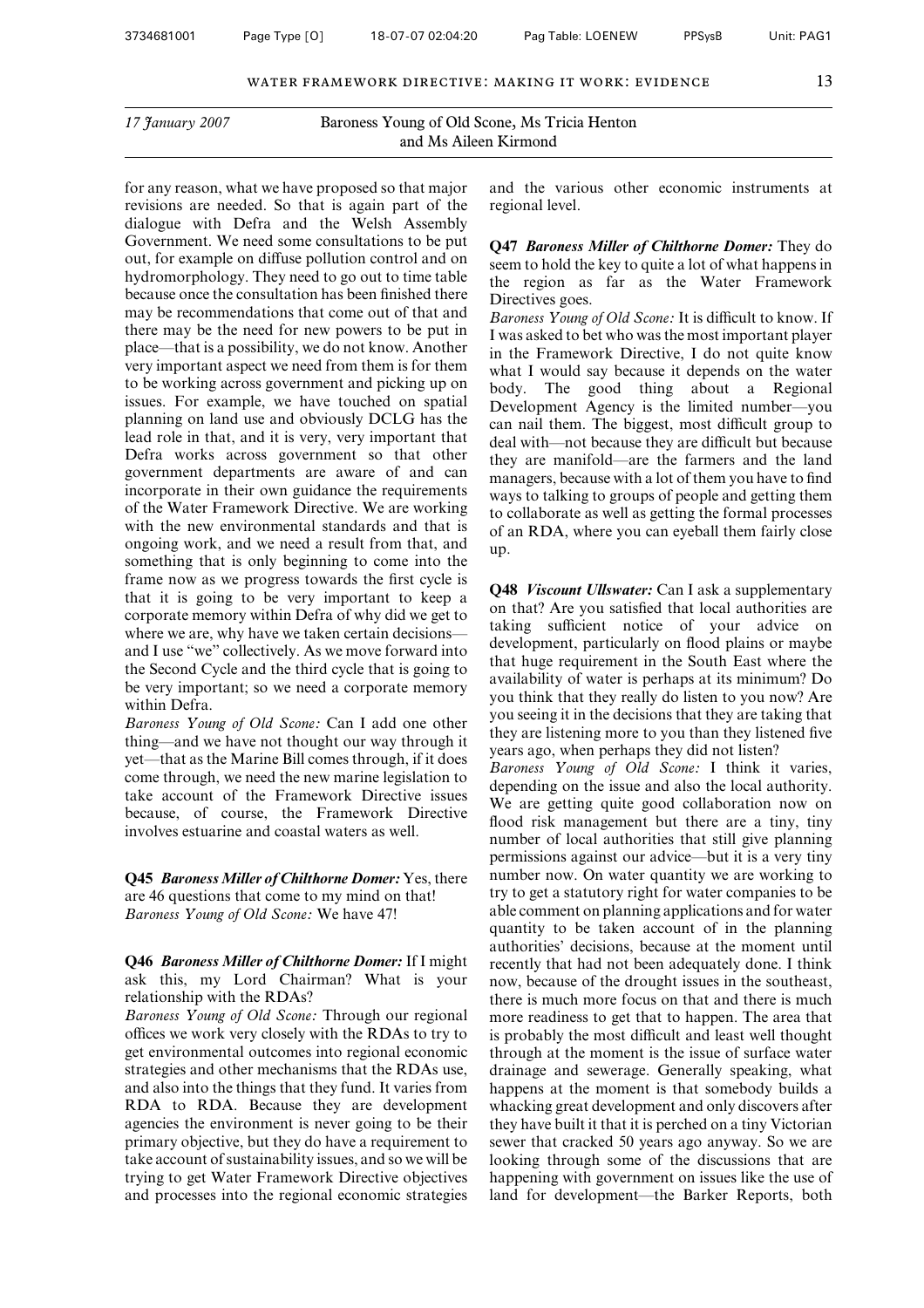Barker 1 and Barker 2—and to try and get a debate going that says that green infrastructure planning over a 25-year period, planning for water supply, planning for sewerage and drainage is as important as planning for water resource, and therefore there need to be mechanisms not only in planning 25-years ahead for these issues that can take the Water Framework Directive objectives into account, but also the ways in which they can be funded because at the moment funding for this sort of environmental infrastructure is really hit and miss. The water companies provide it through charges to water payers if it is water supply or main sewerage, but nobody does it for surface water drainage and drainage within developments. At the moment it is all very haphazard and done on the back of development, and in some cases it is not done adequately at all. I got it in the neck from the Deputy Prime Minister over Corby, which wants to increase its size—it must have pretty well doubled in size and it basically does not have a sewerage system to do it. The first developer who is going to build the school and a few houses does not want to build the whole sewerage system and pay for it, so who does? The local authority does not have the money; it is not their job to pay for sewerage systems. If the developer is not going to do it, there has to be some strategic process of funding, either on land values or on planning conditions or in some fashion or another. But that is the least well-provisioned relationship between a Water Framework Directive issue and a local authority at the moment.

**Q49** *Lord Cameron of Dillington:* Could I ask a question about inter-European liaison? Thinking about this, it occurred to me that we probably have a slight advantage because for decades our water management has been done on a river catchment basis, which is not the case on most of the Continent. I wondered whether during liaison knowledge and skills have been passing and perhaps which way they have been going?

*Ms Kirmond:* I think we are proud to say that a lot of views and regulatory experience is being seen in the approaches in the European guidance that is coming through. We have been very heavily involved in Europe, both through individual technical expertise and through a group like UKTAG, where we are working to a common European understanding of the challenges. So I can say very positively that we have been very heavily involved in Europe. We have looked at working hard on what is called the Common Implementation Strategy, because when a Framework Directive was promoted obviously, you are quite right, we came from lots of very different starting points and the thrust has been very much to reach a common goal in terms of objectives, a

common goal in terms of good ecological status, in terms of what we are trying to achieve, and therefore we have worked hard to bring in our approaches, which has helped us in terms of minimising the disruption to ourselves and the people we work with, because it means that the transition from what we have to what we are going to have has been kept to a minimum where we have been able to manage it. And I think Europe has been very grateful for our help, and we have also worked through our Administrations and through Defra and our Water Director in terms of getting those views at a European level.

**Q50** *Lord Cameron of Dillington:* Can I now turn to the Daughter Directives, the Groundwater Directive and the Environmental Quality Standards in Water Directive? Two questions. One: to what extent have you been involved in the process? And are you happy with the direction of travel that the development of these two Daughter Directives is going? My second question probably applies to the whole issue and is: does the emphasis on quality, particularly in these Daughter Directives, in any way clash with the problems of water quantity and supply that we have in certain parts of our country?

*Ms Kirmond:* If one looks at why we have two Daughter Directives in the first place, they are there because Europe could not reach agreement on them during the time of the agreement on the main body of the directive, so they are there because Europe could not reach decisions on some of the chemical substances in some of the groundwater issues, so they are very much subsidiary to the main, and therefore they should not clash, they should be part of the whole regulatory framework that helps us to achieve good ecological status, both on the biological and chemical and quantitative basis. So they are very much complementary to each other. We have been very heavily involved in the negotiations of both these Directives. In the Agency we are lucky enough to have some of the top ten technical experts in these areas working with us and they have supported the negotiations very heavily in Europe. For the Groundwater "Daughter" Directive we now have coming back to some of the other questions—a directive very similar to the UK approach because it is based on environmental standards and it is looking at the outcomes rather than the process; and we are currently working with Europe on the detail of what that looks like, so that actually came under legislation in December. With the priority substances, the environmental quality that you refer to, we are working very hard and supporting Defra in that negotiation so that we will get something which helps us to be in a good position to replace the Dangerous Substances Directive. But we are also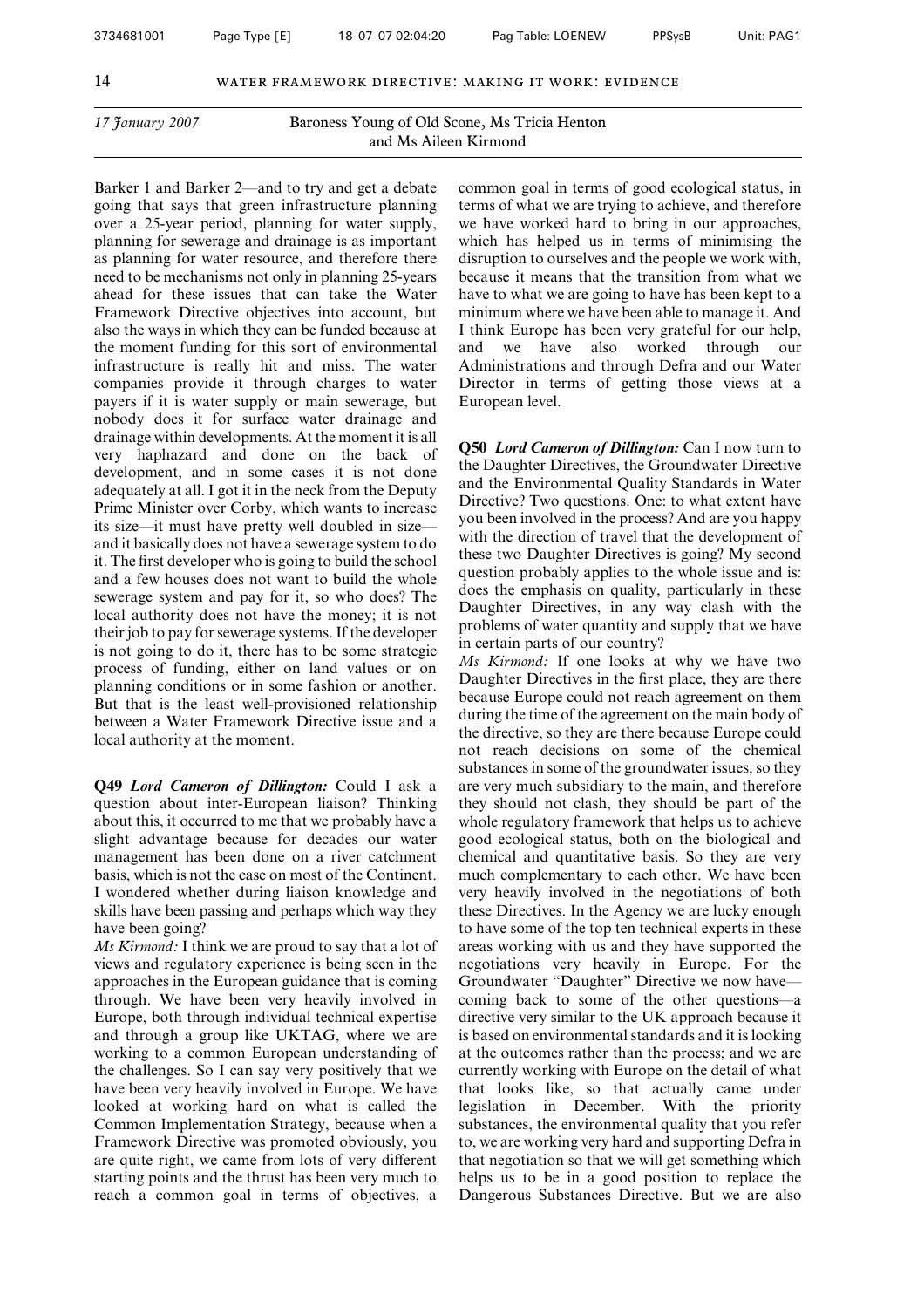thinking very carefully about the applicability of the directive and what it will mean in terms of regulation and whether it is a reasonable approach. So we always have that in our mind as well, the reasonability of the chemical standards that are being proposed and whether they are transposable into reality.

**Q51** *Lord Cameron of Dillington:*Is there generally a clash between the quality of water and the quantity? For instance, I remember once talking to old water authorities about what goes on in some of the hotter parts of the world, where during the rainy season they pump water down into aqueducts. I was told this was a complete no-no because it might pollute some of the aqueducts and so on. It seems to me that we have a water shortage problem and at some point some compromises might have to be made.

*Ms Kirmond:* I think it comes back to the point we were discussing earlier, that in protection of good ecological status we look at the interaction of both the groundwater and the surface water. So under our future planning process we would have to look very carefully at an activity in groundwater that will compromise the successful achievement of good ecological status in our surface waters. So if we were, for example, either going to put something in that would manifest itself in surface waters, or we would pump it very hard which might cause the chemical quality to deteriorate, then that will appear in terms of good ecological status, in terms of our groundwater body. So it is very much an integrated view. We have always had to reach compromises in the past and, as my colleagues have said, we are going to have to reach some level of compromise in the future because this is about the environment, society, the economy—it is an integrating directive. But I think the important thing that we have now are the tools to be able to look at it in an integrated way and,

if we are going to have to do something where we are hard pressed, then we are doing it in an open and transparent way. We are saying, "If this is what we need to do, then this is the impact. Is it acceptable? Can we deal with it? Can we mitigate it? Is it affordable? What are the long-term outcomes?" So it enables us to put all those things on the table and say, "Is this the right thing to do?" rather than do it in little packages and then not be joined up with each other.

*Baroness Young of Old Scone:* Could I make one point about water supply? I personally do not believe that we have a water supply problem in this country if we get our act together. If we get proper water efficiency measures that allow us to be more confident about where we do need to develop more water resource and we get ahead with the planning of that and make a positive interaction with the public so that they are willing to fund these things through their water bills, I do not see that we need run short of water. But at the moment the framework within which that happens, the price round by which what needs to happen to protect the water supply is paid for by customers, is severely flawed and, in my opinion, irretrievably broken. And I would like to see it substantially reviewed, because at the moment we are not hacking that in terms of getting ahead of climate change.

**Q52** *Chairman:* Thank you very much indeed. I think we have come to the end of our questions but it is always advisable in these circumstances to say: is there anything that you think we ought to know that we have not asked?

*Baroness Young of Old Scone:* I think we have told you quite a lot!

**Chairman:** I think you have! Thank you very much indeed, all three of you; it has been an absolute delight, particularly the emphasis on delivery rather than an over-complicated process.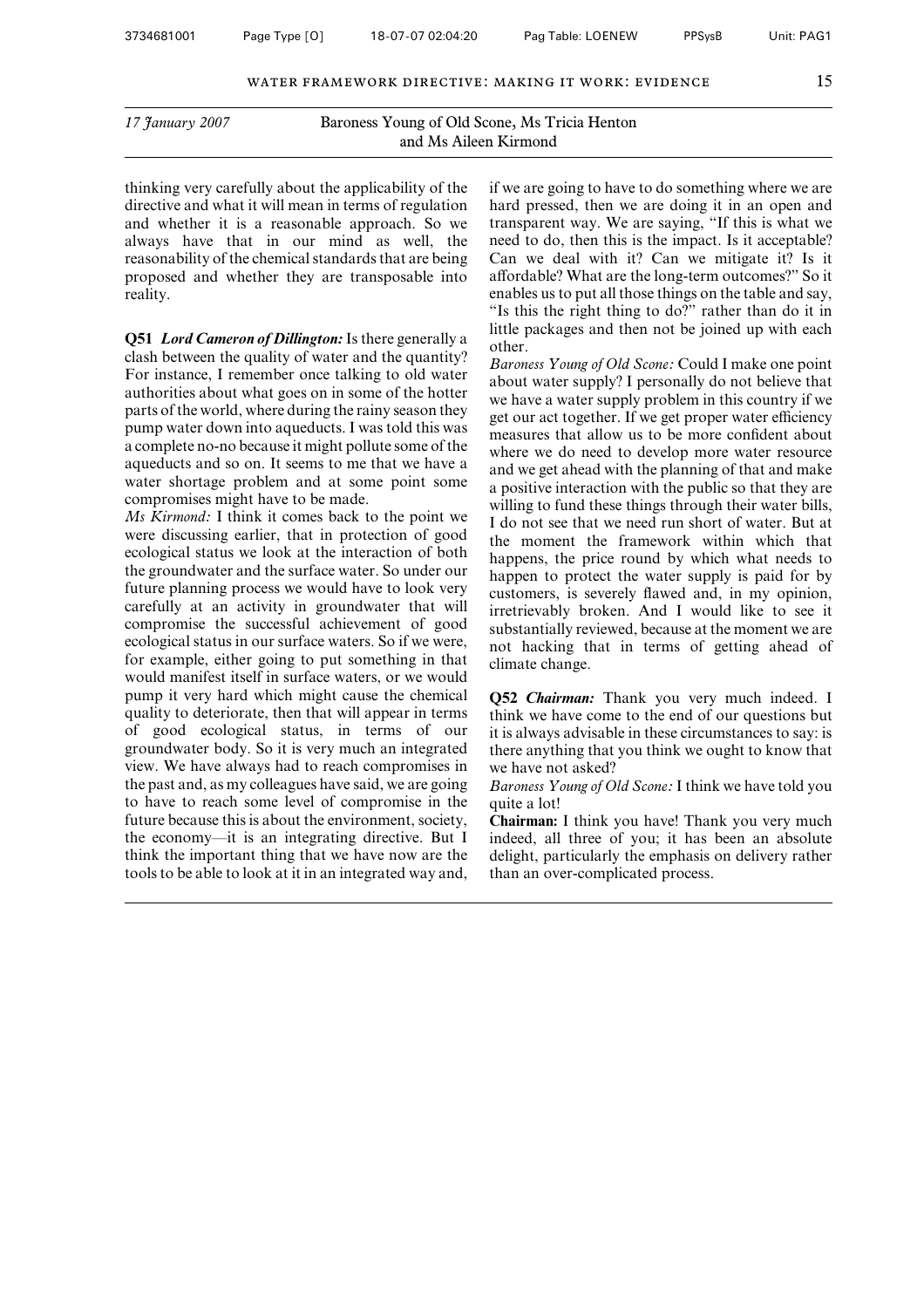| Present | Cameron of Dillington, L      | Palmer, L   |
|---------|-------------------------------|-------------|
|         | Greaves, L                    | Plumb, L    |
|         | Jones of Whitchurch, B.       | Sewel, $L($ |
|         | Miller of Chilthorne Domer, B | Ullswater,  |
|         | Moynihan, L                   |             |

Plumb, L Sewel, L (Chairman) Ullswater, V

#### **Examination of Witnesses**

Witnesses: Ian Pearson, a Member of the House of Commons, Minister of State for Climate Change and the Environment, Mr Ian MacDonald, Water Quality Division, Mr Rob HITCHEN, Water Quality Division, Defra, examined.

**Q53** *Chairman:* Thank you very much, Minister, for coming along and welcome. It is always a pleasure to have Ministers here to talk to us and help us with our inquiries. Thank you very much for finding the time. My usual welcome contains the dreaded words that you will be aware of course that this is broadcast and also webcast.

*Ian Pearson:* Thank you very much. I am delighted to be here this morning to answer your questions. Just for the record I would like to say that I have with me today Ian Macdonald who is the policy lead on toxic substances in water for Defra, and also Rob Hitchen, who is the policy lead on the implementation of the Water Framework Directive. I hope, if I cannot answer your questions, then at least they will be able to do so.

**Q54** *Chairman:* Can I kick off, Minister, and ask you if you can update us on the progress that is being made in implementing the Directive throughout the United Kingdom? Are you in a position to say anything about progress in the River Management Plans as well, covering the UK as a whole?

*Ian Pearson:*The first thing I would want to say is that I think the Water Framework Directive implementation timetable is a challenging one. Defra and the Environment Agency have actually met all the Directive's deadlines so far and we expect to continue to be implementing them according to the schedule and what is envisaged. We have met the deadlines to transpose the Directive into UK law, which was by December 2003, to send information about our administrative arrangements for implementation to the European Commission by March 2004; we have also met the deadline to analyse each River Basin District, its characteristics, the environmental impact of human activity and economic analysis of water use. We sent this to the Commission by the deadline of March 2005. The Environment Agency have also published a timetable and work programme for the production of the River Basin Management Plan for each River Basin District in December last year. We are meeting all those key milestones and as we move forward there

are some challenging issues that will need to be dealt with. But I am confident that we are on track at the moment and will continue to be for the future. When it comes to the River Management Plans, we have a good level of co-ordination through various bodies. There is a UK-wide policy group, what is called a UKTAG (UK Technical Advisory Group on the WFD), and there is an Economic Steering Group as well. There is England/Wales, England/Scotland coordination, and also with Northern Ireland as well there is a good deal of co-ordination. There is obviously some international cross-over with the river basins as well between the north and south in Ireland, and again the Department of the Environment, Heritage and Local Government in the Republic of Ireland is actually a member of the UK Technical Advisory Group. We are pretty joined up in this area.

**Q55** *Chairman:* Are there any particular problems that stem from where the river basins cross boundaries? I am thinking of the Solway/Tweed basin, which is pretty vast. Are there any particular difficulties because there are bits in England and bits in Scotland?

*Ian Pearson:* It does require more co-ordination obviously but the Environment Agency and SEPA have published a joint River Basin Management framework setting out how they work together in the Solway/Tweed River Basin District. They have established a cross-border Area Advisory Group for river basin planning in the Solway and the Tweed areas so that level of joint working is happening at the moment.

*Chairman:* That is promising. Lord Palmer?

**Q56** *Lord Palmer:* In this country we seem to have a very good reputation for meeting our deadlines, particularly where EU Directives are concerned. Do you have any evidence of how our European colleagues are getting on with the implementing of Directives in their respective countries?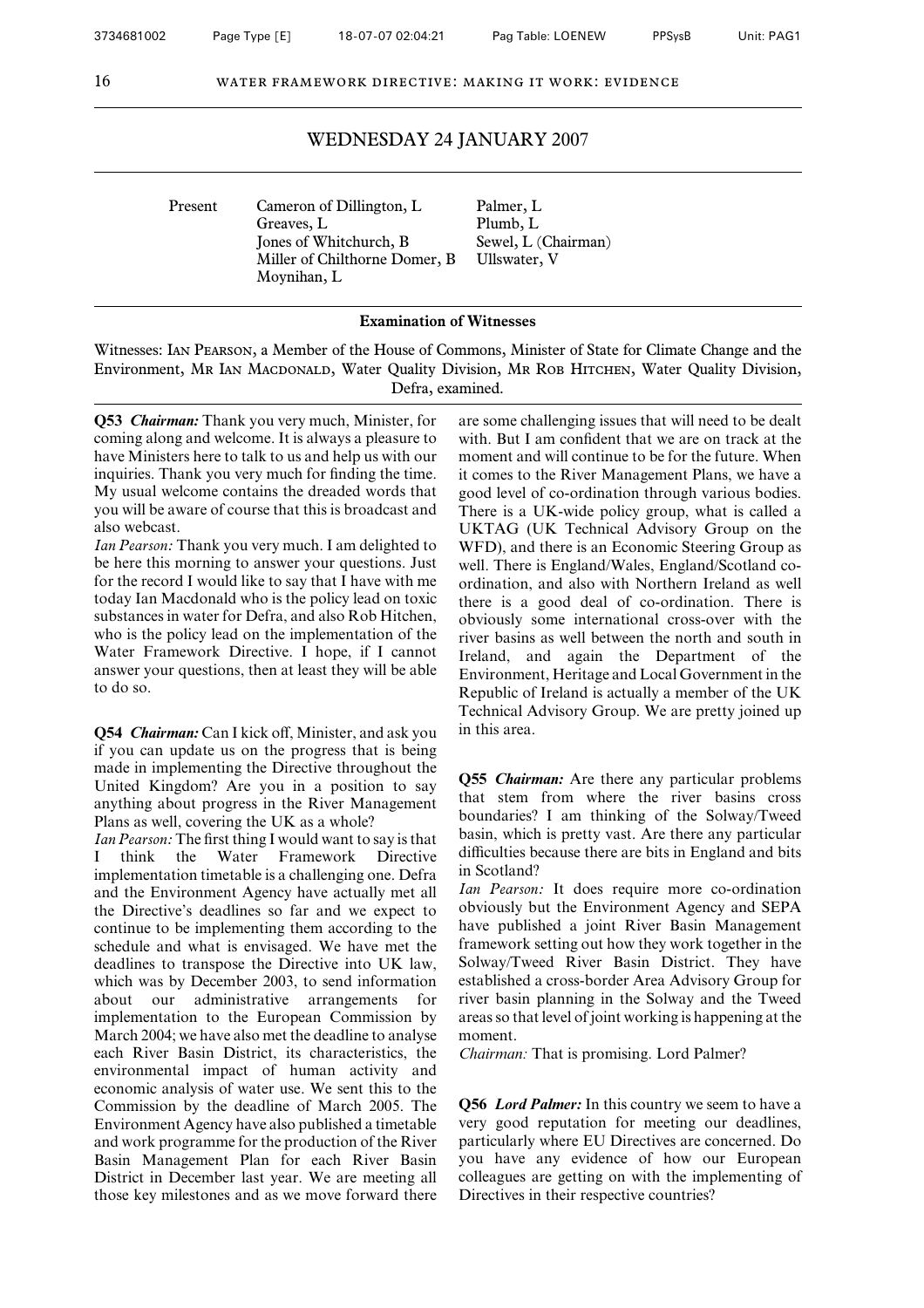*Ian Pearson:* Yes, I do. One of the features of the Water Framework Directive is that there is a Common Implementation Strategy process, and I think that has been very useful. My understanding is that it was established by the Commission and Member States in 2001 to enable an informal exchange of best practice and information between Member States. This process is overseen by EU Water Directors, which meets every six months and is chaired by the Water Director from each Presidency. There is a formal mechanism of consultation and dialogue here. The sense that I get from this is that there is a strong desire to have common implementation standards, so there are regular discussions between Member States about what appropriate standards there should be. Rob actually attends some of these meetings.

#### **Q57** *Lord Palmer:* Do you yourself not attend? *Ian Pearson:* No. This is all at official level.

*Mr Hitchen:* I attend something called the Strategic Co-ordination Group. There are various working groups in the Common Implementation Strategy. For example, there is a working group on groundwater, there is a working group on defining Good Status at EU level. Talking to my colleagues in other Member States I am very aware of what is happening. This process allows for a lot of informal dialogue with colleagues and various workshops are organised, some of which have been hosted in the UK. Compared to the implementation of some other Directives, with this one we can have a reasonably good idea of how it is going in other member states. *Ian Pearson:* One of the things that has happened in this process is that there has been a production of guidance documents, which have been very helpful in the characterisation process, in particular when you are looking to characterise River Basin Districts. While the guidance documents are non-legally binding, they are a way of ensuring common standards across Europe in terms of interpretation, which we think is important. There is clearly the right of Member States to do what is appropriate for their local circumstances and what is relevant for one River Basin District may not be as relevant for another.

**Q58** *Lord Plumb:* What about the new Member States, particularly the ones that are joining imminently? There are bound to be some difficulties there, are there not?

*Ian Pearson:* Certainly with the very newest Member States, across a range of areas they have a number of challenges in terms of meeting EU standards. As far as what we used to call the ten accession countries, again they are in a situation where they have now had some experience of the Water Framework Directive. They were looking at EU legislation prior to

accession. Rob, I do not know whether you have any feeling on the ground from some of the meetings that take place, but with the guidance documents the network of support is there at the moment for those Member States.

*Mr Hitchen:* We have been involved in workshops with Poland, for example, and it is very interesting to learn that they have very robust technical expertise in monitoring for example and strong academic institutions with expertise in water management. They are also very keen to learn from the UK. Another example is that colleagues from the Czech Republic came over to spend some time with the Environment Agency, and also under the CIS (the Common Implementation Strategy) there was a guidance document produced on linking cohesion funding with the WFD specifically to help the newer Member States and in particular to help target some of the EU funding to help reach WFD objectives.

*Ian Pearson:* They will have to work with some of the established Member States as well on River Basin Districts because they clearly cross international boundaries.

**Q59** *Chairman:* How do you tackle something like the Danube? It must be a nightmare to try to set up something as big as that.

*Ian Pearson:* I must admit that I struggle to tackle the Solway/Tweed, the Severn and other rivers. I do not have any specialist knowledge of the Danube. But you are right; it has to be a huge issue. I am sure officials will know more than I do about that.

*Mr Hitchen:* The Danube is the largest River Basin District in the EU and if you think the Solway/Tweed might have some difficulties, the Danube has more: there are multiple languages, multiple starting points. There are some existing mechanisms, like the Danube Commission, and the Commission are involved quite closely with that. From what I understand from contacts, the Danube is progressing very well actually.

**Q60** *Lord Moynihan:* Could I come onto the Daughter Directives and ask the Minister, given the uncertainties in the full implementation of the Water Framework Directive itself—some of which we have heard about and fully appreciate—are you confident that the recently adopted Groundwater Directive is fully in line with your objectives regarding the Water Framework Directive? That may have been reflected in some of the working party work that Mr Hitchen has just referred to, but I would be grateful if you could give us confidence that that is the case.

*Ian Pearson:* Yes I am confident. I say that because the Groundwater Directive allows Member States to adopt a risk-based approach to groundwater protection and we think that is very much the right approach. It ensures groundwater bodies' chemical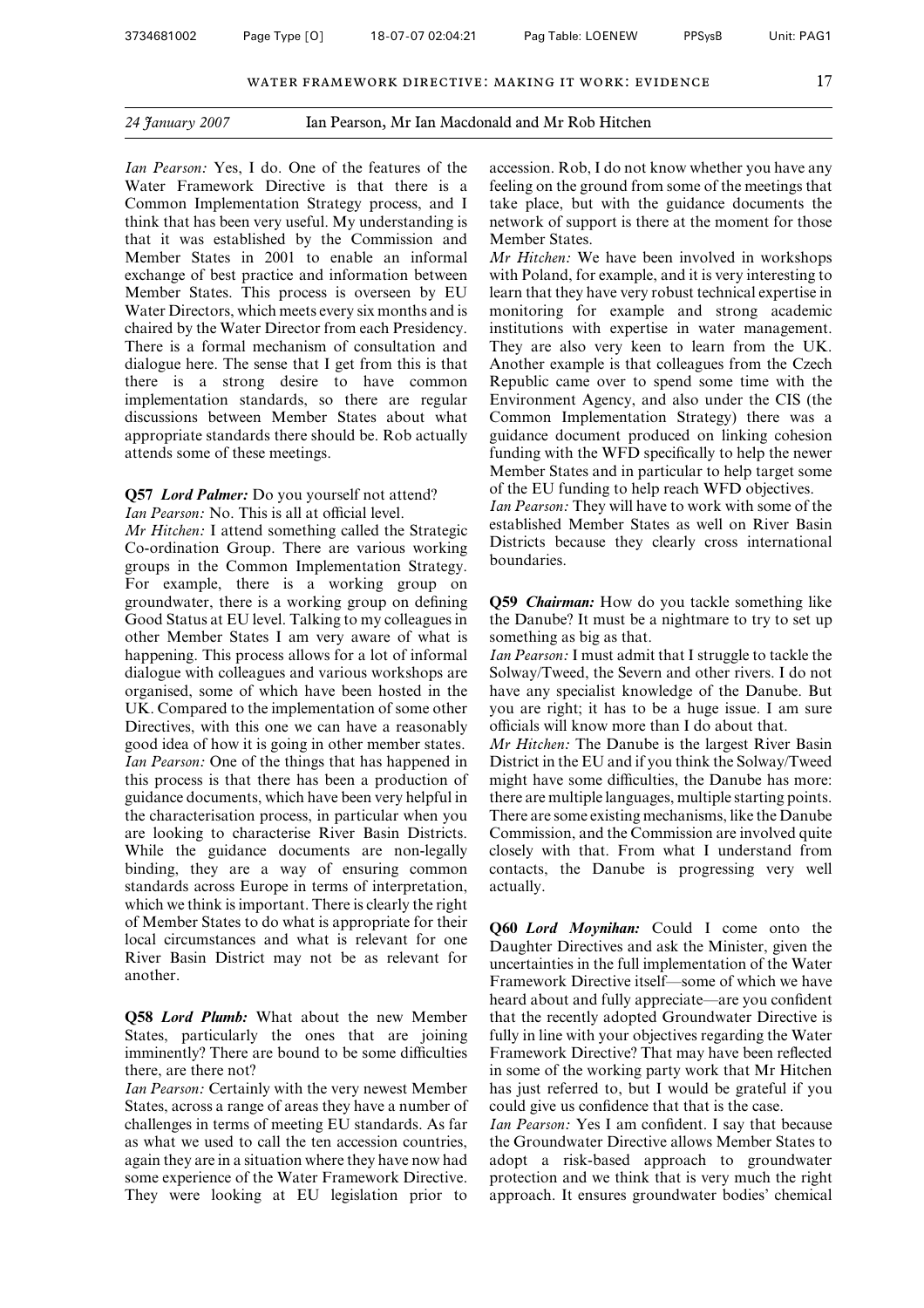*24 January 2007* Ian Pearson, Mr Ian Macdonald and Mr Rob Hitchen

status will properly reflect whether the environmental immunity role of the groundwater is at risk rather than whether prescriptive or inappropriate EU-wide standards are exceeded. It requires Member States' action on pollution trends to be proportionate in its safeguards, but we think a workable approach to pollution prevention and control. Ian might want to say a little bit more about the detail of it.

*Mr Macdonald:* The essence of what we regard as the success of the new Groundwater Directive is its riskbased approach. That happens, for example, in the way in which standards are applied to bodies of groundwater. They will not function as pass/fail indicators but as triggers for investigation to see what the real condition of the groundwater body might be and what action should be taken in the programmes and measures required under the Water Framework Directive.

**Q61** *Baroness Miller of Chilthorne Domer:* You have talked about the qualitative measures. The Water Framework Directive also looks at quantitative measures and obviously for groundwater that might pose particular issues. Do the same comments apply, do you think?

*Ian Pearson:* There certainly are serious issues for groundwater. My understanding of this is that groundwater can take a very long time to clear if you were to try to take remediation action. It is not quite as simple and straightforward to deal with as an issue.

*Mr Macdonald:* The new Groundwater Directive does not deal with any quantitative issues; that is reserved to the main Framework Directive.

**Q62** *Baroness Miller of Chilthorne Domer:* So there is no implication for the Groundwater Directive from quantitative issues.

*Mr Macdonald:* I would perhaps just add that if a groundwater body is very badly damaged then of course that has a quantitative impact.

**Q63** *Baroness Miller of Chilthorne Domer:* Can I press you a little bit further on the implementation of it. What is happening about addressing some of those quantitative issues as far as the Water Framework Directive goes?

*Mr Hitchen:* UKTAG (the UK Technical Advisory Group) are developing some groundwater related standards in support of good groundwater status. One aspect of that is quantitative status. They are working up those proposals at the moment and they are looking to make those public in the spring for a stakeholder review. Some of those mechanisms will come to light fairly soon. Also, the Agency is working closely to link the Water Framework Directive with catchment abstraction management strategies (CAMS) as well to make sure that there is join up.

Under the Directive there is a requirement in terms of groundwater status, that groundwater dependent eco systems must be protected in order to meet good groundwater status and an aspect of that is quantitative status.

**Q64** *Lord Moynihan:* Whilst still on the Daughter Directives—possibly moving to Mr Macdonald's specific area of expertise—we understand that the Priority Hazardous Substances referred to in the proposed Environment Quality Standards Directive are those agreed in the November 2001 Priority Substances Decision. Do you have any particular concerns about the application of the EQS Directive to any of them?

*Ian Pearson:* Maybe I can say something in broad terms and then Ian, who leads negotiations in Brussels for us, will provide some more detail. You are right to say that the 33 priority substances were those agreed in 2001 and are prioritised on a riskbased procedure, taking into account monitored and modelled exposure data and properties of persistence by accumulation and toxicity. There is a sort of robust methodology here but we are concerned that that methodology which is used for setting the EQSs is based on a risk assessment procedure; it is not designed to determine legally binding quality standards. We have concerns about the safety factors that have been used to calculate EQSs where there are not the available toxicological data in some cases. We think that this is resulting in highly precautionary and stringent standards that could actually drive very costly investment to achieve objectives and might only have marginal environmental benefit. We actually think that the alternative approach of actually collecting more data would avoid the uncertainty that is actually inherent in this approach. That is why we would favour having provisional standards and seeing lower safety factors. That is part of our negotiating remit for the coming few months.

**Q65** *Lord Moynihan:* Can you give us an example of where you see the balance between excessive investment—or costly investment, to use your phrase—against the marginal benefit applying?

*Ian Pearson:* In some cases there are not the actual data to determine whether there is any benefit or what the scale of the benefit might be on that. We are dealing with areas of uncertainty.

*Mr Macdonald:* It is getting the balance between a properly precautionary approach and the certainty in the calculation of the correct and scientifically correct quality standard. To come to your point, I think there are ten substances which we have singled out only ten out of the 33—where the safety factors greater than ten have been deployed in order to cope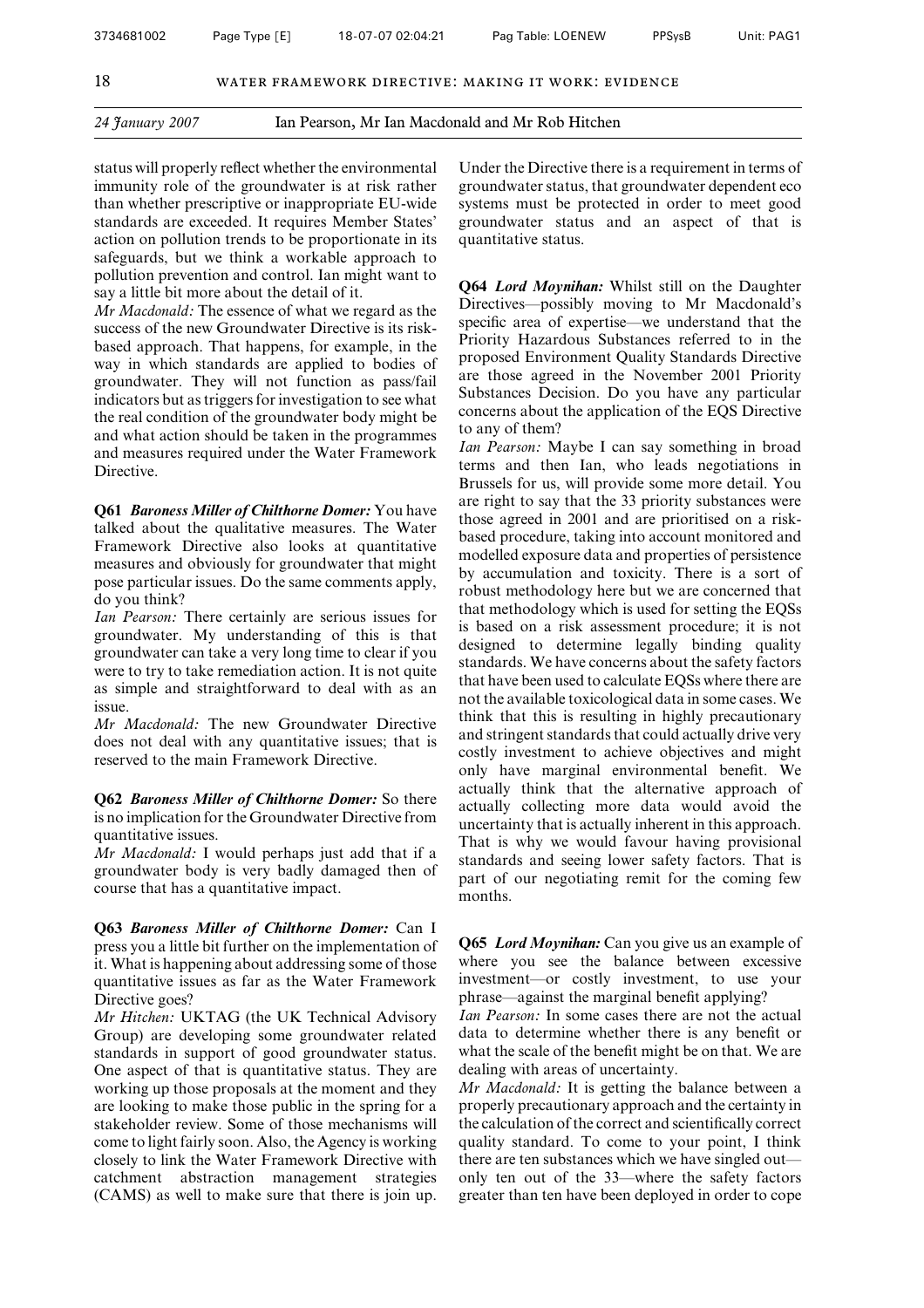with the lack of confidence in the data.<sup>1</sup> That list is: benzene, dichloromethane, endosulfan, fluoranthene, hexachlorocyclohexane, napthalene, octylphenols, pentachlorobenzene and trichlorobenzenes. The safety factors there are in some cases up to 500, so when you have arrived at a suitable value at which you think the aquatic environment would not be damaged and then divide it by that large number, you come up with a quite small value as a result which may sometimes bejustified.But until you have enough data you cannot be certain that it is. In the Water Framework Directive, as the Minister has said, this could drive investment, for example, in the water industry, in order to get down to very, very small values. Itmay bein a few years' time we will realise that we would have been doing enough with perhaps a less precautionary standard, and our approach would be in negotiations to see whether the Commission and other Member States would consider a provisional standard, as they have already proposed for a couple of metals. They have already adopted that approach when they were convinced themselves they were uncertain.

**Q66** *Lord Moynihan:* That could be quite a lengthy process. My final question, Minister, is to ask you what progress you see on the EQS Directive under the German Presidency. What is the current nature of the debate in the Council and in the European Parliament?

*Ian Pearson:* The German Presidency have said that it is their intention to try to seek political agreement at the June Council. The European Parliament is actually debating this issue this week, the First Reading of the debate is this week. There are obviously still issues that a number of Member States, including the UK, have with regards to the Directive. Whether it will be possible to reach political agreement by June we will have to see. We have some red lines in the negotiations ourselves, particularly in terms of making sure that Article 4 of the Water Framework Directive applies to this Directive. We need to see that being clearly demonstrated.

**Q67** *Viscount Ullswater:* In our initial deliberations on the Environmental Quality Standards Directive, we were unsure as to what the particular costs and benefits of the Directive might be. The Environment Agency emphasised the importance of taking a realistic approach to implementation. I think you mentioned a risk-based approach. Can you outline what analysis Defra has undertaken or is undertaking? I do not know whether Mr Macdonald would want to expand on the sort of answers he was giving to my colleague just a minute ago. In particular, perhaps if I could ask you, if the Directive allows some flexibility in terms of extending deadlines—I think you said to begin with that the timetable was a challenging one—and you run up against this concept of disproportionate costs or technical feasibility, and if it is the case that this happens and you were not able to fulfil the deadlines by 2015 will Defra lay down a clear timetable for achieving those standards by 2027 as stipulated in the Directive?

*Ian Pearson:* Firstly let me say something about the draft Regulatory Impact Assessment that was attached to the Explanatory Memorandum and the estimates of costs and benefits of the proposals that are in it. You will see from looking at it that there are a number of different options in the proposal. In part the RIA looks at the worst case scenario of Article 4, which is the issue of proportionality not applying, and that produces some pretty high numbers in terms of controls that might be required. The cost of endpipe controls to achieve environmental quality standards are estimated at some one billion for additional treatment at water industry sewerage treatment works if we were required to meet all the requirements in the Directive as they stand in the proposal at the moment, although we confidently believe we are likely to be successful in ensuring that Article 4 does not apply. When you look at it, therefore, I think the Environment Agency is absolutely right in saying that we need to take a sensible approach to the likely costs and benefits of implementing this proposal. It is very difficult, I think, to determine what those costs are definitely likely to be at the moment in the absence of any sort of agreement and in the absence of some of the detailed work that might be done on what is the right and proportionate approach to take here. In terms of your point about 2027, I just want to say that it clearly is an objective of the Water Framework Directive to aim to achieve Good Status in WFD water bodies by 2015 and we are committed as a Government to achieving that. But the Directive does allow us to set alternative, less stringent objectives providing certain conditions are met. That gives you the opportunity to set alternative objectives to extend the deadline by one or two cycles, which would be 2021 or 2027. One of the key justifications when deciding what those alternatives objectives might be is that measures and mechanisms needed to achieve the objective would be disproportionately costly. There are other conditions as well but that is one of the clear ones. Certainly when it comes to groundwater, as well actually achieving Good Status in all areas, I think it would be impossible given groundwater conditions in some areas at the moment. What we will need to do as part of the process is firstly be clear on what we mean by Good Status. There is still work going on to define exactly

<sup>1</sup> *Note by Witness:* Witness subsequently corrected 'ten' substances to 'nine' substances.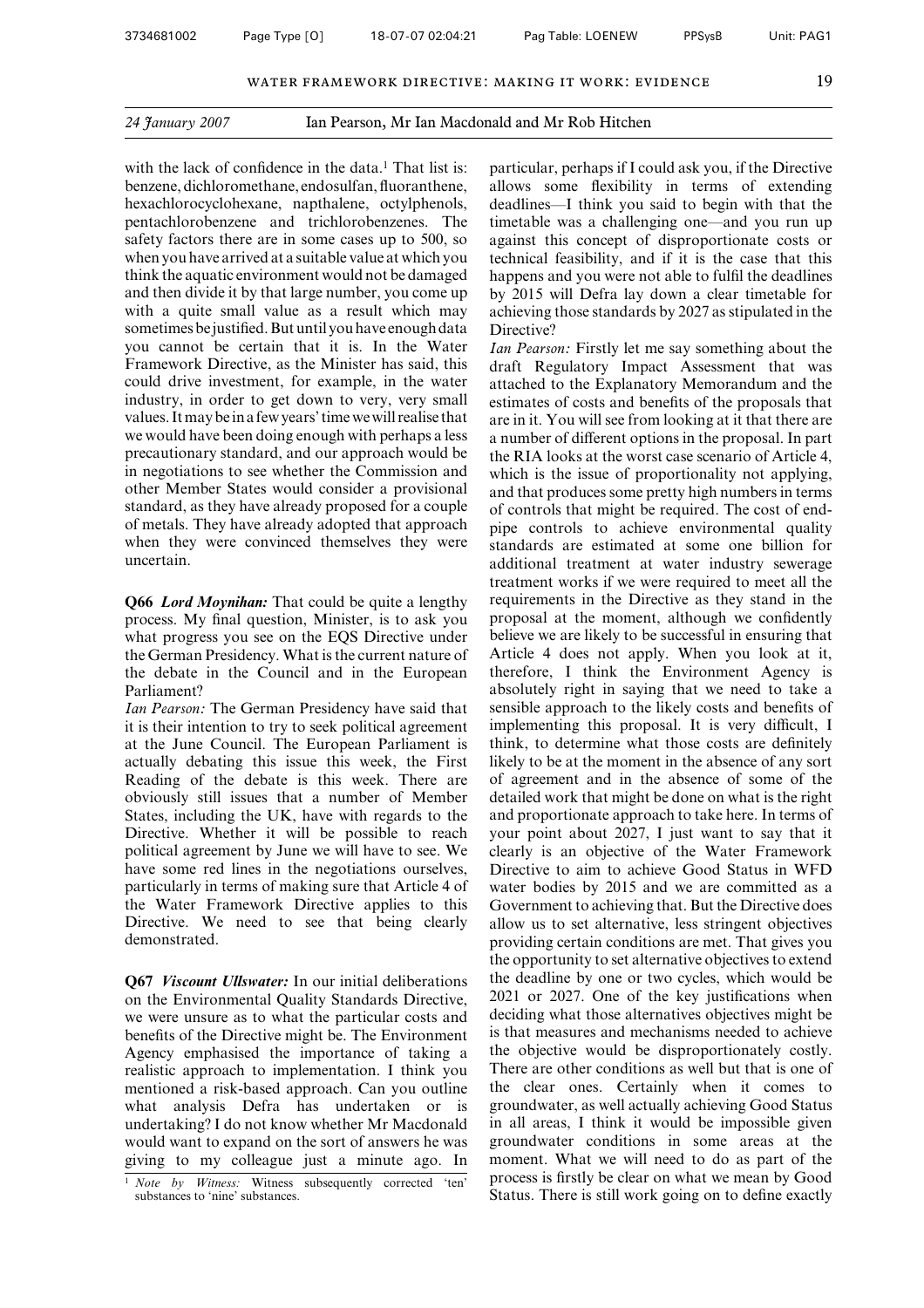what Good Status is. Good chemical status will be determined as a result of this Directive, but it is up to individual Member States to define what Good Status is for their particular River Basin Districts. Then we need to look at the evidence of the water bodies in that River Basin District in terms of where it is at the moment to identify what the gap is and then set proportionate objectives to actually achieve that Good Status. That is the sort of process that needs to be gone through. You can envisage that in some River Basin Districts, once you have the definition of Good Status agreed, you might find it difficult—if not impossible or impractical or disproportionately costly—to achieve objectives by 2015, and therefore as part of that planning process you might decide not to set objectives for 2015 but then you would want to set objectives for 2021 or 2027.

**Q68** *Viscount Ullswater:* I am rather encouraged by that reply because it seems to be that not only do you have the flexibility of being able to argue on the quality status but also on the timetable involved with cost in mind. Is that a correct statement?

*Ian Pearson:* That is right, yes. Unlike some other EU Directives the Water Framework Directive does build in the issue of disproportionate cost and that is important. When you look at the Bathing Water Directive, for instance, there is no flexibility. I think one of the significant benefits of the Water Framework Directive is that it does allow a proportionate approach to be taken to these issues.

#### **Q69** *Chairman:* How do you know when something is disproportionately costly?

*Ian Pearson:* It is ultimately a matter of judgment, and I think you get to making that decision by a thorough analysis of the costs and benefits of the proposal. You have to look at the costs required to produce marginal increases in benefits. There is, I think, quite a well established process for actually doing that.

**Q70** *Baroness Miller of Chilthorne Domer:* This goes a bit to the heart of the way that the Government and the Environment Agency choose to implement the Directive, does it not? You could make it very much easier for yourselves by downgrading the status and saying you will go for a less Good Status, but I have understood from the water industry—and I think Pamela Taylor is on record as saying—that, if the Water Framework Directive was implemented pretty stringently, although there would be costs, they would be borne by the polluters and that actually the benefits environmentally would be massive. One of the things that was striking was that there was one voice from the water industry, the environmental NGOs and so on, and I am worried that by

downgrading the effort on status actually the benefits at the end of tap which the water industry identified would be passed on to the consumer because of the fact that the clean-up of water would be much less than is needed now. Huge amounts are spent by the industry in stripping out all sorts of substances which should not be there. Do you think there is merit in actually looking at a more stringent approach given the fact that there is this consensus from quite unlikely allies like the water industry and the environmental NGOs?

*Ian Pearson:* Let me make it clear that there is absolutely no intention to downgrade standards here. What we are doing through the UK Technical Advisory Group is developing common UK environmental standards and conditions that will support the achievements of good status under the Water Framework Directive. These standards have been developed in two tranches. Defra has received the final recommendations from UKTAG on the first tranche and UKTAG will produce a further report on the second of the two tranches in the Spring. We will consult on both these tranches of standards so that everybody will have an opportunity to comment. In terms of drinking water quality, we have some of the highest quality drinking water to be found anywhere in the world. I do not believe the issue of Good Status really affects the already high levels of drinking water quality we have at the moment, but having river basins in good ecological status is, I think, very important for environmental reasons.

*Mr Macdonald:* On the point about whether we would relax standards, where these quality standards for the priority list substances are concerned there will not be any flexibility. There will be numbers and we will have to comply in order to demonstrate Good Status or good chemical status. Also, where the water industry's costs are concerned it is true that cleaner resource would reduce treatment costs but I am afraid the water industry also has clean-up costs of its own. So in order to produce the cleaner resource it will have to spend a certain amount to discharge cleaner water. It is very slightly circular in that sense. There may be a balance to be struck there.

*Chairman:* Could we explore the issue of Good Status further? Lord Plumb?

**Q71** *Lord Plumb:* You have just given us a definition of Good Status; the question is when is this going to be achieved? When will you sort of draw a line and say that this is now an agreed status between all members of the European Union? To what extent will economic development play a part in all of this, which obviously is quite important? You referred earlier to the huge areas of basins and you made the point yourself that a lot of these are going to cross borders, and therefore you have to have a European status which is acceptable. We are talking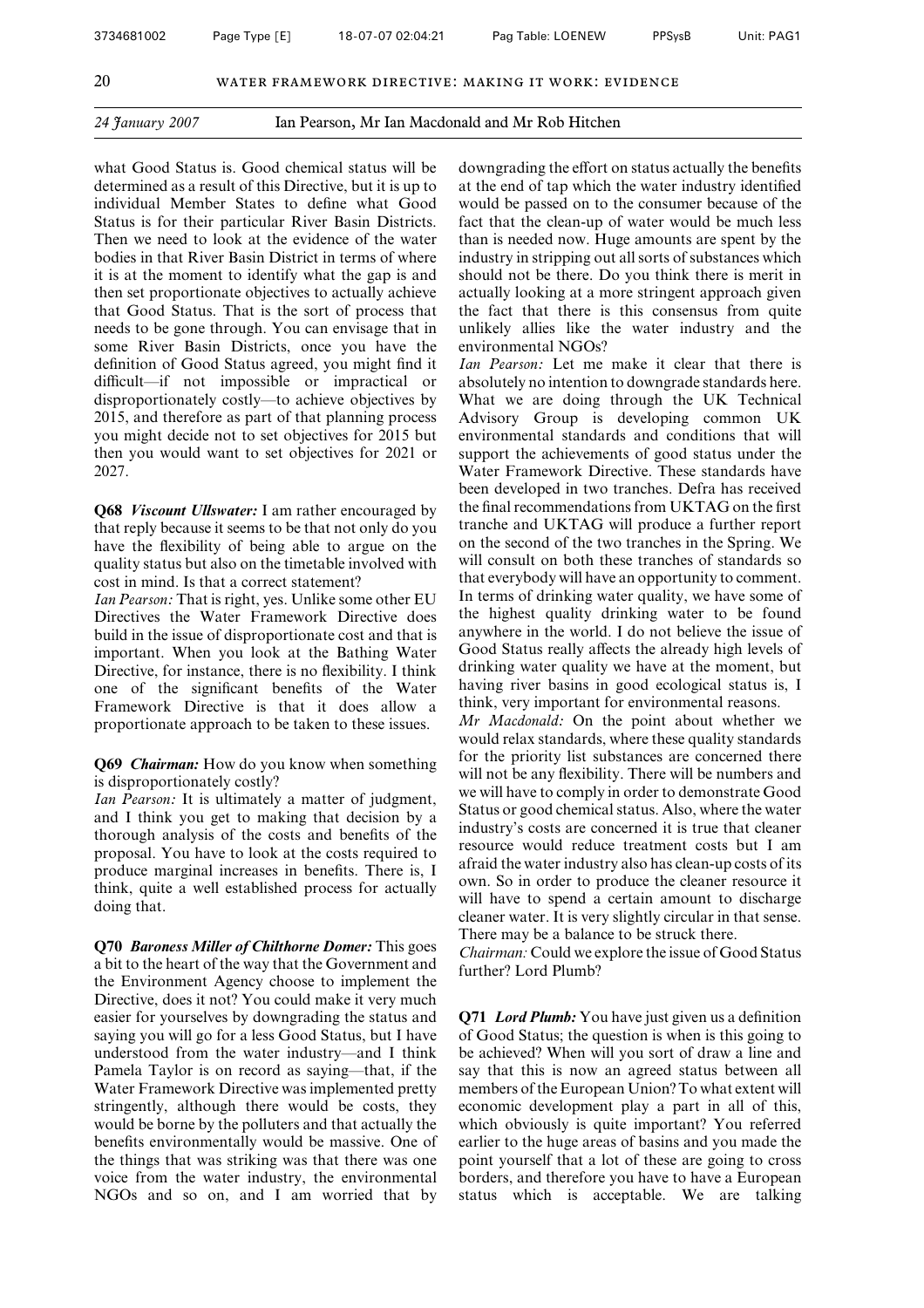presumably, when you are talking about Good Status, about both quantitative in a sense and qualitative assessment of what you term as good. Again you can move on to the different levels of purification. I opened a sewage works not so very long ago and they were trying to prove to me that the end product was purer than the water that came out of the tap. Having failed to prove this to me, when we went into lunch they gave me a huge glass to prove it. As I took a large gulp from this glass, I realised it was neat gin. Nevertheless, it set an example that purification is a very major part of this and all sorts of things can be done with liquids that are flowing into these large basins. We do not rule out desalination because there is a lot of water around in the seas of the world which are travelling in the direction of the rivers which are going into the basins themselves. It is a very wide area so, as the Chairman says, let us have a little more definition of Good Status.

*Ian Pearson:* We are keen as a Government to ensure that through the work of UKTAG we do have common UK environmental standards. As I explained, this is being done in two tranches and will be consulted on. The range of stakeholders who have an interest in these matters will have opportunities to comment. It is also right, as well, that there is at least a consistent approach across Europe to these standards. That is why there is an inter-calibration process that is taking place. Rob, you might want to say something more about how that works. The intention is that we have a level playing field and a common view of the sort of modalities of what Good Status is all about.

*Mr Hitchen:* If you take good ecological status, the Directive (in the annex) talks about so-called normative definition, so it defines what good ecological status is in terms of ecology. So, if you take fish fauna, the kind of fish fauna you would expect to see in Good Status water bodies. It also defines it for high status and for moderate status. In a sense that is already in the Directive. What Member States are trying to do through inter-calibration is a process of harmonising the ecological classification systems of each Member State, and that process is due to complete, as far as it is possible in the first cycle, by the end of this year. In that sense there is that sort of level playing field, the level of understanding of what good ecological status is. Then Member States have to try to interpret the outputs of inter-calibration in their own classification scheme. If you take fish fauna, for example, we need to decide in the UK what level of ammonia in our rivers and lakes can support that fish fauna and that level is what UKTAG are developing at the moment, what they are consulting on—the first tranche of standards and the second tranche of standards in support of good ecological status. You have a common EU approach, if you

like, in broad terms in defining the ecological status, but then there is the flexibility for Member States to define what that means to its levels of ammonia, levels of phosphates in rivers and lakes, because it is going to vary across the EU depending on climatic and geographical factors.

*Ian Pearson:* Presumably it will vary from river to river in the UK depending on the characteristics of that river.

#### **Q72** *Lord Plumb:* Nitrogen?

*Mr Hitchen:* Nitrogen is an ecological limiting factor in coastal waters, so UKTAG are considering some nitrate standards in coastal water. The UKTAG standards are type—specific, so a chalk stream will have a different level of phosphate required to support ecology.

**Q73** *Lord Greaves:* I want to pick up the interaction between all this and the wider world, as it were. First of all, general public involvement and the requirement in Article 14 to involve the public. When Baroness Young of Old Scone gave evidence to the Committee last week (I was not there but I managed to read the transcript), she suggested that public involvement—the involvement of people on the street corner or in the pub or whatever—in areas like this is a chimera and what really matters to them are outcomes and not feeding in their views into the process of how it is going to work or even the operation of the system. Is that your view? Do you think that the proposals of the Environment Agency meet with the requirements on this? Can I also ask you about the implementation of it as far as the interaction with what I would call the democratic system and the planning system? The District Liaison Panels (the word "district" is not the word I would use for these areas) are going to cover the river basin in the North West for example, which more or less is the North-West region with a bit of juggling to account for where the water actually goes. How will these regional panels work? Which other groups, organisations or bodies will be part of them? and how will they interact with the planning system and with local authorities?

*Ian Pearson:* There are a number of questions there. First of all let me agree with Baroness Young, that people are interested in outcomes and they do want to see our rivers and streams and lakes in Good Status. I think it is important—as has already been made quite clear—this is a very technical area in some respects and I think that needs to be reflected in the nature of the consultation. The Environment Agency has a strong track record when it comes to consultation and involving stakeholders. We believe it will ensure that the delivery of the public participation requirements of the Water Framework Directive will be met. As I think you will be aware,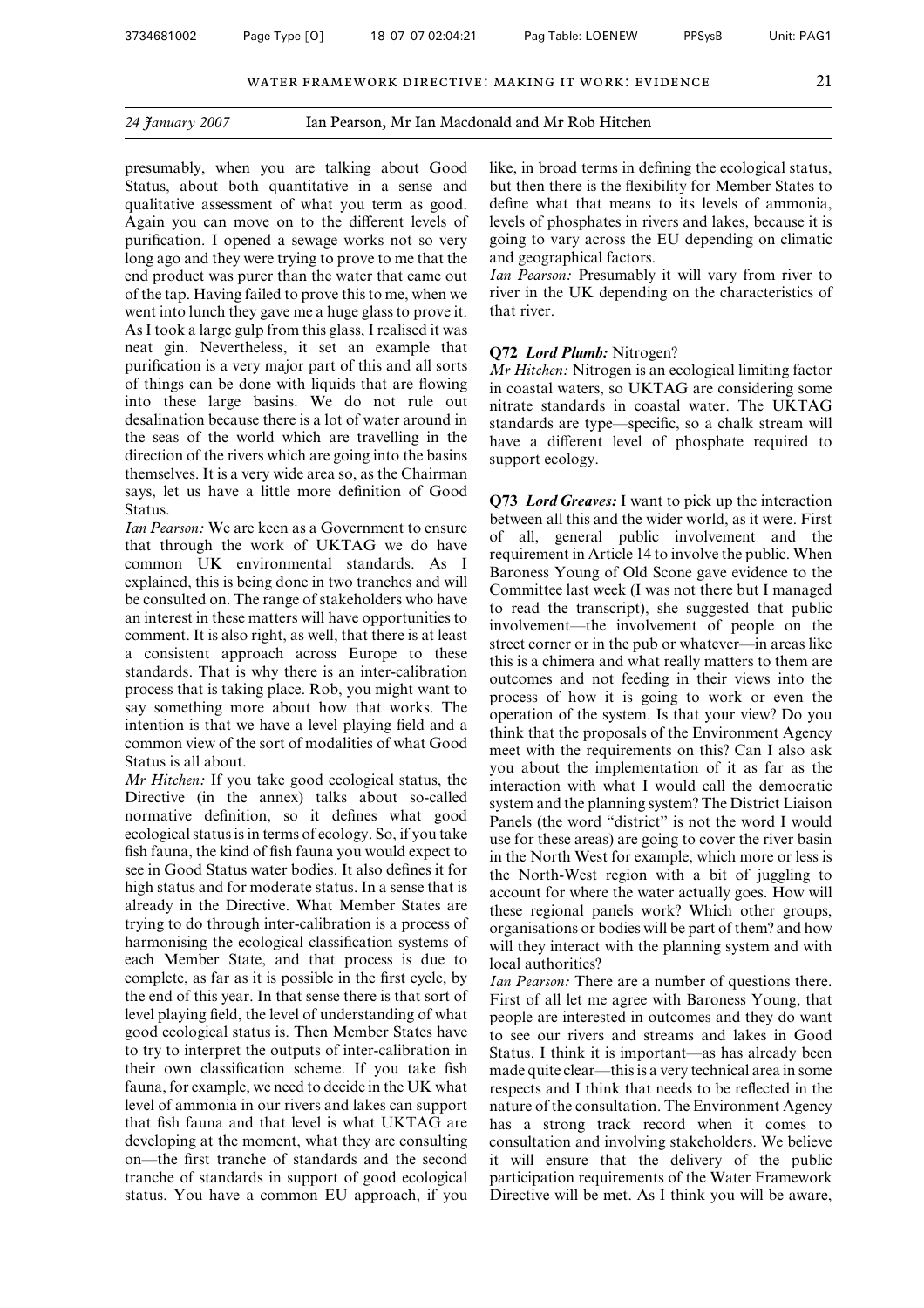the Agency established a Liaison Panel for each River Basin District in the middle of last year and this includes representatives from three main areas: organisations representing sections of the public who will be affected by the implementation of the Water Framework Directive; those responsible for actually delivering the measures; and also the Regulators as well. I know from my time as Environment Minister that certainly the make-up of the panels was subject to quite a lot of debate and a fair amount of lobbying as well. My understanding is that the panels are currently working successfully, although there is a lot of work to be done and it is still early days.

#### **Q74** *Lord Greaves:* What are they doing?

*Ian Pearson:* The panels are doing the work in preparation for the production of the River Basin Management Plans, looking at the work on the characterisation of the River Basin Districts. There will be a full programme of work for them for the future. The Environment Agency, as Baroness Young will have told you, is also working with stakeholders in other ways, such as through Defra's National Water Framework Directive Stakeholder Forum, and there have been written consultations on River Basin Management Plans and key documents leading up to their production, and also through a variety of forums at a local level. I am confident that people who want to get involved with this process will have the opportunities to be involved. As I said, when it comes to consultation of what Good Status is, there are opportunities there for people to get involved and to express a view.

**Q75** *Lord Greaves:* What is the timescale for the River Management Plans, and when they are produced, how will they then interact with the planning system? Will it be at the regional level through the regional spatial strategists or will they be documents to be taken into account at the level of detailed planning applications, for example? Or would it simply be through what then appears in the regional spatial strategies?

*Ian Pearson:* Given the scale of the River Management Plans it is, as I understand it, basically through the regional spatial strategies at that high level. In terms of the timetable, Rob is policy lead on implementation and may want to say something on that.

*Mr Hitchen:* In terms of the timescale, the largest role for the River Basin District Liaison Panels is to advise the Agency in the preparation of significant water management issues, reports which the Directive requires to be consulted on by the end of 2007 for six months. I think the Agency are proposing to do it earlier than that. As the Minister rightly pointed out, the draft of the River Management Plans will be consulted on at the end of 2008, again for six months as stipulated in the Directive. The regional liaison panels will have a very important role in taking those forward. They do have a very important role at the regional level and in terms of the River Management Plans public bodies are required to have regard to the River Management Plans and the requirements within it, but also both Defra and the Agency are seeking to influence other public bodies to participate in the plans.

**Q76** *Lord Greaves:* So they will be at a strategic level really, the River Management Plans.

*Mr Hitchen:* They are intended as a strategic document. I do not know whether you have seen it, but Defra and WAG produced a guidance document last year on river basin planning and within that is set out the kind of strategic approach that should be set out within the plans.

**Q77** *Lord Cameron of Dillington:* In some catchments the agriculture industry is going to be pretty important to the effective implementation of this Directive. Last year the Environment Agency were talking about the importance of crosscompliance in this. I guess from that I have two questions. Cross-compliance is all about having proper infrastructures in place and the proper management procedures for handling waste. In other words, it is all about point source pollution. I was just wondering whether Defra foresaw a problem with more diffuse pollution, in other words river catchments where actually there are too many livestock around. In my area in the South West, the Tor and the Torridge used to be a prime example of where there were too many cattle and, whatever you did with the slurry at whatever time of year, it was actually beginning to have an effect on the quality of the river. I was just wondering whether that was a problem and how you think you may be able to deal with that. We are dealing with quite a long timescale here. My second question is what happens when maybe cross-compliance ceases to have any legal relevance, because the Single Farm Payment has evaporated?

*Ian Pearson:* Agriculture is certainly one of several sectors that may, and probably will, need to take action to ensure that the Water Framework Directive objectives are met. The Government's view on the reform of the Common Agriculture Policy is a matter of public record, and you will have read about our vision for CAP reform. We do want to see radical reform of the Common Agriculture Policy in the future. I think it is fair to say that it will remain for some time. We believe strongly in cross-compliance and, as you will be aware, we have various schemes through environmental stewardship to encourage good environmental practice above the basic crosscompliance requirements. I think that those are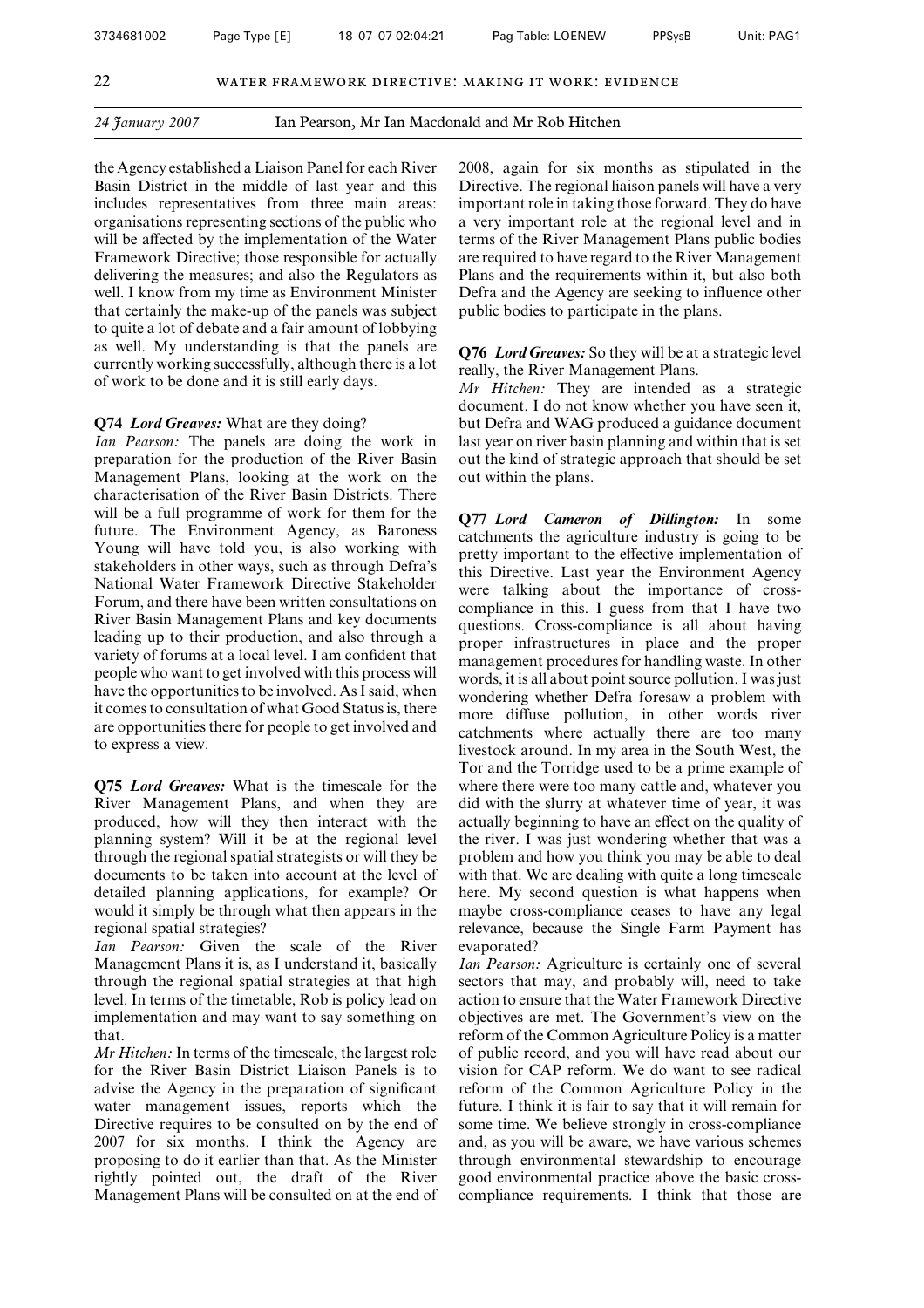important and I have no doubt we will want to see them continue as a matter of policy. When it comes to diffuse pollution, we accept that there is a problem here and we intend to consult shortly on a package of measures with regard to diffuse pollution, in particular pollution from phosphorous, sediment and faecal indicator organisms. We are currently analysing a range of possible policy mechanisms to achieve that. There are certainly plans to tackle diffuse pollution, but we will want to do it in partnership and in consultation with the industry.

**Q78** *Baroness Miller of Chilthorne Domer:* I would like to go back to something Lord Greaves touched on with local authorities and then go on to the crossgovernment approach. As far as local authorities go, Baroness Young said last week that there was—as I think you just mentioned—a requirement in the Directive to have due regard to the Water Framework Directive. But what she would like is a far more stringent requirement on local authorities to deliver the objectives of River Basin Plans, in other words that would be a very different approach. First of all, do you think that that is reasonable, and would you be asking the Department for Communities and Local Government, to actually put that requirement into local development frameworks? Secondly, to pull out Lord Greaves' point, do you actually think that the local authorities at that much more local level—I hesitate to use the word "district" because it is in this context that it is being used for the big area or unitary authority level or even county level really do have sufficient forums at the moment to discuss some of these issues which will impinge on them enormously if they are going to be required to deliver the objectives of the plans?

*Ian Pearson:* Defra works very closely with Communities and Local Government on a wide range of environmental issues. I agree with Baroness Young that local authorities will have to have regard to River Basin District Management Plans. We have not yet set the objectives for these, so in terms of finding what the requirements might be on local authorities I think it is a little bit early to judge. But there are clearly issues in terms of the planning process that we will need to take account of in the future.

**Q79** *Baroness Miller of Chilthorne Domer:* I think Baroness Young actually wants them to have more than due regard to it; she wants the Government to impose on them a requirement to deliver the objectives. If you agree with her and that actually happens, what say will the local authorities have had in that process?

*Ian Pearson:* That is Baroness Young's view. I just think it is premature to actually decide what further action might be required when we have not even set the objectives yet. It is something that we want to consider. There are obviously also other stakeholders who will have an interest and be actively involved not just in the planning process but will have to take action when it comes to implementation. What the appropriate balance of responsibilities is, I think will have to be determined on a River Basin District basis.

**Q80** *Baroness Miller of Chilthorne Domer:* Is it fairly frustrating that Defra has to deliver this and yet actually in many ways the power to deliver it is in the hands of the Department of Transport and Department of Communities and Local Government because actually the way that local development frameworks are implemented and the way that drainage is designed by highways agencies is going to have a huge bearing on this. And yet you cannot write their guidance for them. How are you going to address these issues across departments? Are they represented, for example, on the implementation group?

*Ian Pearson:* I know it is fashionable to talk about government being in silos and departments not talking to each other. But that is actually very far from being the case. Defra has policy leads on a number of areas where implementation will involve working closely with a number of other government departments. In climate change, for example, we work very closely with DTI, DFT, CLG and others, and it is exactly the same when it comes to the Water Framework Directive. At an official level there is an Inter-Departmental Steering Group that assisted with the transposition of the Directive and that has now been replaced by the WFD Whitehall Group, which mirrors the Ministerial Energy and Environment Committee at official level. I sit on EE as well and this includes a range of government departments. We take issues to do with the Water Framework Directive, and indeed climate change and other matters, directly to EE and Ministers from different government departments all have the opportunity to have a policy input. As I say, this is mirrored at an official level as well so there is a lot of joined-up working here that I think sometimes people on the street do not appreciate. The average person in the street does not understand the sophistication of the policy formulation process in government; quite rightly they are more concerned with outcomes. Sometimes I think we could better explain that we do consider these things seriously. Ministers across a range of government departments have an input into the policy process and we come to a mature judgment about what is the right thing to do.

**Q81** *Lord Greaves:* I have to say I do not think it is just people in the street who do not understand the sophistication of government departments, I think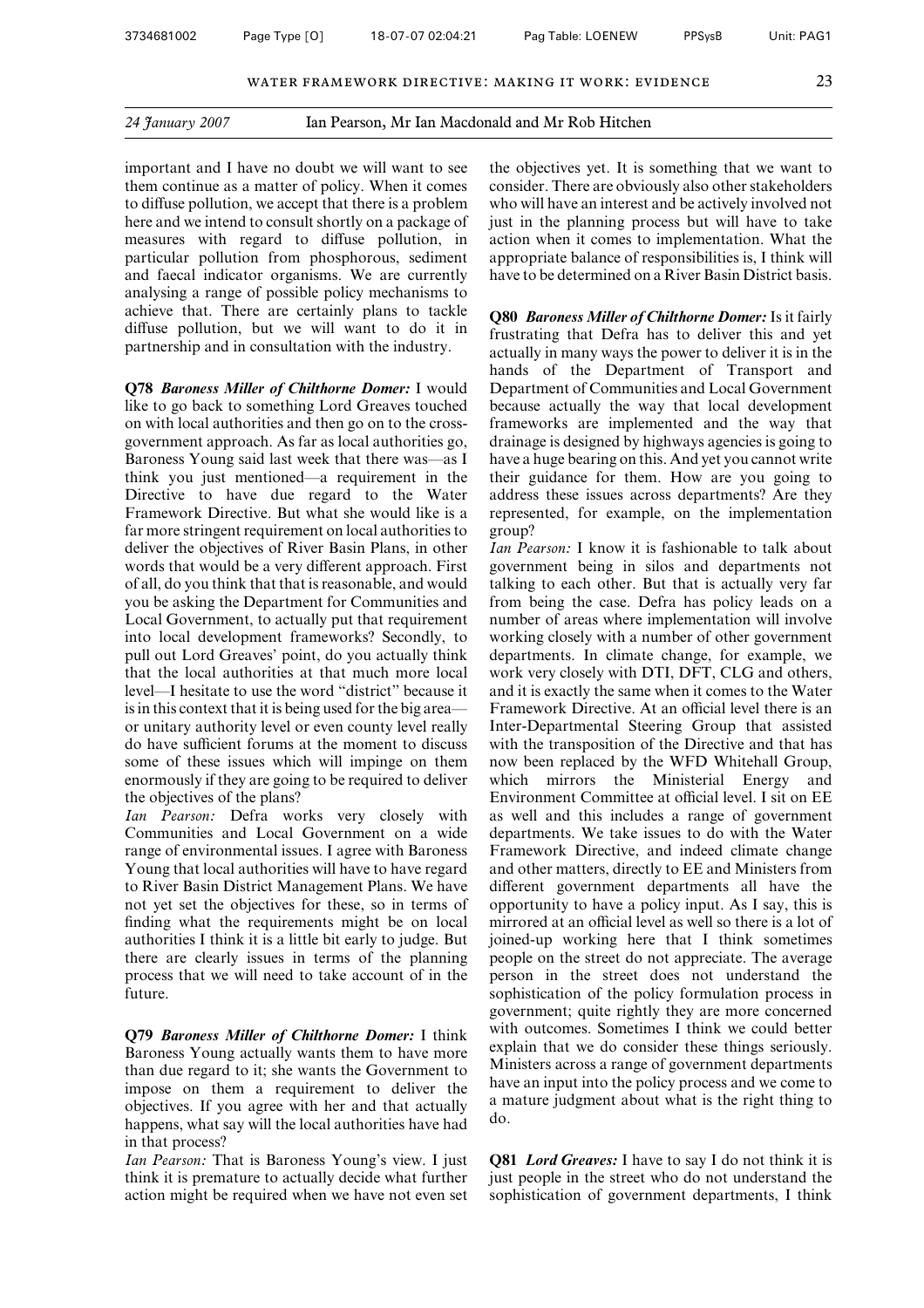we do not either and perhaps we ought to do more. So far as local authorities are concerned, is it just the planning system that it will feed through, the regional spatial strategy's local plans and so on? or is there going to be a wider role for local authorities at either county or district level across everything they do and how will this actually work if it is?

*Ian Pearson:* I know, Lord Greaves, that you are a great expert in local government matters and my understanding of how this works is that local authorities already have an obligation to consider impacts on water in their planning activities. The new planning policy statement that we issued, for instance, is just one part of that and there is already liaison between local authorities and the Environment Agency on a range of issues relating to the water system. Baroness Young will have a view on this but certainly we would expect that the River Basin Planning systems will change the way in which the Environment Agency and local authority liaison will happen. We would expect local authorities to have strategic discussions through the Agency's River Basin District Liaison Panels and possibly subgroups of those panels, which are the forums in which the River Management Planss negotiations and discussions will take place. I think there will be a lot of dialogue between local authorities and the Environment Agency and getting the right sort of structures in place will be important. Work is taking place on that at the moment.

*Mr Hitchen:* The Environment Agency and RTPI (Royal Town Planning Institute) together with the Local Government Association have developed some informal guidance to local authorities about how they need to take into account the Water Framework Directive and that is available on the Environment Agency website. There is some thinking, some informal steer if you like, about what kind of things local authorities should take into account.

**Q82** *Lord Greaves:* Are the existing regional assemblies going to have a role in this?

*Ian Pearson:* The regional assemblies will have a view on the regional spatial strategy and that will have reference to River Basin District Management Plans.

**Q83** *Baroness Jones of Whitchurch:* Given the expertise and the investment that is going into implementing the Water Framework Directive, have you got any plans to take that forward into the impact that freshwater then has on seawater as it flows into the sea and actually ensure that all that good work does not just end in the river basin but actually is applied out beyond to the seawater and marine life and so on? I suppose the next bit of that question is, therefore, if there is going to be a new Marine Bill, will that take account of some of this

good work that is taking place? Otherwise a lot of the good work will be lost.

*Ian Pearson:* Yes we have. The Defra Marine Bill team is very well aware of the requirements of the Water Framework Directive and they understand that its implementation needs to be carefully considered when developing the Marine Bill, particularly because the River Basin Management Plans should include transitional and coastal waters. It is important that we are joined-up about this and there have already been discussions with the Environment Agency and other stakeholders which have a role in implementing the Water Framework Directive to ensure that there are linkages and synergies with the Marine Bill. These discussions will continue and as you will be aware we still very much want to produce the Marine Bill and set up a marine management organisation, but we need to make sure that there is a consistent and joined-up approach here and we will do just that.

**Q84** *Baroness Jones of Whitchurch:* So the principles from the Directive will be applied in any future bill. That is basically what you are saying?

*Ian Pearson:* Yes, we will take full account of the Water Framework Directive in our design for the detail, the policy that goes into the Marine Bill.

**Q85** *Baroness Jones of Whitchurch:* When are we likely to see the bill?

*Ian Pearson:* We have said that we want to have a Marine Bill and, as you know, it was not in the Gracious Speech. However, we are taking work forward on it and there are a number of technical issues and discussions that we have been having, particularly with the Devolved Administrations on this matter. Certainly there is an intention to produce a draft bill and we will undertake to keep the Committee fully informed.

**Q86** *Chairman:* Thank you very much indeed for coming and talking to us, Minister, and your two colleagues as well. You have painted a complex picture for us to reflect on more than anything else, and clearly there is an enormous amount of work still to do. I was just wondering,—between you, me and the gatepost, did we actually realise what we were letting ourselves in for when we signed up to the Directive in the first place?

*Ian Pearson:* I think the Water Framework Directive overall is an important and significant way in which we can produce the water and environment quality improvements that we would all want to see. It is flexible, unlike some other directives, and it will enable that overarching framework to be applied to management of the water system. As is always the case with these things, some of the consequences that follow from it and some of the legislation needs to be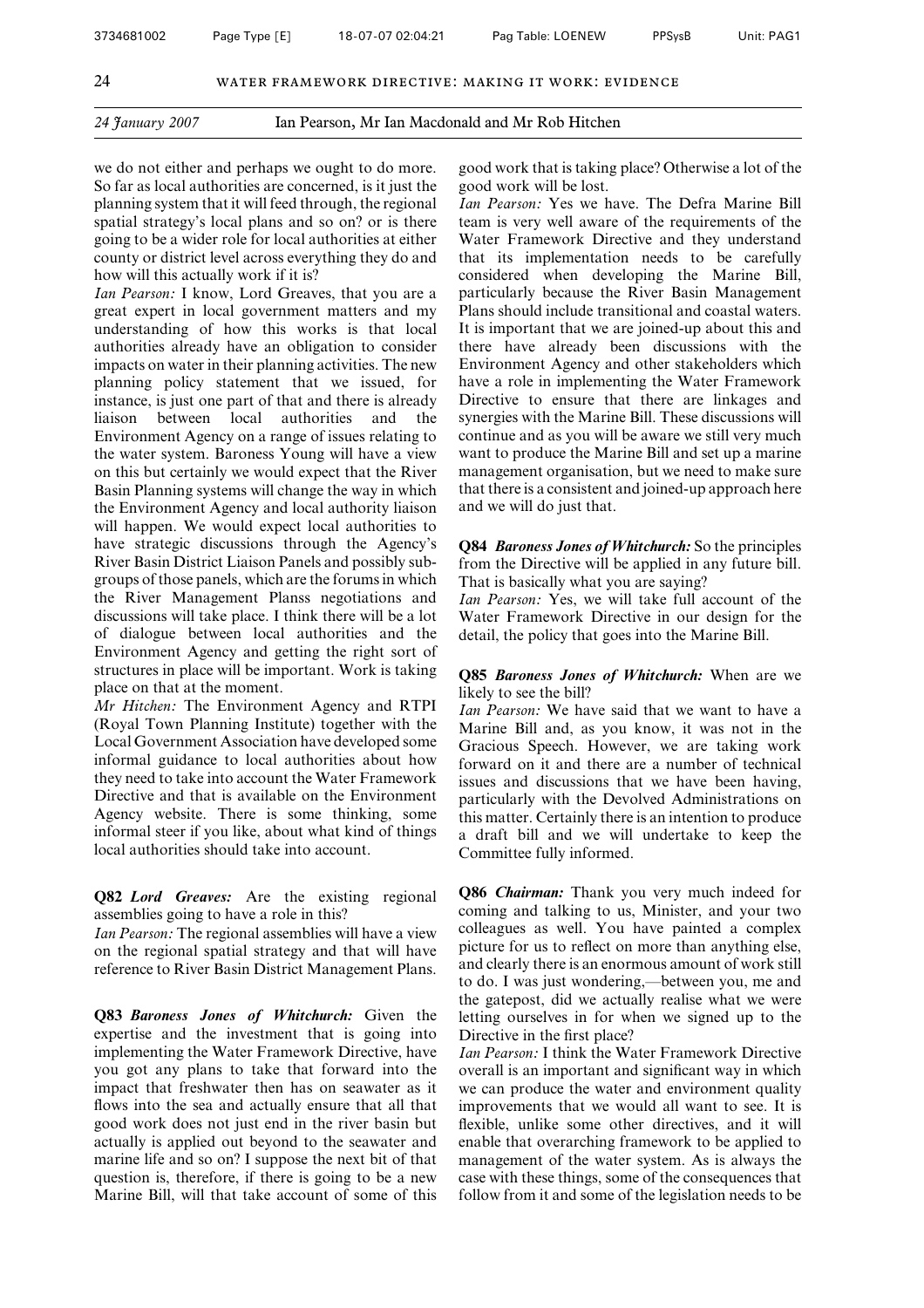looked at very closely and we need to make sure that we get the detail right. One of the key things of the Directive overall is that Article 4 makes it clear that members would not be required to take action which would incur disproportionate cost or which is not technically feasible within allotted timescales. I think

that principle has to apply to all the Daughter Directives and this very much a key part of our negotiating remit as we move forward with this proposal on priority substances.

**Chairman:** Thank you very much indeed and good luck.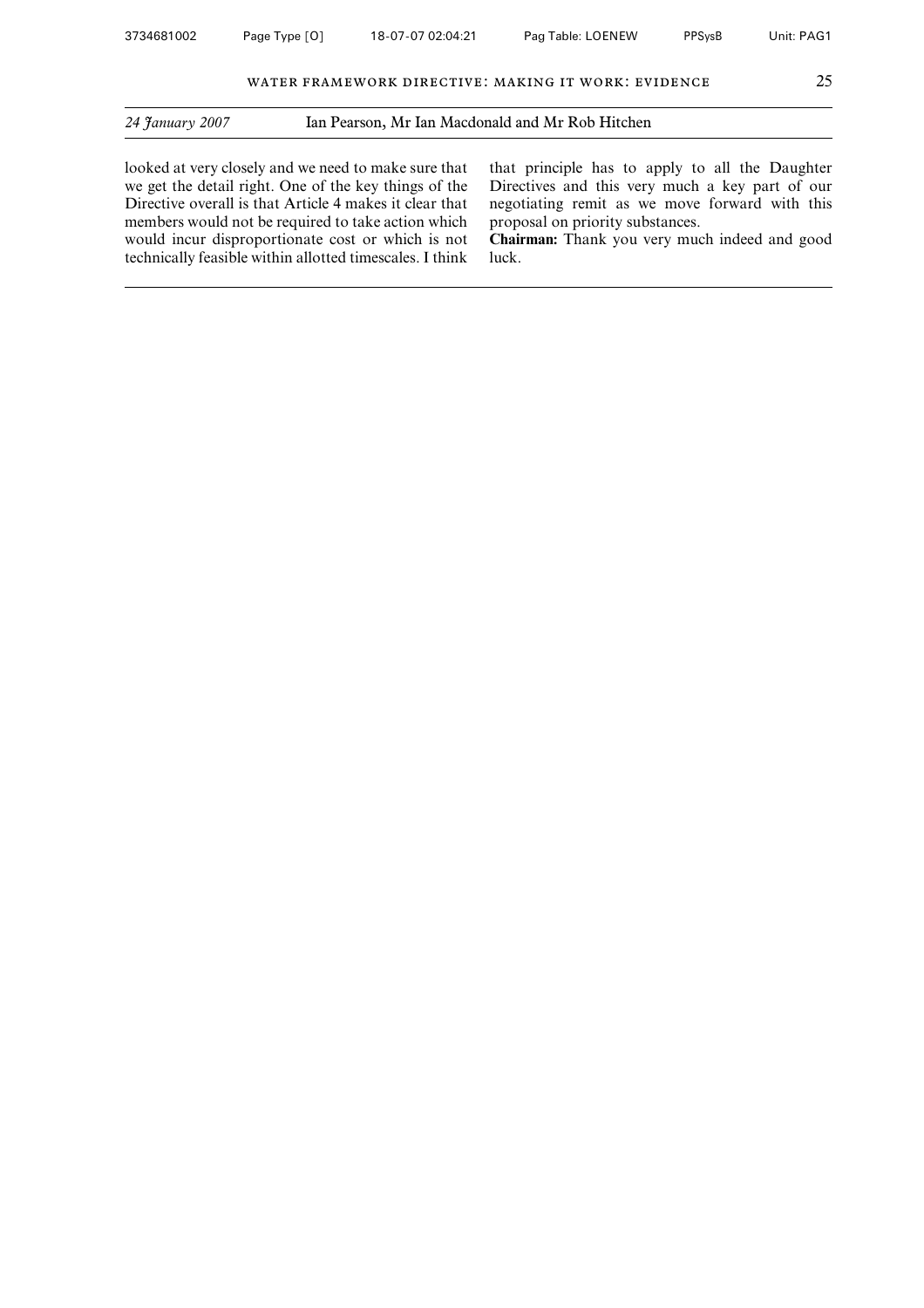## **Written Evidence**

#### **Letter from David R Woods, Chairman of the Foundation for Water Research to Lord Sewel**

I hope you do not mind me writing to you directly, but my attention has been drawn to evidence given to the Select Committee (Sub Committee D) on the subject of public participation and the Water Framework Directive by Baroness Young and Ian Pearson (17 and 24 January 2007) respectively.

I attach a critique of their statements on the Directive requirements for public participation since I fear that, at least in England and Wales, these will not be met by the current arrangements put in place by Defra and the Environment Agency.

The Scots are much more enlightened on this matter as are those in the Irish Republic.

At the Foundation for Water Research, an independent registered charity, we have invested heavily in providing information to the general public through our Water Framework Directive Information Centre (www.euwfd.com) You may find the subject matter enlightening.

I believe that action is needed now if the UK is to avoid the embarrassment of failing to comply with the public participation aspects of this Directive.

#### CRITIQUE BY THE FOUNDATION FOR WATER RESEARCH

#### Statements by Baroness Young and Ian Pearson

A key statement, made by Baroness Young on 17 January 2007 in relation to public participation in the implementation of the EU Water framework Directive was as follows:

*"I would like to put a nail through the heart of this public participation thing right from the start, because there is a lot of loose talk about it."*

Well there certainly is a lot of talk about it, the official WFD Common Implementation Strategy Document (No.8) runs to over 200 pages, but she will have to ask her EA representative on the drafting group as to whether, or not, its just loose talk.

The Baroness goes on to say that:

*"The Directive actually guides us to make sure that the people who need to be involved because they can deliver are participating, and that the public are informed."*

Then she states that:

*"To spend a lot of money trying to get the intricacies of the Water Framework Directive over to the man in the street, when he has already told us he does not want to know, seems to me not what we are about. I want action. I do not want discussion."*

*"I would rather spend more money on getting river basins better than making sure that all 60 million people in Britain know their water catchments and know what is going on in it—to be frank."*

The statement by Ian Pearson on 24 January 2007 was in response to a question by Lord Graves concerning whether the arrangements for wider participation in the implementation of the Directive would meet its requirements in this matter.

Ian Pearson stated that:

*"We believe it (the EA) will ensure that the delivery of the public participation requirements of the Water Framework Directive will be met."*

Despite their claims, the statements of both Baroness Young and Ian Pearson appear to fall far short of he requirements of the Directive itself and the WFD CIS Document 8 that Member States are to follow in setting up public participation.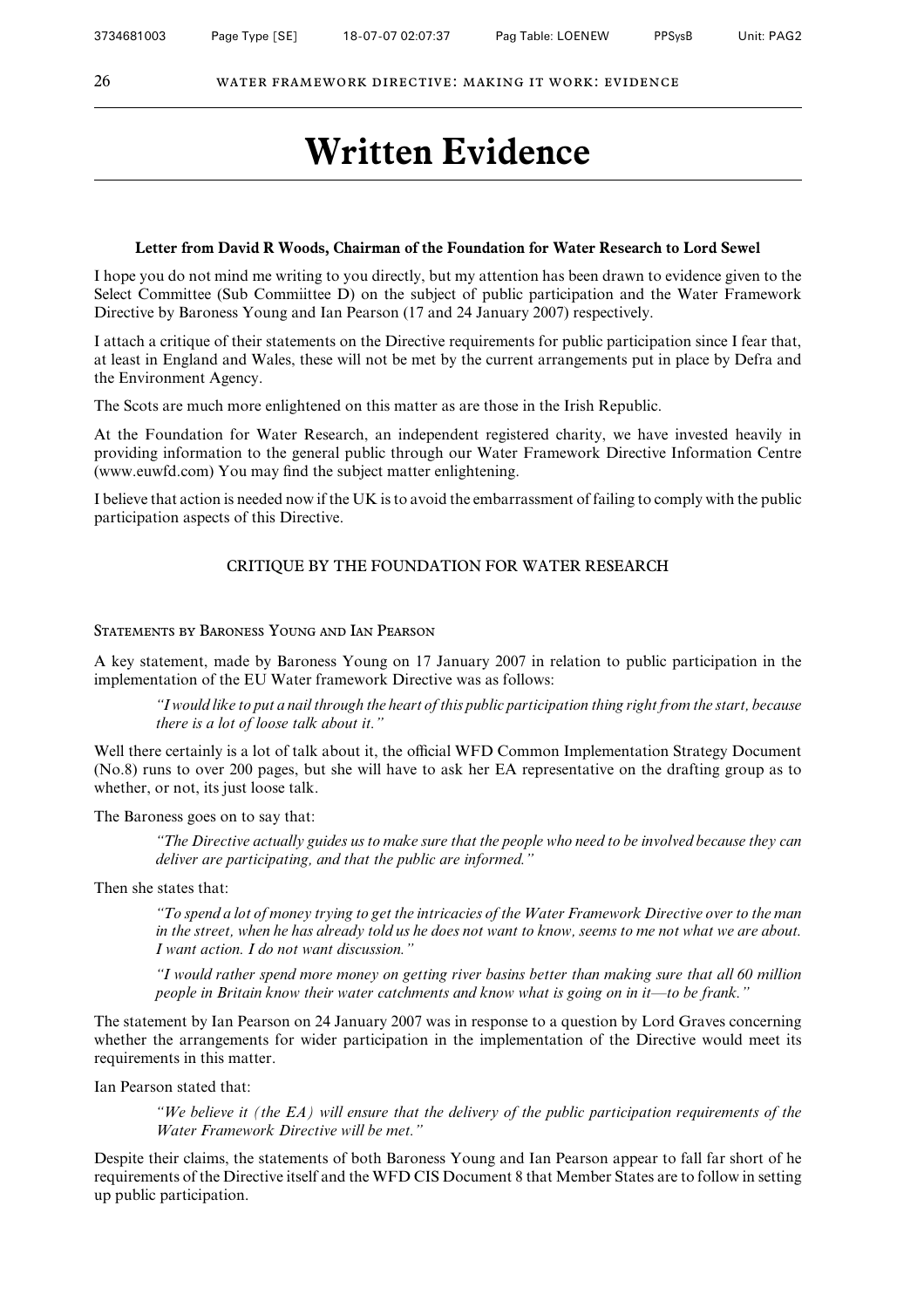#### EU Water Framework Directive

Consider first the Directive Preambles that are intended to put into context Article 14.

#### Preamble 14 states that:

*The success of this Directive depends on close cooperation and coherent action at Community, Member State and local level as well as information, consultation and involvement of the public; including users.*

#### Preamble 46 states that:

*To ensure the participation of the general public including users of water in the establishment and updating of river basin management plans, it is necessary to provide proper information of planned measures and to report on progress with their implementation with a view to the involvement of the general public before final decisions on the necessary measures are adopted.*

These Preambles clearly set the context in which Article 14 was intended to be viewed.

Article 14 states that:

1. *Member States shall encourage the active involvement of all interested parties in the implementation of this Directive, in particular in the production, review and updating of the river basin management plans. Member states shall ensure that, for each river basin district, they publish and make available for comment to the public,* including users:

- *(a) a timetable and work programme for the production of the plan, including a statement of the consultation measures to be taken, at least three years before the beginning of the period to which the plan refers;*
- *(b) an interim overview of the significant water management issues identified in the river basin, at least two years before the beginning of the period to which the plan refers;*
- *(c) draft copies of the river basin management plan, at least one year before the* beginning of the period to which the plan refers.

*On request access shall be given to background documents and information used of the development of the draft river basin management plan.*

2. *Member States shall allow at least six months to comment in writing on these documents in order allow active involvement and consultation.*

3. *Paragraphs 1 and 2 shall apply equally to updated river basin management plans.*

Water Framework Directive Guidance Document No 8 Public Participation in Relation to the WATER FRAMEWORK DIRECTIVE

CIS Guidance Document No 8 clearly states that the key public participation provision of the Directive is prescribed as:

- Active Involvement in all aspects of the implementation of the Directive, especially, but not limited to, the planning process;
- Consultation in three steps of the planning process; and
- Access to background information.

The document further states that the Directive requires more than just consultation, in addition, the active involvement of the public (including specific stakeholders) in the implementation of the Directive has to be encouraged and access has to be given to background information.

#### Comments on the Statements by Baroness Young and Ian Pearson

It would appear that the majority of the loose talk about public participation and the Water Framework Directive emanates from the Baroness herself.

- Contrary to her assertions the Directive does require public participation in the development of river basin management plans and public consultation before the plans are finalised. It is insufficient to just announce what the plans are and then to give periodic updates on progress — this approach is commonly known as "mushroom-management."
- It is interesting to note that Preamble 14 tags on "users" as a sub-set of the public, whereas the EA Consultation Panels at river basin level exclusively comprise users (stakeholders). The term "stakeholder" implies some financial interest in the river basin. The real "stakeholders" are, of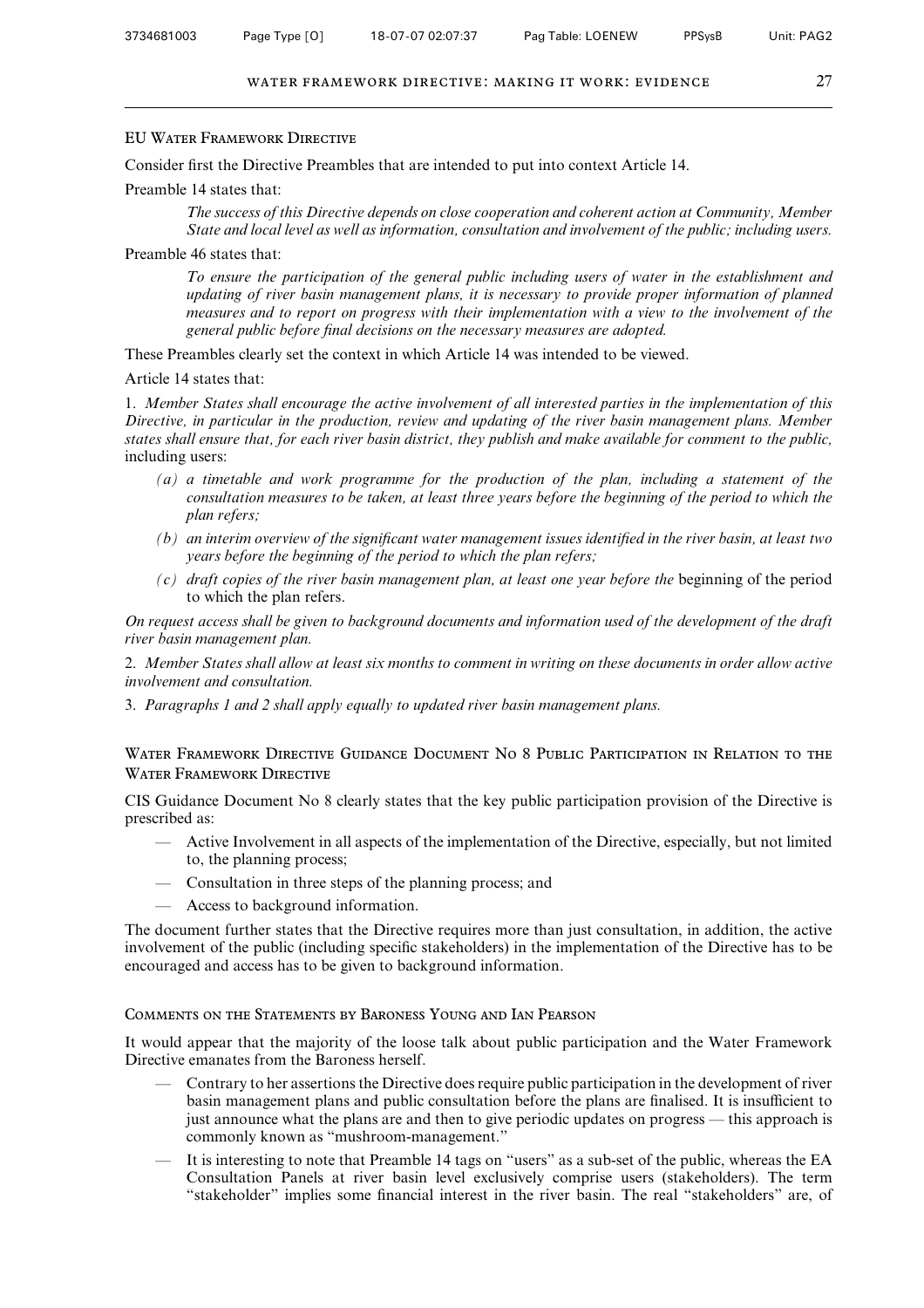course, the general public who through water charges, taxation and higher commodity prices, will finance the river basin management plans. Of course it is important to consult with those bodies that can smooth the development and implementation of the river basin plans, but to disregard the general public in the way the Baroness suggests is both insulting and potentially dangerous.

- We are unaware of any research on public attitudes to the social economic and environmental impact of the Water Framework Directive and are unable to comment directly concerning the Baroness's references to public preferences regarding the level of information and involvement. However, we are well aware of public opinion concerning increases in utility prices. Perhaps the EA could make available its research findings concerning likely pubic reaction to the costed river basin management plans and their impact on their pockets.
- The Baroness's attitude to public education on environmental matters is revealing. The Water Framework Directive is the most important piece of European legislation on the water environment to date and will set the pattern for water management for decades to come. It provides an ideal opportunity to engage the general public in water environment issues—an opportunity the EA clearly intends to miss.
- Ian Pearson indicates that the public participation requirements of the Directive will be met by the consultation arrangements put in place by the Defra/EA. These arrangements comprise a National Panel and a Panel for each river basin district involving stakeholders who represent only a small subset of the general public. Furthermore, these stakeholders have vested interests in specific outcomes for the plans. The river basins themselves are huge in terms of area and population and consultation at this level denies the opportunity to discuss the river basin needs on a sub-catchment basis with those who live within them.
- Neither the Baroness nor Ian Pearson mention the prescriptive nature of the Directive that makes quite clear what must be done to provide appropriate river basin management. Despite this prescriptive nature, communication with the public is essential. With a higher proportion of the population enjoying graduate or equivalent status it is insulting to suggest that the Directive is too technically complicated.
- Finally, it is indeed fortunate that EA jurisdiction does not, as the Baroness implies, extend to north of the border. SEPA and the Scottish Executive have taken a much more enlightened approach to public participation and consultation, bringing its consultation mechanism down to local, subcatchment level.

#### **CONCLUSION**

It is asserted that the mechanisms for public participation by the EA in England and Wales fall short of the requirements of Water Framework Directive and the official CIS Guidance Document.

Proper mechanisms should urgently be put in place to avoid embarrassing failure to comply with this requirement.

#### **FOOTNOTE**

Those interested in any aspect of the EU Water Framework Directive will find answers to many of their questions on the internet at www.euwfd.com

This web-site is primarily financed by the Foundation for Water Research, a registered charity that has invested some £400,000 from its own resources in its development so as to educate the public concerning the provisions and implementation of the Water Framework Directive.

*13 March 2007*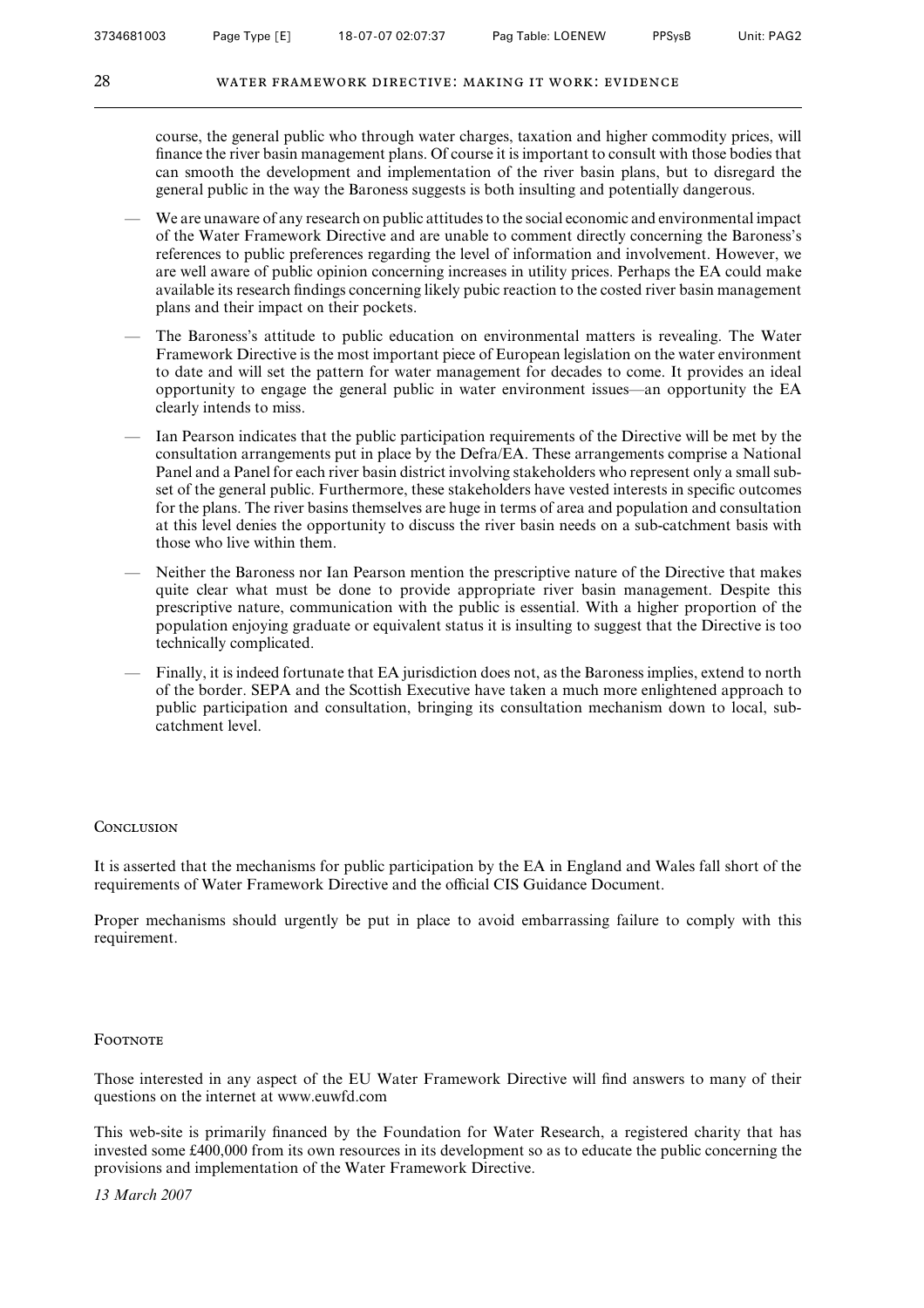#### **Letter from Baroness Young of Old Scone, Chief Executive, Environment Agency to the Clerk of the Committee**

#### WATER FRAMEWORK DIRECTIVE

I refer to the copy you kindly sent us of a letter of March 13 from Committee from the Foundation for Water Research.

We disagree with the Foundation for Water Research conclusions. We are absolutely committed to delivery of the Water Framework Directive, to involving stakeholders who can act to deliver the requirement of the directive, and strongly believe we will achieve legal compliance with the participation requirements of the Directive.

We have set up River Basin Liaison Panels but are not proposing to set up further formal consultative groups, preferring to target our limited resources on engagement with appropriate deliverers who will be able to tackle the key issues identified within each river basin.

We piloted the Common Implementation Strategy guidance in 2003 in the Ribble catchment in north west England. We found that stakeholders wanted to move from talking to delivery, and did not want duplication of existing engagement processes or fora.

We have a long-standing and extensive engagement programme to support our day to day activities, and where there are important local issues we always set out to engage with those affected. Within our proposals for River Basin Planning we've made it clear we will set up further local consultation where it's needed.

The Ribble pilot also gave us practical evidence for the ideal shape of River Basin Liaison Panels. We designed these to involve all the sectors contributing to delivery, including consumers (Consumer Council for Water is represented on all panels), environmental NGOs and local authorities. The panels have worked with us to produce the first consultation document required by the Directive, published in December 2006. This consultation, called *Working Together*, puts forward our proposed options for the amount and form of engagement during the River Basin Planning process.

The consultation closes in June 2007 and our plans for engagement will be finalised when we have considered all the responses.

I would suggest that Mr Woods or the Foundation for Water Research should be encouraged to respond to our *Working Together* consultation. This will allow them to formally make their views known to both us and the public.

*16 April 2007*

#### **Letter from Rob Hitchin (DEFRA) to the Clerk of the Committee**

#### EU Water Framework Directive (WFD)

Thank you for giving Defra the opportunity to comment on the letter sent from the Foundation for Water Research (FWR) to the Committee which is critical of the evidence provided to the Committee on the role of public participation under the EU Water Framework Directive (WFD).

I understand that the Environment Agency have written separately to set out their views of the concerns raised by FWR.

From the perspective of Defra I would like to set out some of the efforts and initiatives we are taking to ensure that the requirements of the WFD regarding public participation (under Article 14) are being implemented at the national (England) level.

Since 2002 Defra has chaired a National Stakeholder Forum for England on the WFD which meets every three to four months. It comprises over 40 national organisations covering a broad range of sectors on interests including agriculture, industry, ports and navigation, environmental Non Governmental Organisations, anglers, fisheries, energy and research institutions. FWR are also members. The Forum allows Defra and the Environment Agency to provide regular updates on the progress in WFD implementation in England, UK and at EU level. It also allows national stakeholders to put across the views and concerns of their membership so that Defra and the EA can take on board these views at an early stage. Parallel arrangements exist in respect of the WFD Article 17 Groundwater Directive and the WFD Article 16 proposal on quality standards for Priority List dangerous substances.